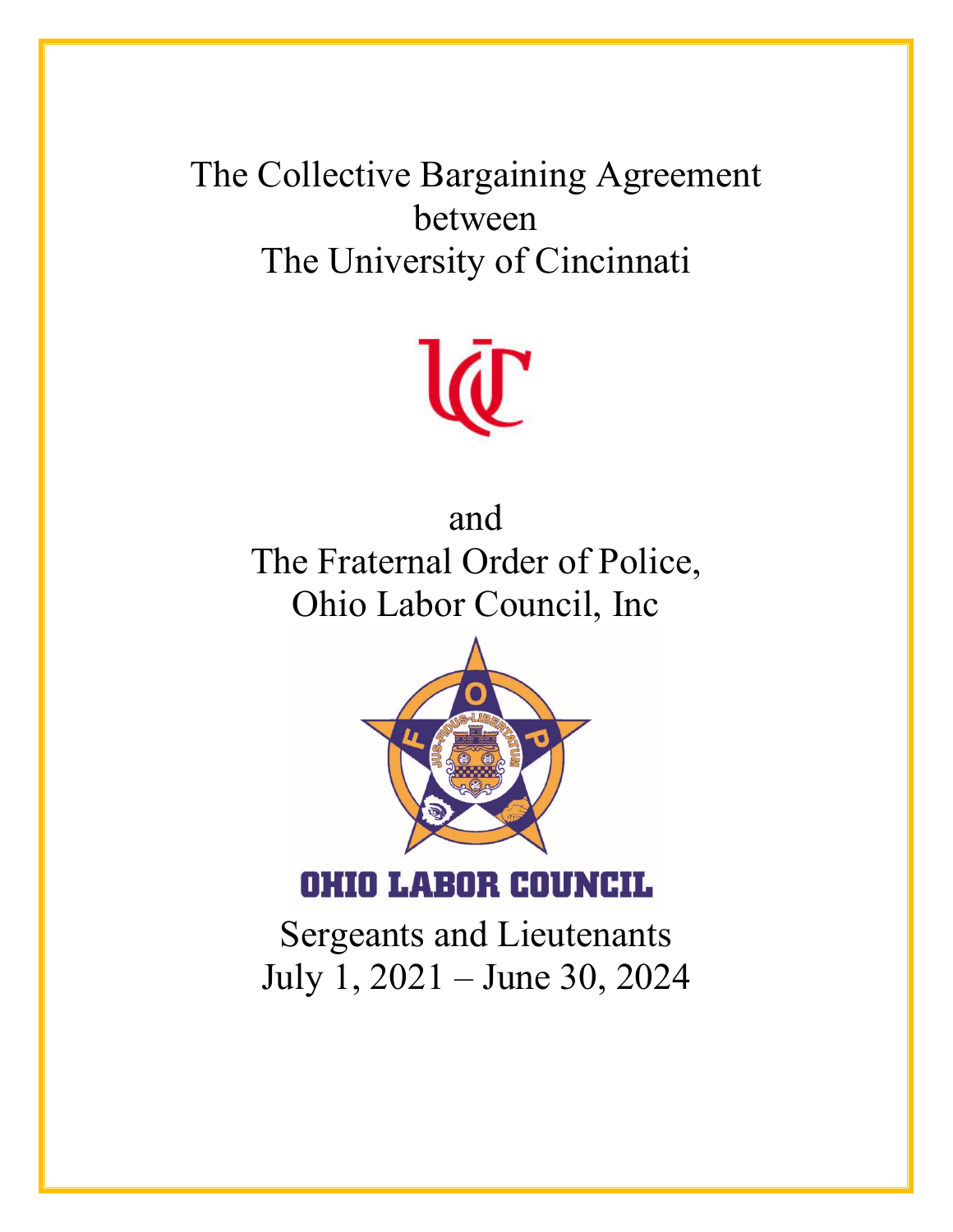# **Table of Contents**

| <u>Article</u> | <u> Article Name</u>              | Page             |
|----------------|-----------------------------------|------------------|
| Article 1      | Preamble                          | 4                |
| Article 2      | Recognition                       | 4                |
| Article 3      | Union Security and Dues Deduction | 5                |
| Article 4      | FOP Representation                | $\boldsymbol{6}$ |
| Article 5      | Management Rights                 | 8                |
| Article 6      | Non-Discrimination                | 8                |
| Article 7      | Labor Management Committee        | 9                |
| Article 8      | Grievance Procedure               | 9                |
| Article 9      | <b>Discipline</b>                 | 13               |
| Article 10     | <b>Personnel Files</b>            | 17               |
| Article 11     | <b>Probationary Periods</b>       | 18               |
| Article 12     | Seniority                         | 19               |
| Article 13     | Layoff and Recall                 | 20               |
| Article 14     | <b>Supervisory Vacancies</b>      | 21               |
| Article 15     | <b>Bulletin Boards</b>            | 22               |
| Article 16     | Work Rules - General Orders       | 22               |
| Article 17     | <b>Performance Evaluations</b>    | 23               |
| Article 18     | Hours of Work and Overtime        | 24               |
| Article 19     | Wages                             | 29               |
| Article 20     | Court Time/Call-In/Stand-By       | 30               |
| Article 21     | <b>Insurance Benefits</b>         | 31               |
| Article 22     | Holidays                          | 32               |
| Article 23     | Vacation                          | 33               |
| Article 24     | Sick Leave                        | 35               |
| Article 25     | Occupational Injury Leave         | 37               |
| Article 26     | Uniforms and Equipment            | 39               |
| Article 27     | Expenses                          | 40               |
| Article 28     | Training                          | 41               |
| Article 29     | Leaves of Absence                 | 42               |
| Article 30     | Outside Employment                | 52               |
| Article 31     | Health and Safety                 | 53               |
| Article 32     | Civil Service Compliance          | 53               |
| Article 33     | No Strike/No Lock-out             | 54               |
| Article 34     | Severability                      | 54               |
| Article 35     | Waiver in Case of Emergency       | 54               |
| Article 36     | Copies of the Agreement           | 55               |
| Article 37     | <b>Tuition Remission</b>          | 55               |
| Article 38     | Sub-Contracting                   | 55               |
| Article 39     | Mid-Term Bargaining               | 56               |
| Article 40     | <b>Specialty Assignments</b>      | 56               |
| Article 41     | <b>Auxiliary Officers</b>         | 57               |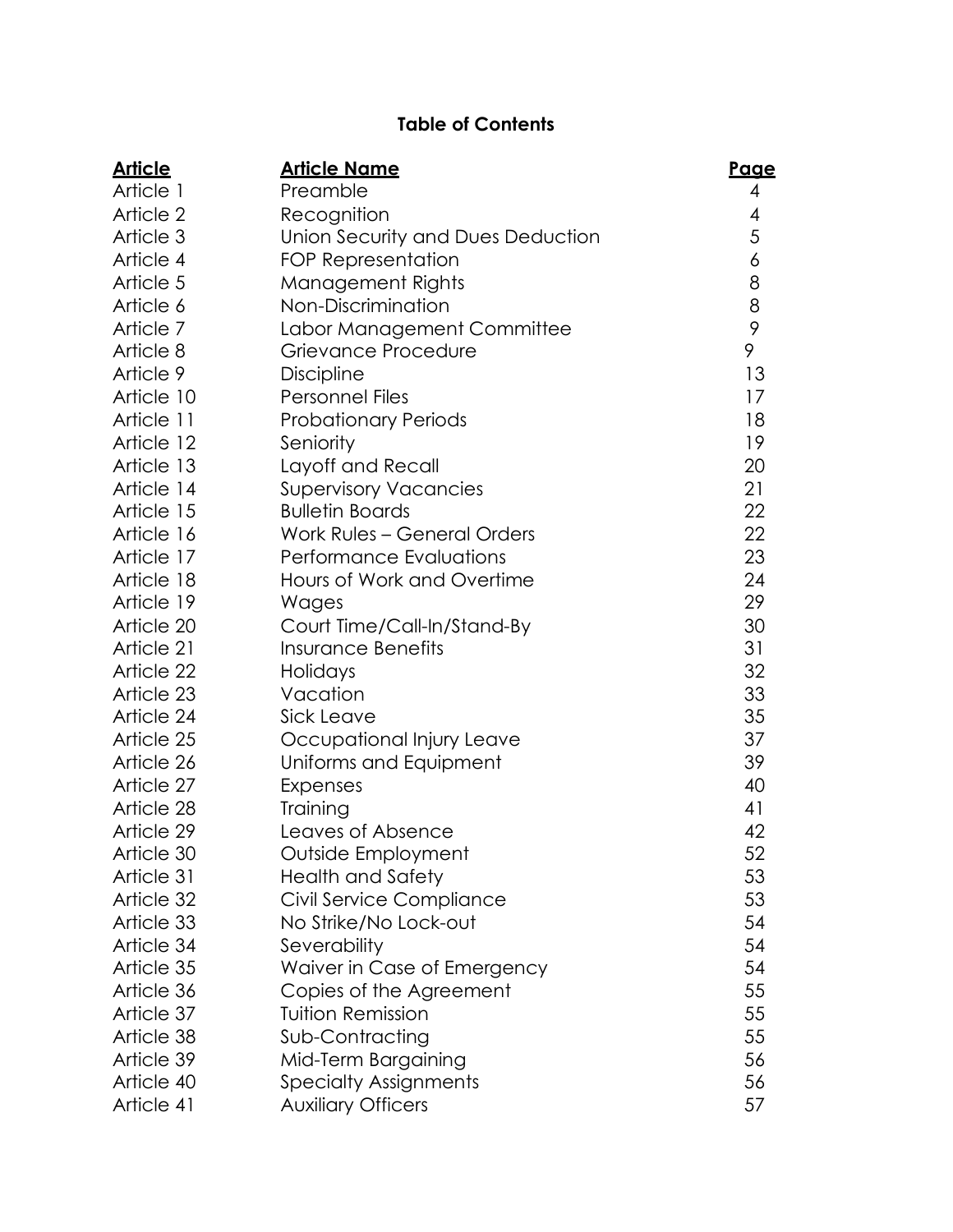| Article 42             | Miscellaneous Benefits      | 5/  |
|------------------------|-----------------------------|-----|
| Article 43<br>Duration |                             | 58  |
|                        | Signature Page              | .59 |
|                        | Memorandum of Understanding | 60  |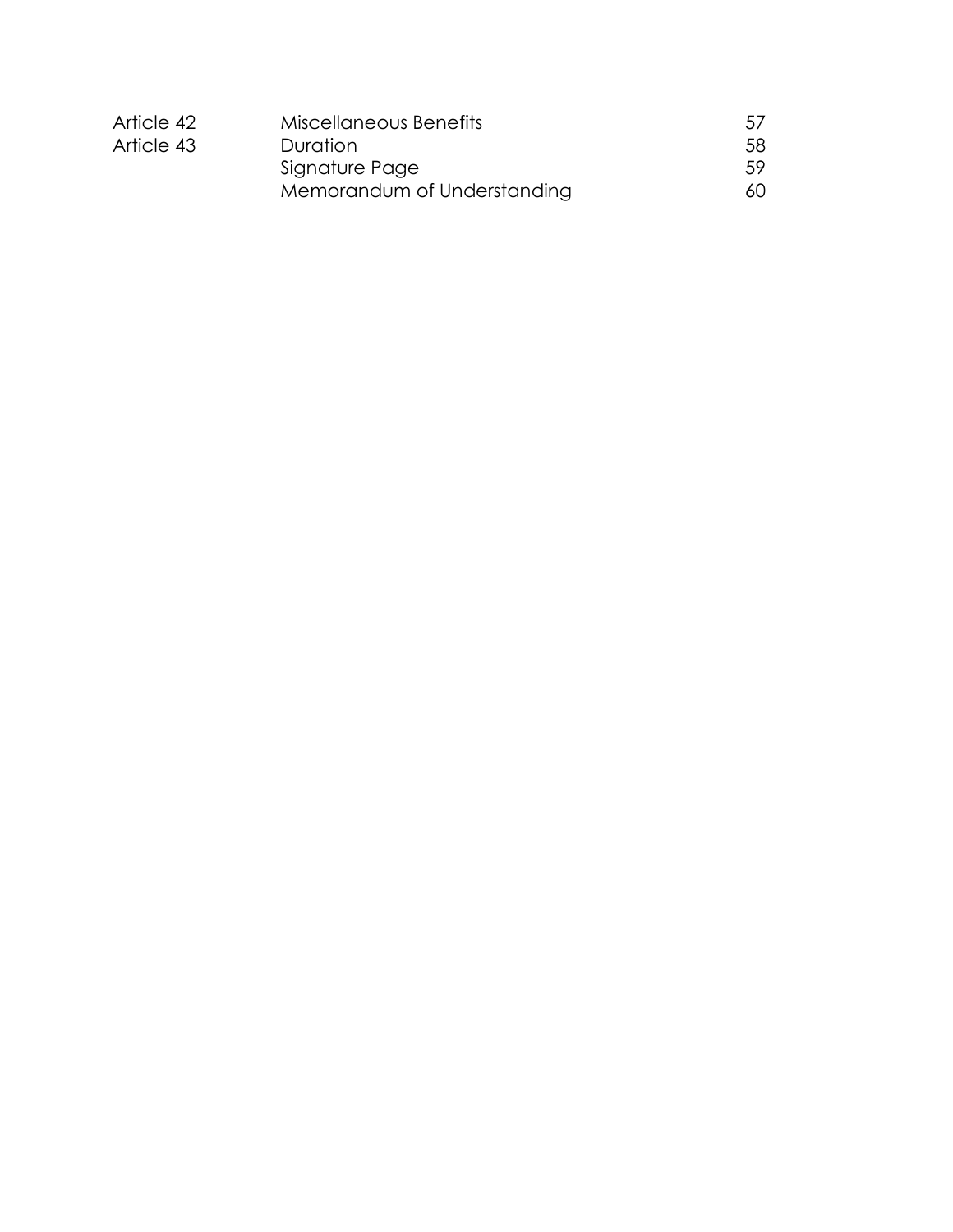# **ARTICLE 1 PREAMBLE**

Section 1.1. The Agreement, entered into by the University of Cincinnati, hereinafter referred to as the "Employer," and the Fraternal Order of Police, Ohio Labor Council, Inc., hereinafter referred to as the "FOP," has as its purpose the following:

To comply with the requirements of Chapter 4117 of the Ohio Revised Code; and to set forth in its entirety, the full and complete understandings and agreements between the parties governing the wages, hours, terms, and other conditions of employment for those employees included in the bargaining unit as defined herein.

Section 1.2. The mission of the Department of Public Safety is to promote a safe, secure and accommodating environment that furthers the University of Cincinnati's goals of education, research and public service.

## **ARTICLE 2 RECOGNITION**

Section 2.1. The Employer recognizes the FOP as the sole and exclusive representative for all full-time employees in the bargaining unit as set forth in the certification issued by the Ohio State Employment Relations Board in case number 2015-REP-05-0050July 9, 2015, including:

All full-time Police Officers of the University of Cincinnati, classified as University Law Enforcement Officer Sergeants and Lieutenants:

but excluding:

All other employees.

Section 2.2. The Employer will not recognize any other organization as the representative for any employee within the bargaining unit referenced above.

Section 2.3. In the event of a change of duties of a position within the bargaining unit, or in the event that a new position is created within the department, the Employer shall determine whether the new or changed position will be included in or excluded from the bargaining unit and shall so advise the FOP in writing within thirty (30) calendar days. If the FOP disputes the Employer's determination of bargaining unit status, the parties shall meet as soon as possible to attempt to resolve their disagreement**.** If the parties agree on the determination, it shall be implemented as agreed by the Employer and the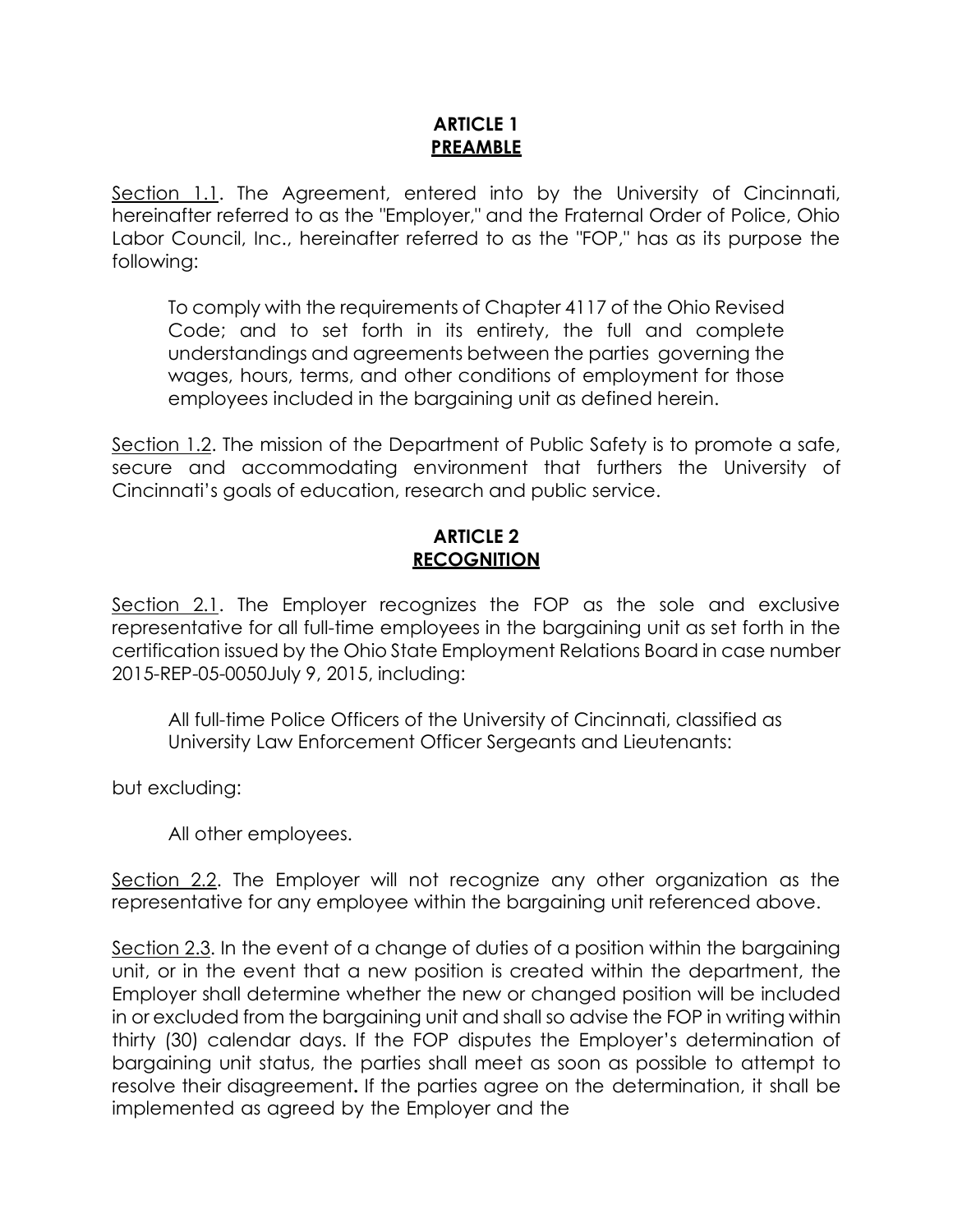FOP; except that if the change would represent a change to the bargaining unit or either party believes it is not clear whether the change would represent a change to the unit, the parties will submit a joint petition to SERB to clarify or amend the bargaining unit.

If the parties do not agree, the position shall be subject to the challenge by the FOP to the State Employment Relations Board pursuant to Chapter 4117 of the Ohio Revised Code and the SERB Rules and Regulations.

#### **ARTICLE 3 UNION SECURITY AND DUES DEDUCTION**

Section 3.1. The Union shall fairly represent all employees covered under this Agreement. Therefore, as a condition of employment, employees who are covered under this Agreement shall immediately be afforded the opportunity to execute a union membership and payroll dues deduction form and have dues deducted from their payroll checks.

Section 3.2. On a biweekly basis, the University shall deduct the dues established by the Union from the payroll check of each union member who has authorized such a deduction. These deductions shall be transmitted to the Union no later than the tenth (10th) day of the following month, together with an alphabetized list of all employees and the amount deducted from each. A dues deduction authorization is irrevocable for a period of one (1) year from August 1 preceding the date of its delivery to the University, or until the employee moves into a classification not represented by the Union or employment is terminated (whichever occurs sooner). This authorization shall be automatically renewed each August 1 thereafter and shall be irrevocable for said periods of one (1) year unless written notice revoking such authorization is given to the University within the first twenty (20) days of July. Should the Employer receive notice from a bargaining unit member wishing to cease dues deduction and withdraw from FOP/OLCI membership, the Employer shall notify FOP/OLCI within two (2) full pay periods after the request.

Section 3.3. The University shall provide a copy of this Agreement and a membership and dues deduction authorization form to bargaining unit employees at the University orientation program. The Union will be notified and provided with a schedule of the orientation program that new bargaining unit members will be attending. If the Union wishes to meet with these employees, it will be given the opportunity to do so on the day of the orientation program.

Section 3.4. By the tenth  $(10<sup>th</sup>)$  day of each month, the University shall provide the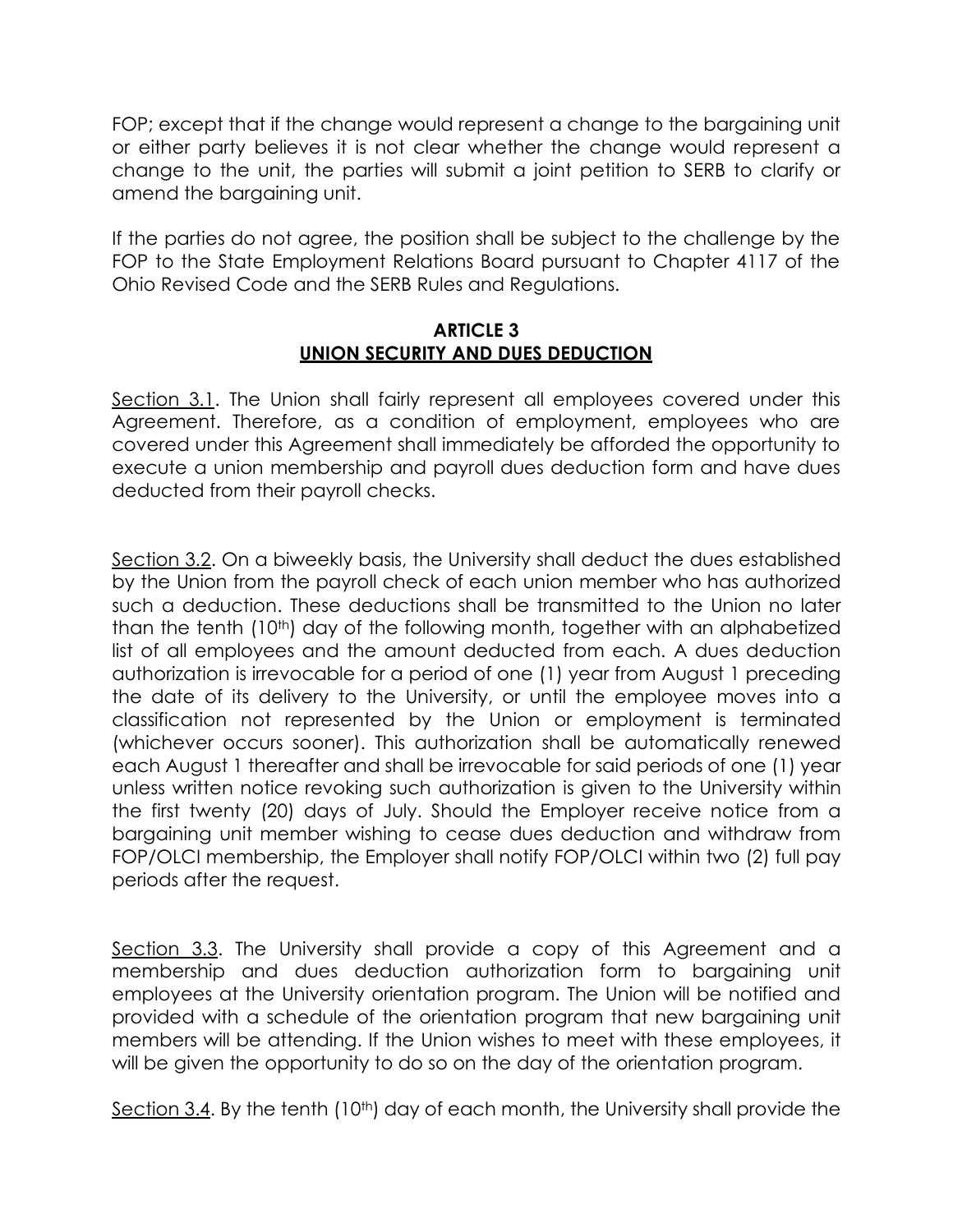Union with an alphabetical listing of all bargaining unit employees hired in the previous month, including their date of hire, classification, status, work location, rate of pay, home address and phone numbers. In addition, the list shall include any promotions, demotions and transfers (with the employees' previous and new classifications and work locations), terminations and resignations, departures from the bargaining unit and leaves of absence. The University will work with the Union in an effort to provide the monthly information on computer disk, instead of paper copy, depending on computer compatibility.

# **ARTICLE 4 FOP REPRESENTATION**

Section 4.1. Representative(s) of the FOP shall be admitted to the Employer's facilities for the purpose of processing grievances or attending meetings as permitted herein. Upon arrival, the FOP representative shall identify himself/herself to the Employer or the Employer's designee.

Section 4.2. The Employer shall recognize two (2) employees, one Sergeant and one Lieutenant, designated by the FOP, to act as FOP associates for the purposes of administering the collective bargaining agreement. The associates, or in their absence or inability to perform their function, designated alternates, shall be recognized as representatives, as provided herein. The bargaining committee shall consist of two (2) employees, at least one Sergeant and one Lieutenant.

Section 4.3. The FOP shall provide to the Employer an official roster of its officers and associates which is to be kept current at all times and shall include the following:

- A. Name
- B. FOP office held

No employee shall be recognized by the Employer as a FOP associate until the FOP has presented the Employer with written certification of that person's selection.

Section 4.4. Associates may spend no more than twenty (20) working hours per work week administering the agreement. Such release time is non-cumulative. Such activity shall not interfere with the performance of the associate's assigned duties.

After obtaining permission to engage in representational activities as provided for in this Section, each associate or alternate will notify the appropriate supervisor of his/her absence from his/her work assignment. Upon entering any work area other than his/her own work area, and prior to engaging in any representational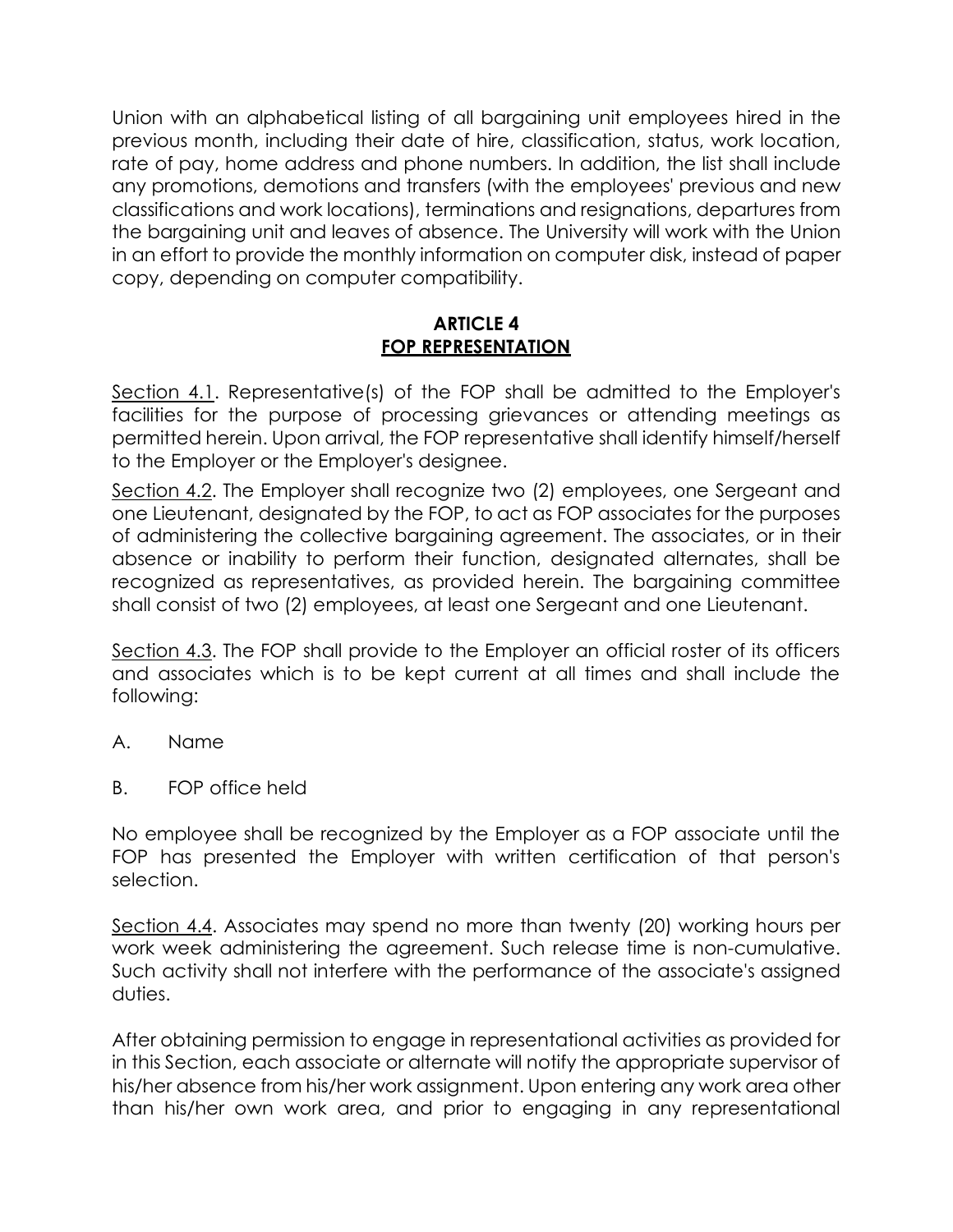activities provided for in this Section, the associate or alternate shall request permission from the appropriate supervisor of such work area, and shall identify the nature of the representational activity he/she is to perform.

Section 4.5. The FOP agrees that no representative or associate of the FOP, either employee or non-employee of the Employer, shall interfere, interrupt, or disrupt the normal work duties of employees. Further, the FOP agrees not to conduct meetings (bargaining unit, lodge, or committee meetings) involving on- duty employees except to the extent specifically authorized by the Employer. Bargaining unit members shall not conduct FOP business (defined as fund raising activities, solicitation for memberships, or distribution of literature) on behalf of the FOP or any FOP Lodge, during the work time of any involved employee. Unauthorized activities shall cease upon the demand of a supervisor, and any failure to cease unauthorized activities may subject the offending employee(s) to disciplinary action.

Section 4.6. FOP Bargaining Committee. The wage demands have been submitted in good faith. All members of the Fraternal Order of Police Wage Committee shall be free from coercion, intimidation, discrimination, transfer (in retaliation for engaging in collective activities), threats or other detrimental actions.

Section 4.7. The FOP shall be permitted to utilize the intradepartmental mail system in order to communicate confidentially with bargaining unit members and to use the e-mail system. The FOP shall also be able to place correspondence in the employee's mail bins.

Section 4.8. The FOP shall be permitted, upon prior notification to the Employer, to place ballot boxes in each division or facility for the purpose of collecting employees' ballots on FOP issues subject to ballot. Ballot boxes and their contents are the property of the FOP and shall not be subject to review by the Employer or non-bargaining unit staff.

Section 4.9. The FOP shall be permitted to address all new bargaining unit members during regularly scheduled classroom training/orientation before such members complete their training period. The presentation shall be scheduled by the Employer and shall not exceed thirty (30) minutes in duration.

Section 4.10. During each calendar year, the two (2) FOP associates shall each be granted two (2) days in paid status and reasonable time off duty without pay to attend the state or national conferences of the FOP provided that the FOP submits written notification to the Chief of Police (or designee) at least fourteen (14) calendar days prior to the date of the function. To the extent any such time off without pay is during the associate's scheduled working hours, time off may be charged to vacation or compensatory time, at the option of the associate. In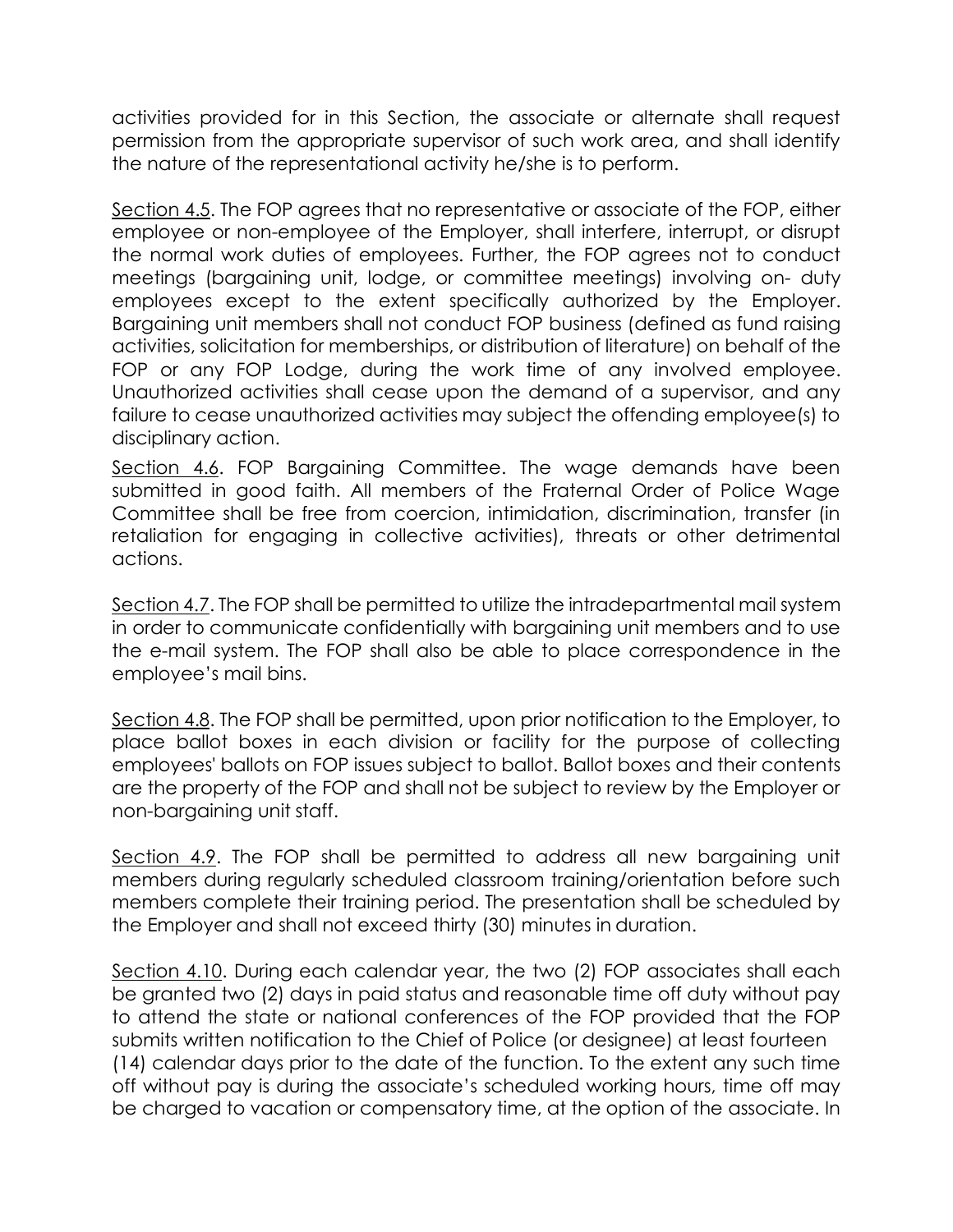addition, with the approval of the Chief of Police (or designee), associates may have the option of changing their regularly scheduled days off to avoid the use of vacation or compensatory time off for attendance at the FOP conferences. The request must be submitted by the delegate in writing not less than fourteen (14) calendar days prior to the days for which the leave is requested.

Written request for release time for activities specified in this Article shall be provided to the appropriate supervisor as far in advance as possible**.** Such release time shall not unreasonably interfere with the efficient operation of the released employee's work area. Such release time shall not be unreasonably denied.

The Chairman of the FOP Bargaining Committee shall maintain a record of all release time provided for in this Section, and shall ordinarily provide a bi-monthly report to the Chief during the first seven (7) calendar days of each evennumbered month. This report shall contain the date, number of hours of release time, name of FOP member released, and the nature of the representational activity for each release time occurrence within the previous calendar month.

## **ARTICLE 5 MANAGEMENT RIGHTS**

Except as specifically limited by the provisions of this Agreement and University Rules and Policies, the management of the University and the direction of the working force, including the right to hire, promote, transfer, demote, layoff, discharge or discipline for just cause in accordance with the provisions of the Contract is the responsibility of the University. In addition, the work to be performed, the location of the work, the methods or processes, the organization of departments, and the amount of supervision are the responsibility of the University. It is further understood that nothing in this Agreement shall be construed as delegating to others the authority conferred by law on any University official, or in any way abridging or reducing such authority. The above statement of management rights is understood to be descriptive and explanatory and is not restrictive subject to the rights listed in ORC 4117.08(C) – 4117.08(C) (9) or the provisions of this Article.

#### **ARTICLE 6 NON-DISCRIMINATION**

Section 6.1. The Employer and the FOP agree not to discriminate against any bargaining unit employee with respect to compensation, terms or conditions of employment because of such individual's race, color, religion, sex, sexual orientation, age, national origin, disability, ancestry of any person, or FOP membership or non-membership. Management's use of bona fide occupational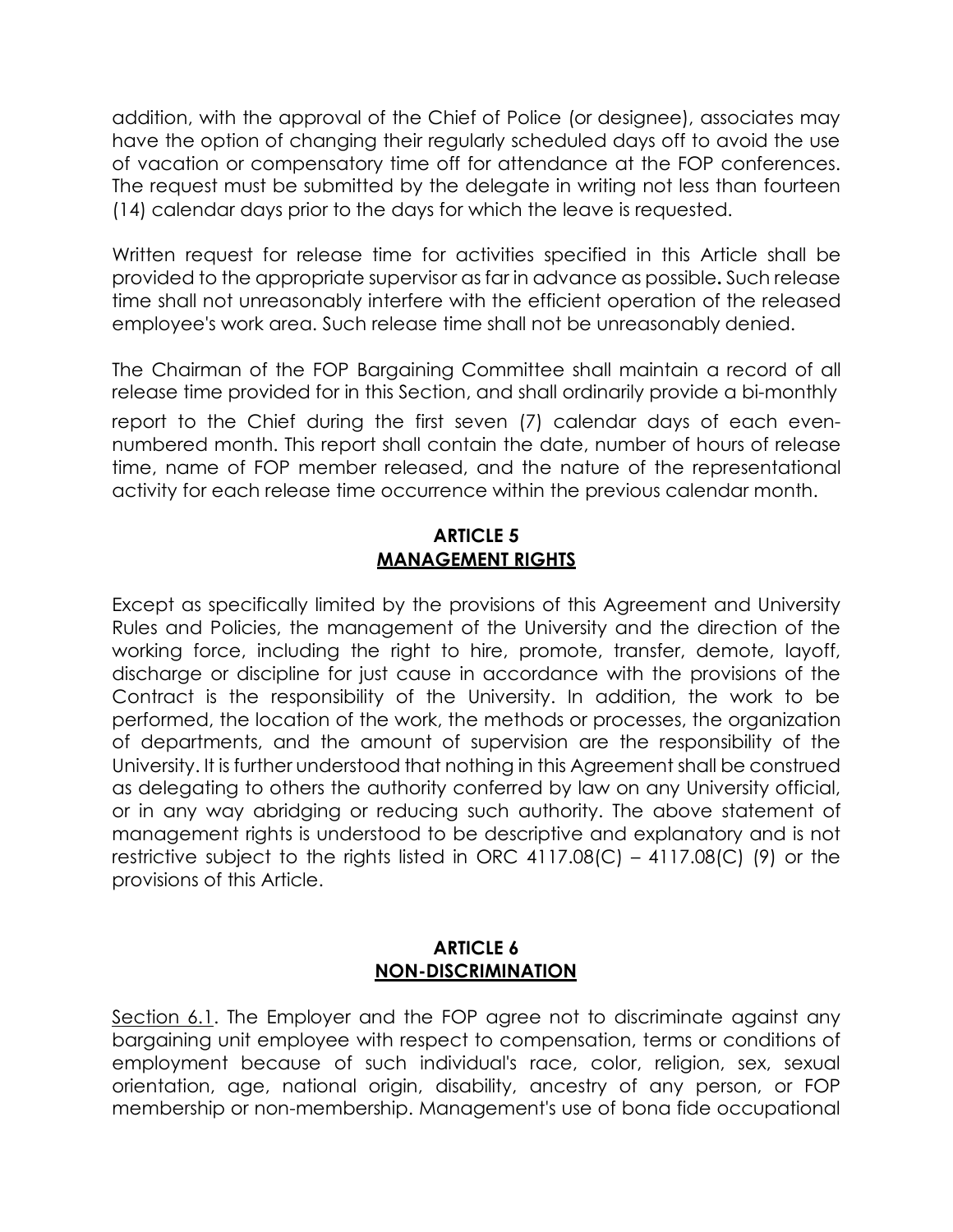qualifications in accordance with job characteristics shall not be construed as discrimination, therefore not subject to the Grievance Procedure Article.

#### **ARTICLE 7 LABOR/MANAGEMENT MEETINGS**

Section 7.1. In the interest of sound labor/management relations, the Employer and/or designee(s) shall meet as necessary, but no more than once per month without agreement, with not more than three (3) employee representatives of the FOP to discuss pending problems and to promote a more harmonious labor/management relationship when requested.

Section 7.2. An agenda will be exchanged by the parties at least seven (7) working days in advance of the scheduled meeting with a list of matters to be taken up in the meeting and the names of those FOP representatives who will be attending. The purpose of such meeting shall be to:

- A. Discuss the administration of this Agreement.
- B. Notify the FOP of changes made by the Employer which affect bargaining unit members of the FOP.
- C. Disseminate general information of interest to the parties.
- D. Discuss ways to increase productivity and improve effectiveness.
- E. To consider and discuss health and safety matters relating to employees.

Section 7.3. This Article is not intended to be a vehicle to modify or change any provisions of this Agreement.

# **ARTICLE 8 GRIEVANCE PROCEDURE**

Section 8.1. The term "grievance" shall mean an allegation by a bargaining unit employee that there has been a violation of one or more terms of this Agreement. It is not intended that the grievance procedure be used to effect changes in the Articles of this Agreement. It is not intended that the grievance procedure be used to effect changes in those matters which are controlled by the provisions of Federal and/or State laws and/or by the United States or Ohio State constitution.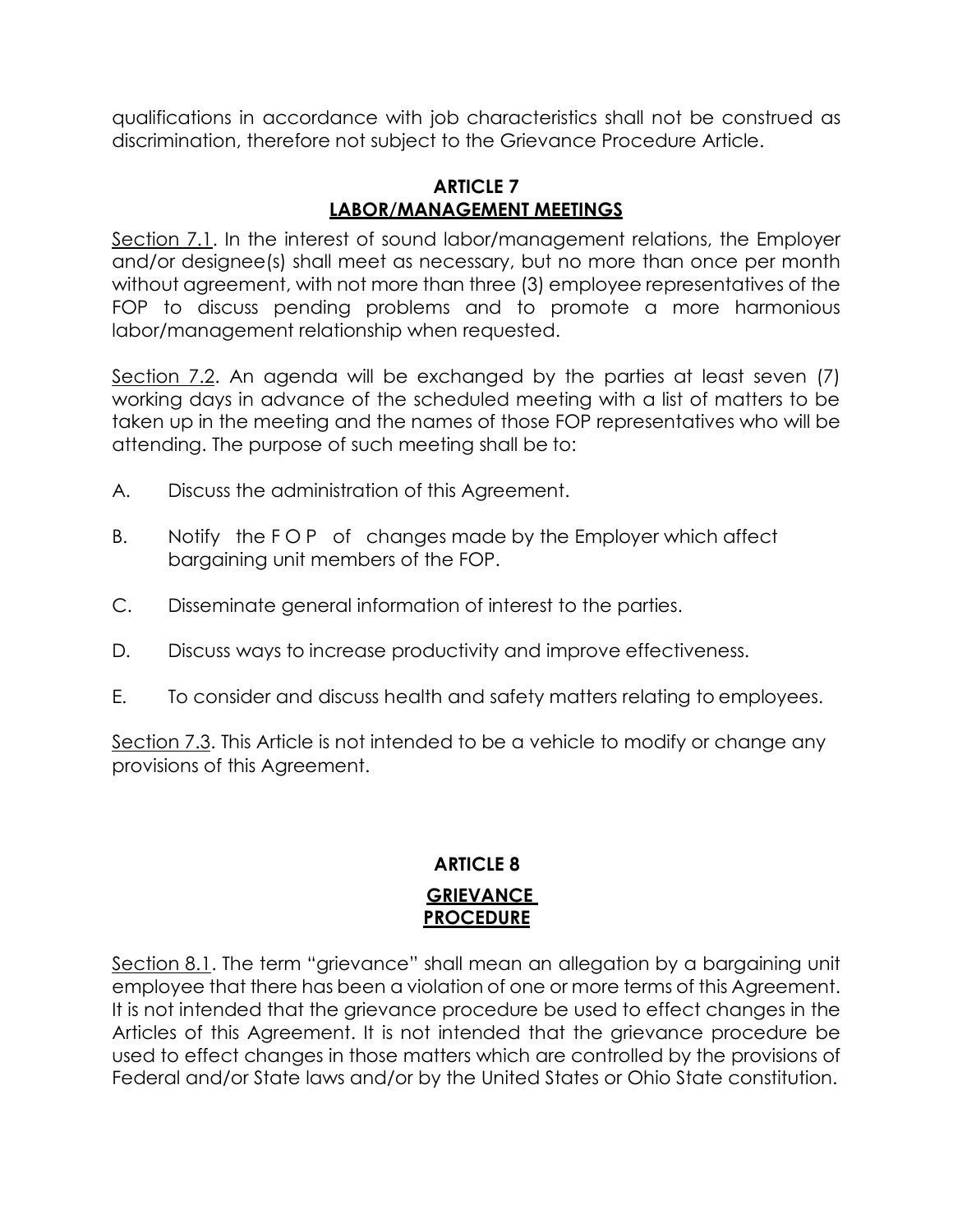The parties agree that disputes should be resolved as soon as possible, therefore, employees and the FOP shall attempt to resolve disputes before resorting to initiating a grievance pursuant this article.

Section 8.2. All grievances must be presented at the proper step and time in progression in order to be considered at the next step. Grievances involving lost pay discipline (suspension, demotion or discharge) shall be initiated at Step 3.

The grievant or the FOP may withdraw a grievance at any point by submitting, in writing, a statement to that effect, or by permitting the time requirements at any step to lapse without further appeal.

Any grievance not answered by the Employer's representatives within the stipulated time limits may be advanced by the grievant to the next step in the grievance procedure. Time limits set forth herein may only be extended by mutual agreement.

A grievance may be brought by any member of the bargaining unit. Where a group of bargaining unit employees desire to file a grievance involving a situation affecting more than one (1) member of the bargaining unit in a similar manner, one (1) member selected by such group will process the grievance, and shall so indicate that the grievance is a group grievance. Where a group grievance requests a monetary remedy, the grievance shall include the names and affected employees and the estimated amount sought as a remedy.

Wherever used in this procedure, the word "day" shall mean calendar day. Whenever a time limit ends on a Saturday, Sunday, or a holiday, the end of the time limit shall run until the end of the next day which is not a Saturday, Sunday or holiday.

Section 8.3. A grievance must be submitted to the grievance procedure within fourteen (14) calendar days after an employee knows or should have known the facts giving rise to the grievance, otherwise it will be considered not to have existed. A group grievance must be submitted to the grievance procedure within twenty-one (21) calendar days after an employee knows or should have known the facts giving rise to the grievance, otherwise it will be considered not to have existed.

Section 8.4. All grievances must be submitted in writing and should contain the following information to be considered:

- A. Grievant's name and signature;
- B. Date, time and location of grievance;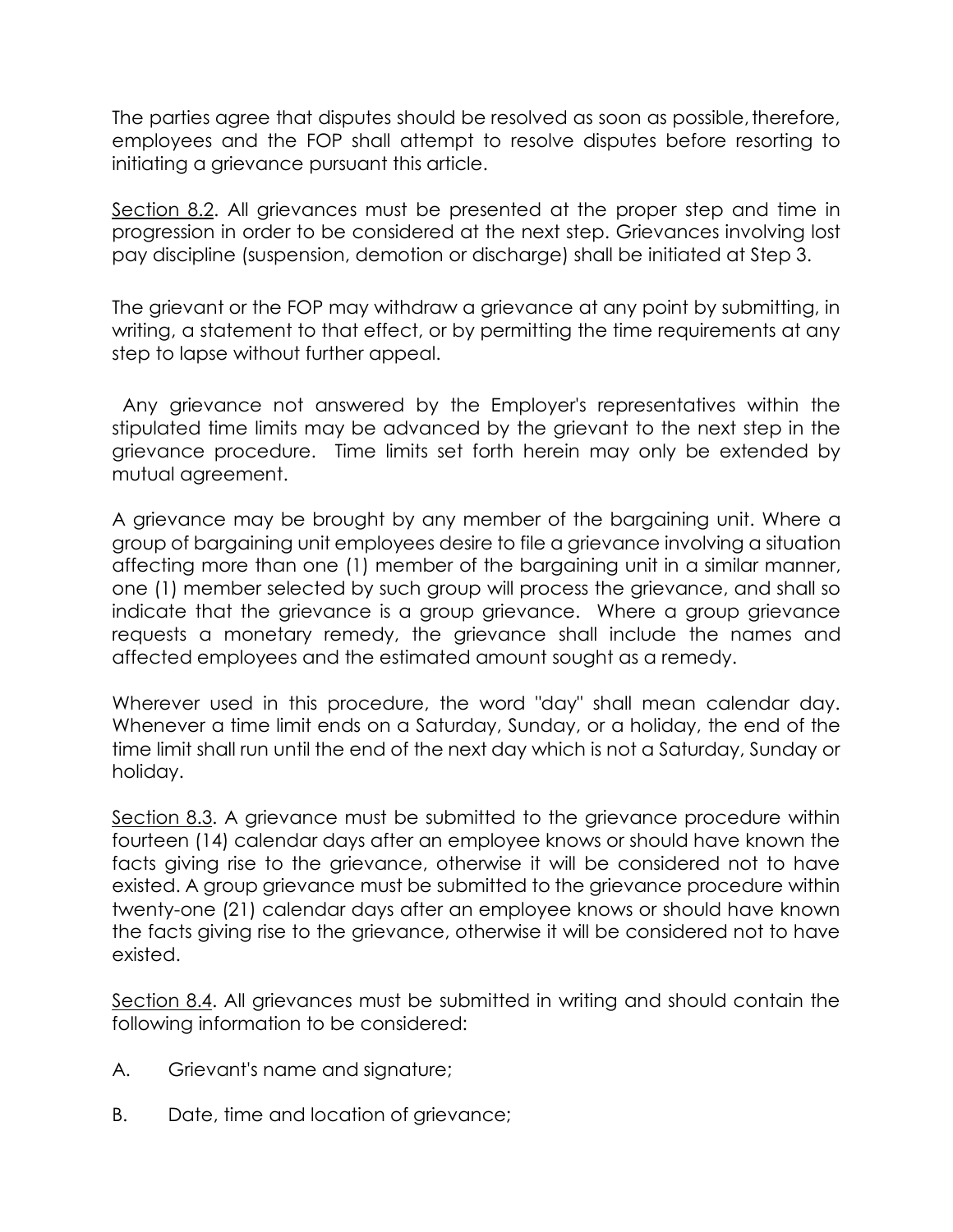- C. Description of incident giving rise to the grievance;
- D. Date grievance was first discussed;
- E. Name of supervisor with whom grievance was first discussed;
- F. Date grievance was filed in writing;
- G. Article(s) and Section(s) of the Agreement alleged to have been violated; and
- H. Desired remedy to resolve grievance.

Section 8.5. The following steps shall be followed in the formal process of a grievance:

**Step 1**: A grievance may be submitted by the grievant to the Chief or designee, whichever is applicable, within the time limits set forth in Section 8.3 above. It shall be the responsibility of the Chief or designee to investigate the matter and to provide a written answer to the grievant within ten (10) calendar days following the day on which the matter was submitted. If the Step 1 answer is not provided within 10 days, the grievant will have seven (7) days after that 10 days to proceed to Step 2.

**Step 2:** A grievance unresolved at Step 1 may be submitted by the grievant to the Director or his/her designee within seven (7) calendar days of the presentation of the Step 1 answer. It shall be the responsibility of the Director or designee to investigate the matter and to provide a written answer to the grievant within ten (10) calendar days following the day on which the matter was submitted to the Director. If the Step 2 answer is not provided within 10 days, the grievant will have seven (7) days after that 10 days to proceed to Step 3.

**Step 3:** A grievance unresolved at Step 2 may be submitted by the grievant to the Director of Labor Relations or designee within seven (7) calendar days of the presentation of the Step 2 answer. The Director of Labor Relations or designee shall meet with the grievant, and representative of the FOP if the grievant desires, within seven (7) calendar days of submission of the grievance to Step 3, to discuss the grievance. The Director of Labor Relations or designee shall provide a written answer to the grievant within ten (10) calendar days of such meeting. If the Step 3 meeting does not occur within seven (7) days, or an answer is not provided within 10 days of that meeting, the grievant will have twenty-four (24) calendar days after that 10-day window to conduct a meeting, to proceed to Step 4.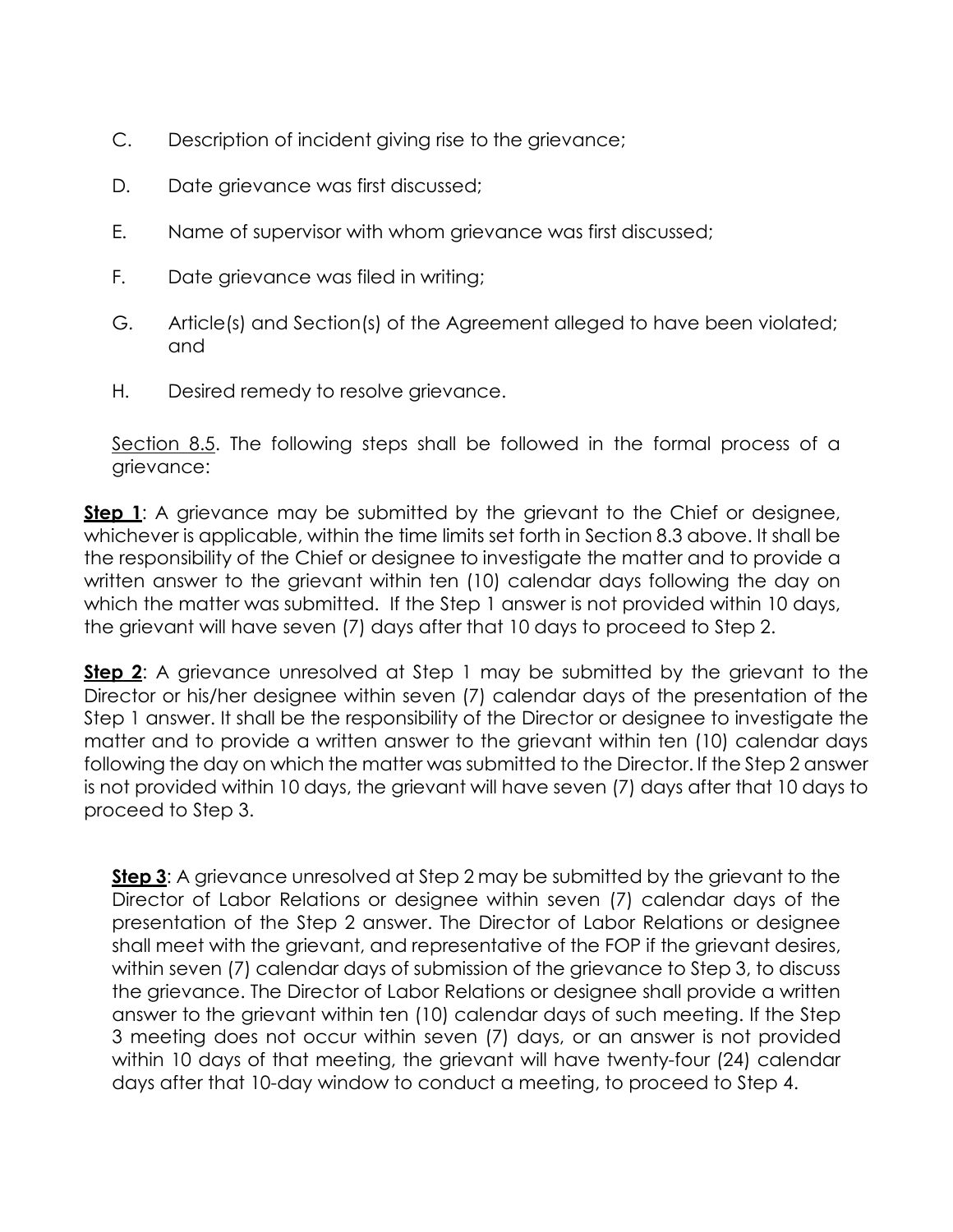**Step 4 - Arbitration**: A grievance unresolved at Step 3 may be submitted to arbitration upon request of the FOP.

The FOP, based upon the facts presented, has the right to decide whether to arbitrate a grievance. Within twenty-four (24) calendar days from the date of the final answer, or if an answer is not provided, within twenty-four (24) calendar days after the Employer's ten (day) window to give an answer on a grievance from Step 3, the FOP shall notify the Director of Labor Relations of its intent to seek arbitration over an unresolved grievance. The FOP may withdraw its request to arbitrate at any time prior to the actual hearing. Any cancellation fee due the arbitrator shall be paid by the party or parties canceling the arbitration unless otherwise agreed to. Any grievance not submitted within twenty-four (24) calendar day period described above shall be deemed settled on the basis of the last answer given by the Employer or representative(s).

A. The arbitrator shall be selected in the following manner: The Federal Mediation and Conciliation Service (FMCS) shall be jointly requested to submit a panel list of nine (9) arbitrators from Ohio. The parties shall alternately strike the names of the arbitrators until only one (1) name remains. Either party may once reject the list and request from FMCS

another list of nine (9) names until a mutually agreeable arbitrator is selected. The parties may at any time mutually agree to an alternate arbitration service or method of selection of an arbitrator.

- B. If either party challenges the arbitrability of a grievance, it shall notify the other party of its challenge and intent to raise the issue at the arbitration hearing. At the hearing, the first question to be placed before the arbitrator is whether or not the issue is arbitrable and within his/her jurisdiction to decide. If the arbitrator determines the grievance is arbitrable, the grievance will be heard on its merits before the same arbitrator. The arbitrator shall limit his/her decision strictly to the interpretation, application, or enforcement of specific Articles of this Agreement. He/she may not modify or amend the Agreement. Five (5) days before the beginning of an arbitration hearing the parties shall exchange witness lists and copies of all documents which they intend to use at the hearing.
- C. The decision of the arbitrator shall be final and binding on the grievant, the FOP and the Employer. The arbitrator shall be requested to issue his/her decision with thirty (30) calendar days after the conclusion of testimony and arguments and submission of final briefs.
- D. The fees and any other costs for the services of the arbitrator, the cost of any proofs produced at the direction of the arbitrator, the fee of the arbitrator, and the cost of the hearing room, if any, shall be borne equally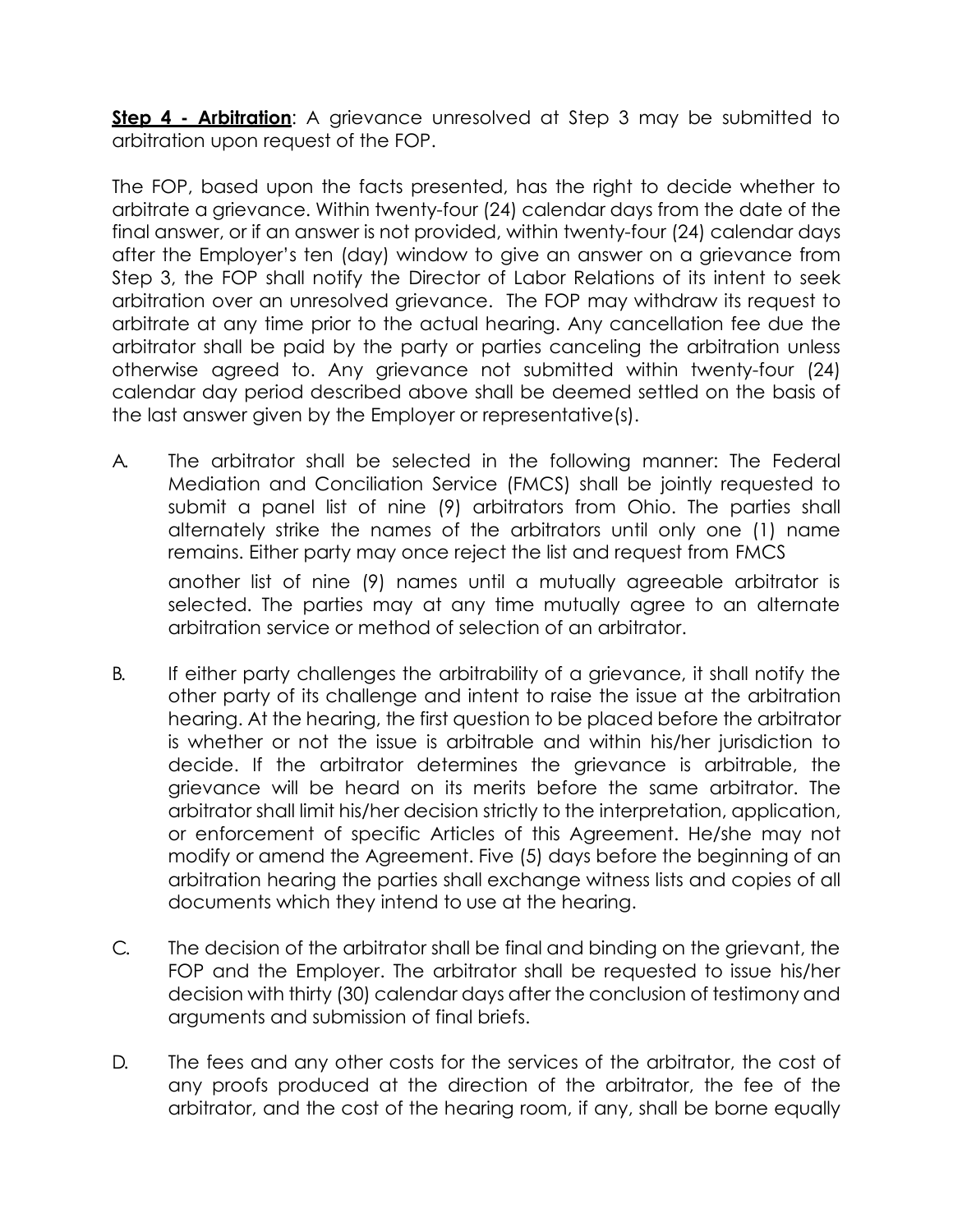by the Employer and the FOP. The fees and costs, if any, of any nonemployee witnesses shall be borne by the party calling them. The fees of the court reporter shall be paid by the party asking for one or split equally by the parties if both parties desire a court reporter or request a copy of any transcripts. Any bargaining unit member whose attendance is required for such hearing shall not lose pay or benefits to the extent such hearing hours are during his/her normally scheduled working hours on the day of the hearing.

Section 8.6. When an employee covered by this Agreement chooses to represent himself/herself in the presentation of a grievance, no adjustment of the grievance will be inconsistent with the terms of this Agreement. Prior to the adjustment of any such grievance, the appropriate FOP representative will be notified of his/her right to be present at the adjustment.

Section 8.7. The FOP shall use a grievance form which shall provide the information outlined in Section 8.4. The FOP shall have the responsibility for the duplication, distribution, and their own accounting of the grievance forms.

# **Article 9 Discipline**

Section 9**.**1. The following language on Discipline is the sole source of rights and obligations of the parties to this contract in these matters.

# Section 9**.**2.

- A. An employee may receive discipline for just cause.
- B. The University may take disciplinary action against any employee for actions occurring while the employee is on duty, or off duty actions that negatively impact the employee's ability to function in the community, or working under the colors of the University, or where the employee's conduct violates his/her oath of office.
- C. Employees shall have the right to Union representation at all hearings to determine discipline and conferences that may result in corrective action or may choose to present their own case**.** The union representative shall not interfere with the investigation and shall be entitled to speak at the end of the interview. An employee shall be provided a reasonable opportunity to caucus with his/her Union representative.
- D. Discipline shall be taken according to the seriousness of the offense and the basic purpose of such action is corrective and not punitive.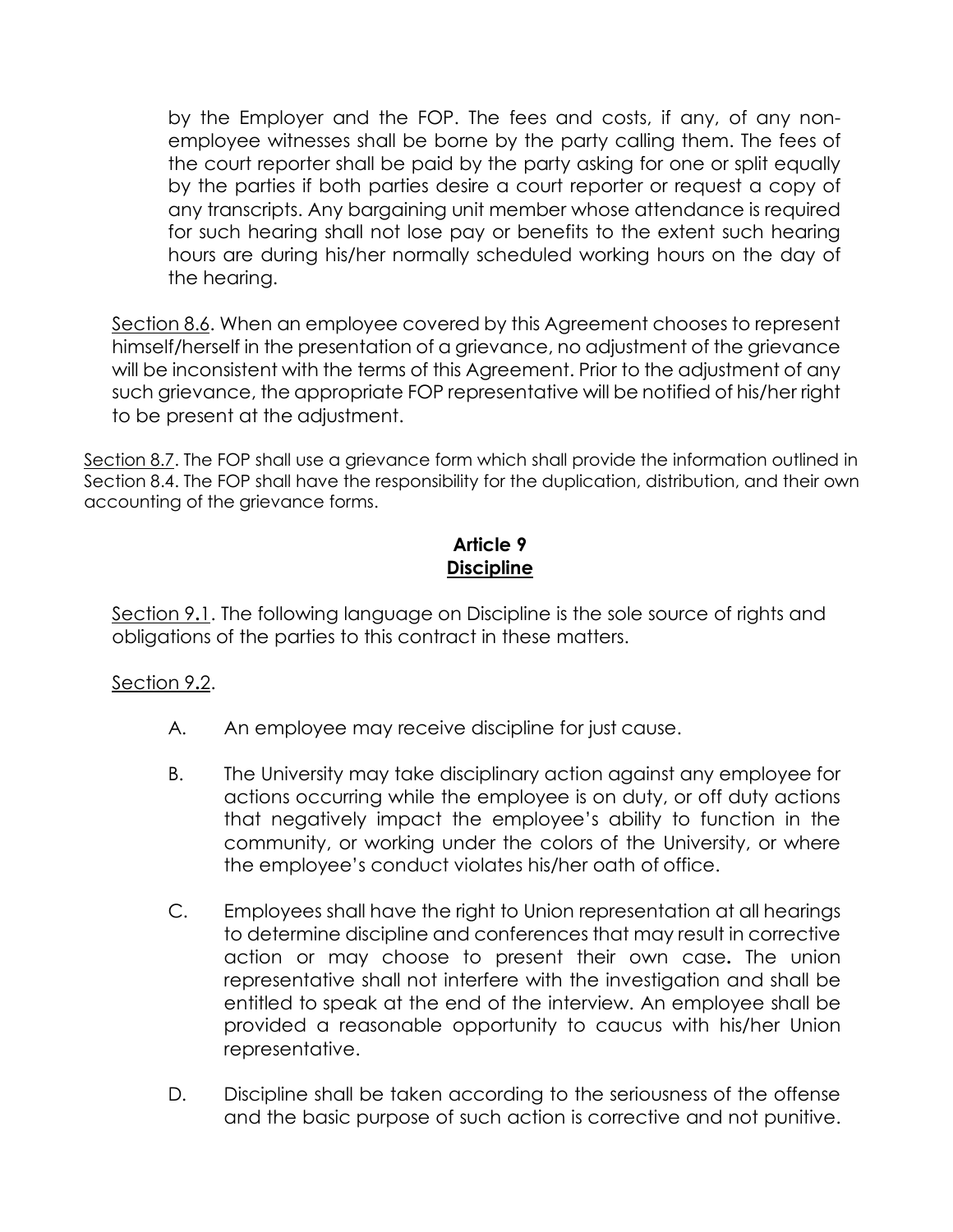The University shall administer progressive discipline that provides the employee the opportunity to understand a problem and the steps necessary to improve identifiable deficiencies.

- E. Discipline may be in the form of, but not necessarily start at, written counseling, written reprimands, suspensions up to thirty (30) calendar days, demotion and/or discharge. Actual suspension time will be specified by hours per discipline.
- F. Employees subject to all written discipline including written reprimands (up to and including dismissal) shall receive notification of the actions in writing. Written verbal warnings may be issued however are not considered discipline for the purpose of this Article.
- G. Employees who are subject to discipline (except for failure to qualify at the end of their initial probationary period) that immediately results in a suspension, demotion or dismissal shall have a hearing by a hearing officer prior to the imposition of said action. All charges against the employee shall be in writing (charge letter) and specifically state in detail the alleged infraction and the anticipated discipline. If facts arise during investigation that cause the anticipated discipline to be revised, nothing shall prohibit such revision. The employee against whom charges are issued, or the University, shall have the right to one continuance of the scheduled hearing. Such continuance must be requested at least one (1) working day in advance of the scheduled hearing. Such continuance shall not exceed fourteen (14) calendar days unless another time is mutually agreed to.

The employee must choose to: (1) appear at the disciplinary conference and present an oral or written statement in his/her defense; (2) appear at the disciplinary conference and have one (1) chosen representative present an oral or written statement in his/her defense; or (3) elect in writing to waive his/her opportunity to have a disciplinary conference. Failure of the employee to elect and pursue one (1) of these three (3) options will be deemed a waiver of the employee's right to the disciplinary conference.

At the disciplinary conference, the employee may present any testimony, witness, or documents which explain whether or not the alleged misconduct occurred.

Discipline involving suspension, demotion, or dismissal shall be imposed by the hearing officer only after issuing the findings and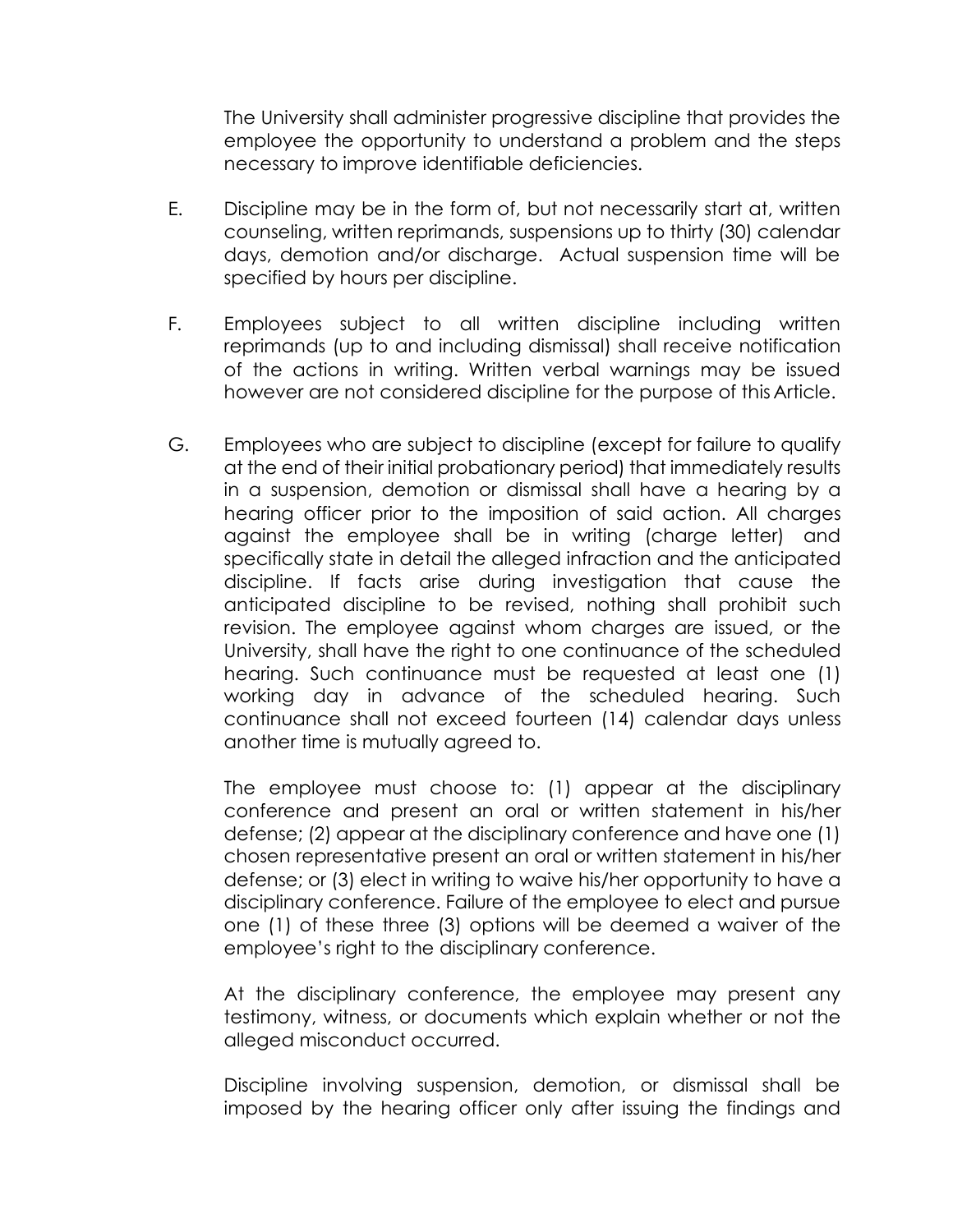decision**.** The hearing officer may impose warning letters in place of suspensions. Such warning letters will carry the same weight as the suspension they replace and will be so evaluated in determining its appropriateness and in the assessment of any subsequent action. The Hearing Officer shall issue a written report within fifteen (15) calendar days of the conclusion of the hearing.

Should an employee decide to file a grievance over action taken as the result of a hearing, such grievance shall be initiated at Step Three (3) of the grievance procedure.

- H. An employee charged with or under indictment for a felony, or any crime which results in a weapons disability, may be placed on a paid leave of absence until resolution of the court proceedings. Upon a resolution of the proceedings, the employee may be subject to discipline by the University under Section C of this Article.
- I. The University reserves the right to terminate employment for the following reasons:
	- 1. Discharge for just cause as set forth in this Article, Section 2, A.
	- 2. Failure to return from a leave of absence within seven (7) calendar days of the issuance of a certified letter from the University or other mutually agreed to time frame.
	- 3. Failure to return from a layoff within fourteen (14) calendar days of the issuance of a certified letter from the University.
- J. After twenty-four (24) months from date of issue, loss of pay discipline shall not be considered in any subsequent determination of discipline unless there has been discipline in the intervening period**,** and the force and effect period for counseling and reprimands shall be twelve (12) months.Written Coachings and Guardian Tracking entries will only affect one annual evaluation. Coachings and Guardian Tracking entries may be considered in promotions and Specialty Assignments.
- K. In all cases of dismissal, the employee is entitled to payment of all wages due in addition to any other accrued yet unused time on the books with the exception of sick time.
- L. Employees who have been notified of an upcoming administrative hearing may meet with their union representative or Staff Representative, whichever is available, during working hours with no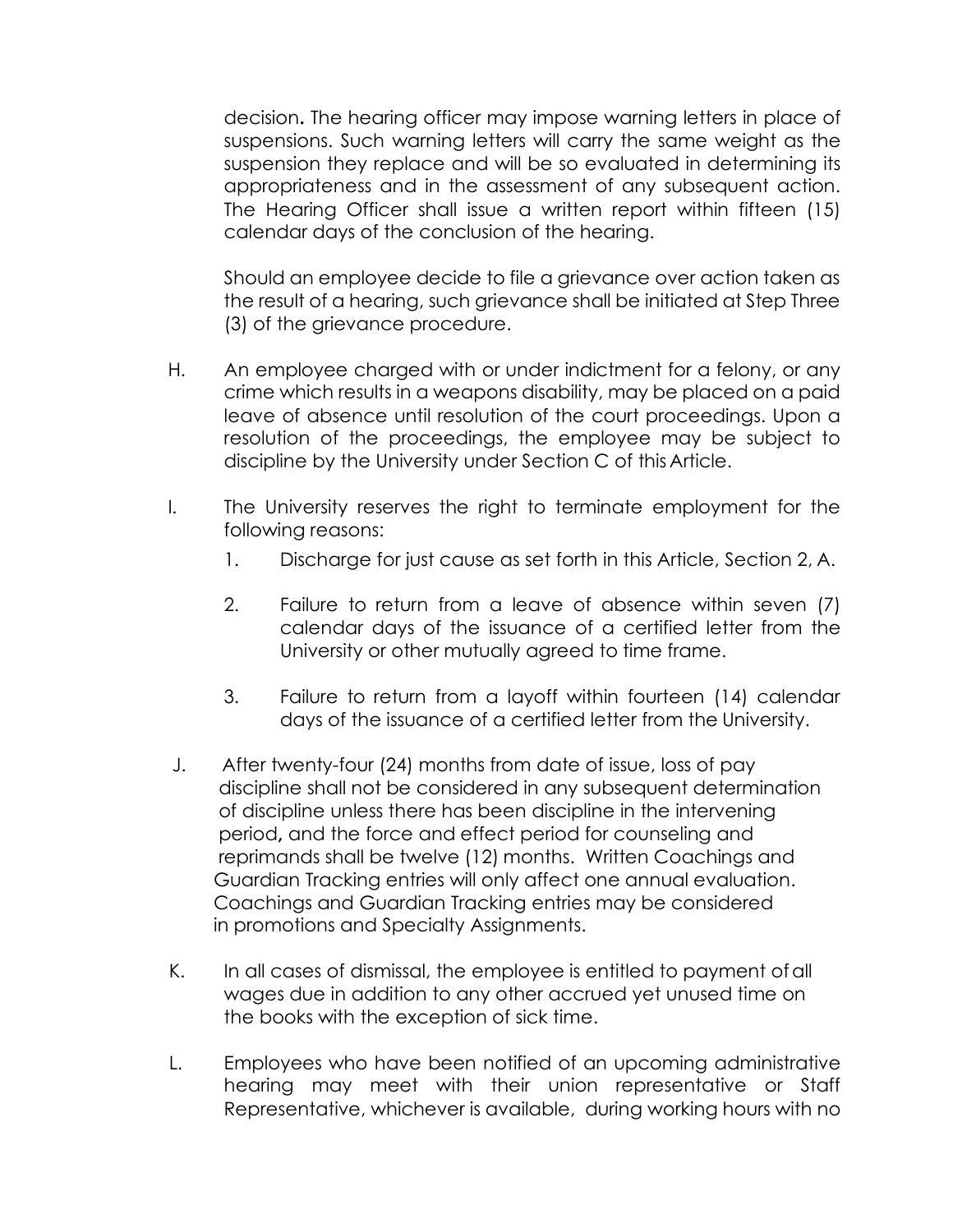loss of pay or benefits to prepare for the hearing; such meetings shall be for a reasonable period of time.

M. Employees have the right to appeal discipline through the grievance procedure, however, counselings and reprimands are not subject to the arbitration process.

Section 9**.**3. Whenever the Employer or designee(s) interviews, questions, or interrogates bargaining unit members in reference to alleged or suspected misconduct, either in preliminary investigations or in disciplinary hearings, the following conditions shall apply:

- A. Employees being questioned as witnesses shall be so informed.
- B. When an employee who is suspected of misconduct is interviewed, questioned, or interrogated regarding such misconduct, he/she shall be apprised of the nature of the suspected misconduct as it is known at that time and his/her right to have the opportunity to have a FOP representative present to advise him/her during the questioning.
- C. Prior to questioning, employees (including witnesses) shall be informed that failure to respond or failure to respond truthfully may result in disciplinary action for insubordination or dishonesty. Employees shall also be informed of their Garrity and Piper warnings at this time if the employer decides to use those warnings.
- D. Preliminary investigations and disciplinary hearings shall be held either during an employee's scheduled working hours or at a time in reasonable proximity to his/her shift.
- E. Questioning sessions shall be for reasonable periods and shall allow for personal necessities and rest period.
- F. No employee shall be subjected to abusive language during questioning. No promise of reward shall be made as an inducement to answer questions.
- G. The Police Chief may require an employee to take a polygraph examination, voice stress analysis, or similar technology. The employee shall be entitled to union representation pursuant to Section 2.C. of this Article.
- H. Any employee required by the Employer to attend an investigatory interview or disciplinary hearing outside of his/her scheduled working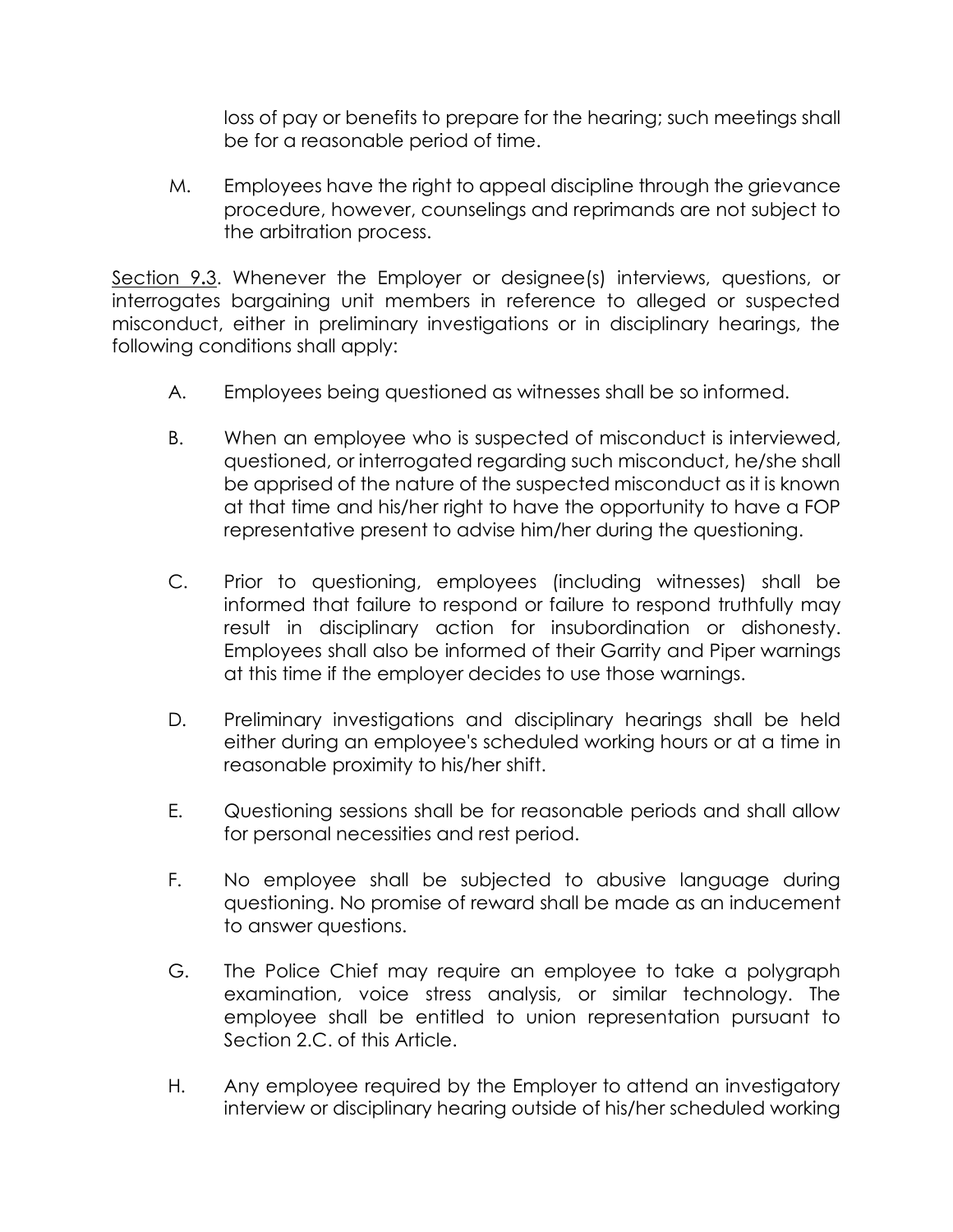hours shall be paid for all such time.

- I. Review of body worn digital recordings are authorized by the Chief of Police for the following reasons:
	- To ensure the BWC system is working.
	- To assist with the writing of a report, supplement, or memorandum.
	- For evidentiary review and case preparation.
	- Supervisory review of employee conduct and performance.
- J. Explicit authorization by the Chief of Police is required for officer review for the following reasons:
	- Investigation of a complaint of policy or procedural violation.
	- Administration inquiry.
	- Criminal or Civil Investigation.
	- Use of force review.
	- Division and/or personnel development.

 No discipline will be issued because an officer viewed body camera footage as a routine matter for reasons listed above in Section 9.3.I.

Section 9.4. Anonymous complaints with no corroborative evidence shall not be cause for disciplinary action. When an anonymous complaint is made against a bargaining unit member, and there is no corroborative evidence of any kind, the complaint shall be classified as unfounded.

Section 9.5. Disciplinary action must be instituted within thirty (30) days of when the employer became aware of the employee's alleged misconduct. The thirty (30) day period may be extended if the employer has a legitimate business reason. The employee shall be made aware, in writing, of any extensions to the (30) thirty-day period.

Section 9.6. Employees shall be given a written disposition of any internal investigation or non-disciplinary complaint filed by an officer within thirty (30) days of the filing.

# **ARTICLE 10 PERSONNEL FILES**

Section 10.1. Each employee may request to inspect his/her official personnel file maintained by the Employer. Inspection of the individual's personnel file shall be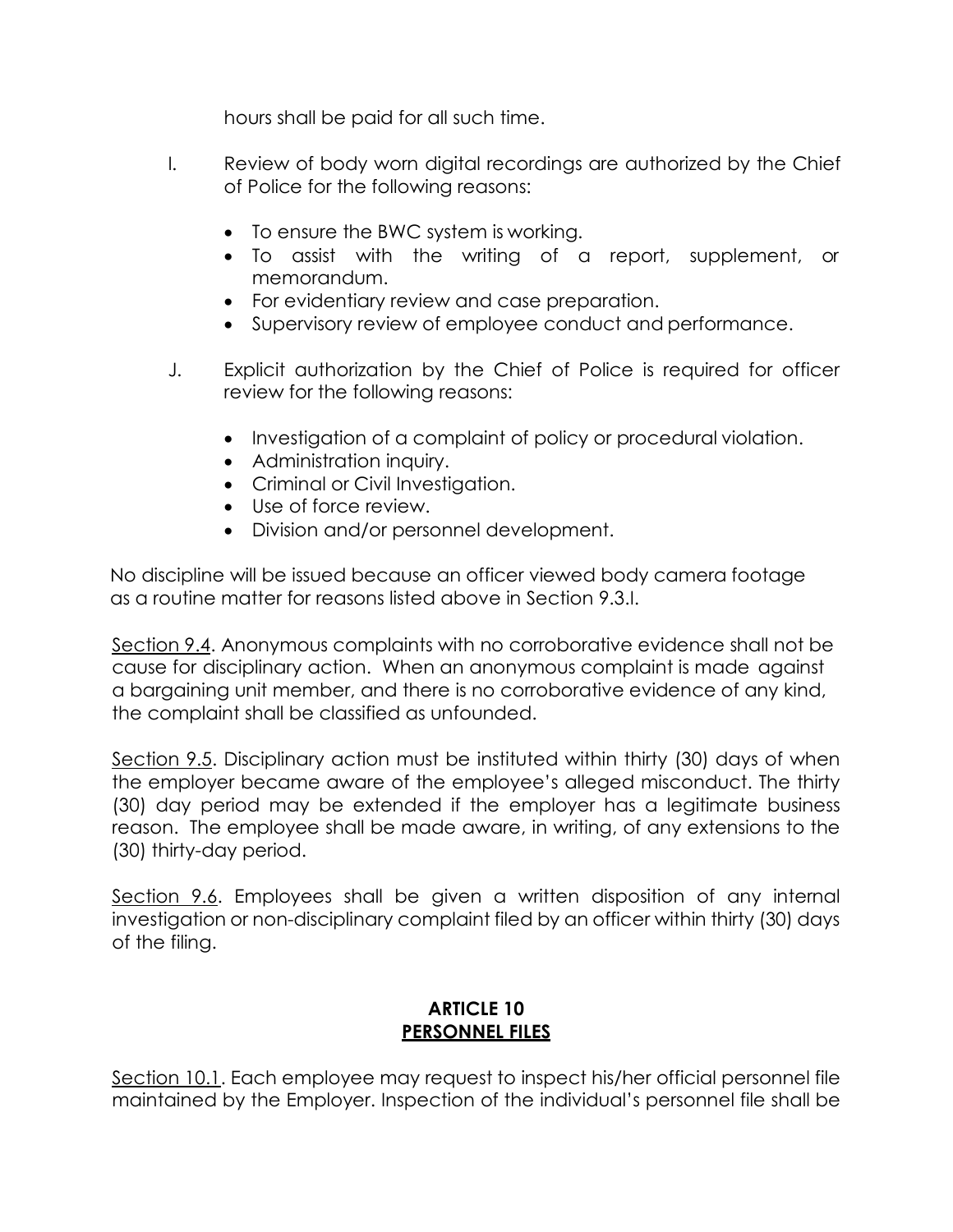by scheduled appointment requested in writing or by phone call to the Employer or designee. Appointments shall be during the regular scheduled work hours of the administrative staff of the Employer. An employee shall be entitled to have a representative of his/her choice accompany him/her during such review. Any employee may copy documents in his/her official personnel file. Any representative of the FOP as designated in Article 4 of this Agreement may inspect the personnel file of any bargaining unit employee provided that the employee is present at the time of inspection, or upon written authorization including the signature of the employee.

Section 10.2. If an unfavorable statement or notation is in the official personnel file, the employee shall be given the right to place a statement of rebuttal or explanation in the file. No unsubstantiated anonymous material of any type shall be included in the employee's official personnel file.

Section 10.3. To the extent permitted by law, the Employer shall not disclose any information contained within the personnel files.

Section 10.4. An employee shall be notified if a public records request is made for his/her personnel file.

# **ARTICLE 11 PROBATIONARY PERIODS**

Section 11.1. Any employee promoted into the Sergeant's classification shall be required to successfully complete a probationary period of one (1) calendar year. Those promoted from Sergeant, within the bargaining unit, to Lieutenant shall be required to successfully complete a probationary period of six (6) months. An employee serving a promotional probationary period whose performance is judged unsatisfactory shall be returned to his/her former classification.

Section 11.2. Every newly hired Sergeant and/or Lieutenant not promoted from within the department shall be required to successfully complete a probationary period. The probationary period shall begin on the first day for which the employee receives compensation from the Employer and shall continue for a period of one (1) calendar year. An employee not promoted from within the department serving an initial probationary period may be terminated at any time and shall have no right to appeal the termination. The parties agree Sergeants and/or Lieutenants will be promoted from within unless there are no internal applicants for the position.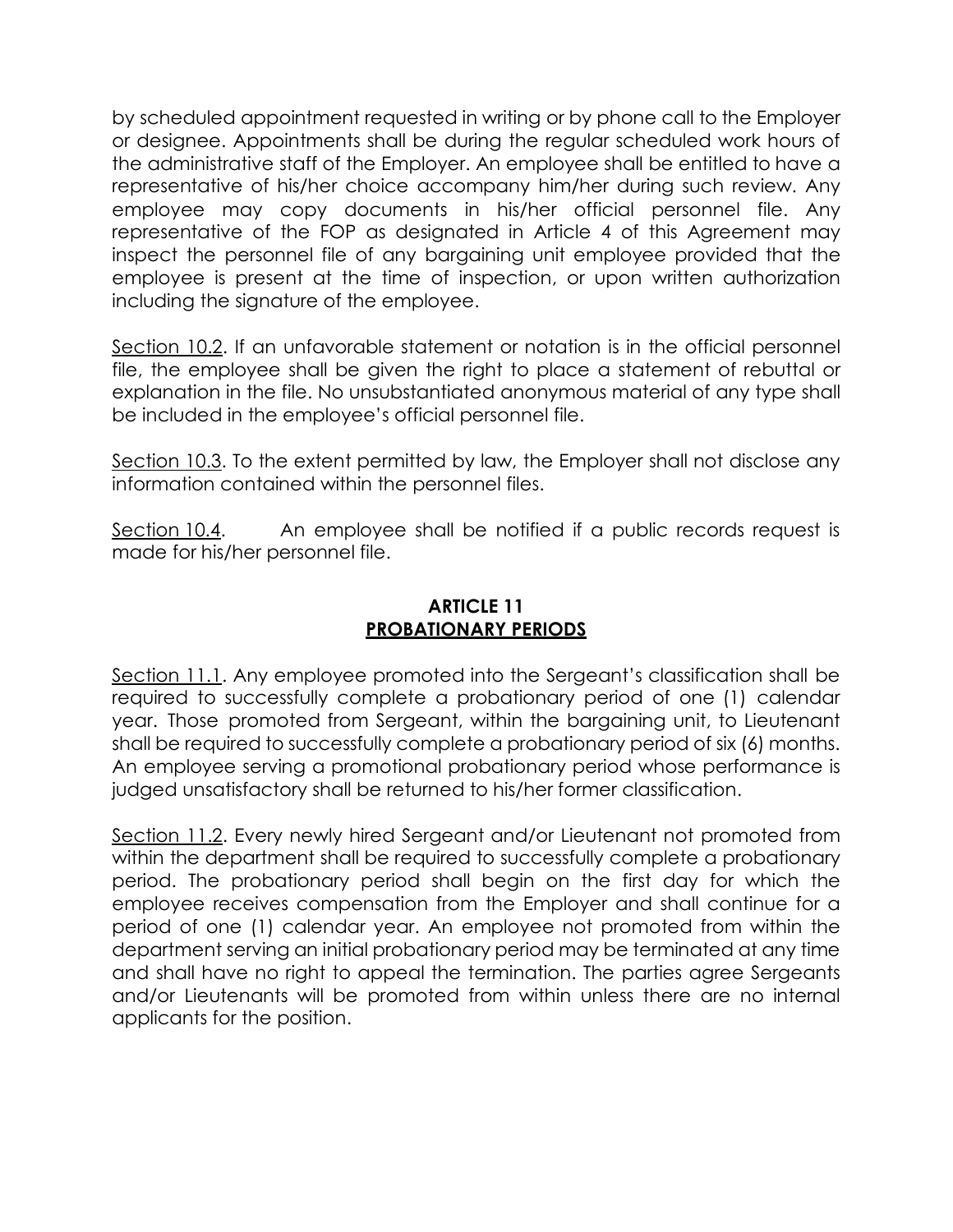# **ARTICLE 12 SENIORTY**

Section 12.1. "Seniority" shall accrue to all employees in accordance with the provision of this Article. Seniority, as defined in Section 12.2 of this Article, will apply wherever employee seniority rights are established in the terms and conditions of this Agreement.

Section 12.2. "Seniority" for in-bargaining-unit purposes shall be computed on the basis of uninterrupted length of continuous service in each of the bargaining unit classifications (Sergeant and/or Lieutenant). Ties will be broken by uninterrupted time served as an employee of the public safety department. "Seniority" for layoffand recall shall be computed on the basis of uninterrupted length of continuous service as a sworn law enforcement officer for the public safety department. If a tie still exists, it will be broken by uninterrupted time served as an employee of the University. If a tie still exists, it will be broken by employee test scores and if necessary by the date of application to the public safety department. If a tie still exists after the criteria in Article 12, Section 12.2 has been exhausted it shall be broken by the last four numbers of the members SSN, lowest of which hasseniority.

- A. The following situations shall not constitute a break in continuousservice:
	- 1. Absence while on approved leave of absence;
	- 2. Absence while on approved sick leave, disability leave (including a PERS disability leave) or injury leave;
	- 3. Military leave; and
	- 4. A layoff of three (3) year's duration or less if they are working in a capacity that keeps their OPOTA certification current if not the period shall be one (1) year.
	- 5. Return to former rank during initial contractual probationary period.
- B. The following situations constitute breaks in continuous service for which seniority is lost:
	- 1. Discharge or removal for just cause (if reinstated seniority is unbroken);
	- 2. Retirement;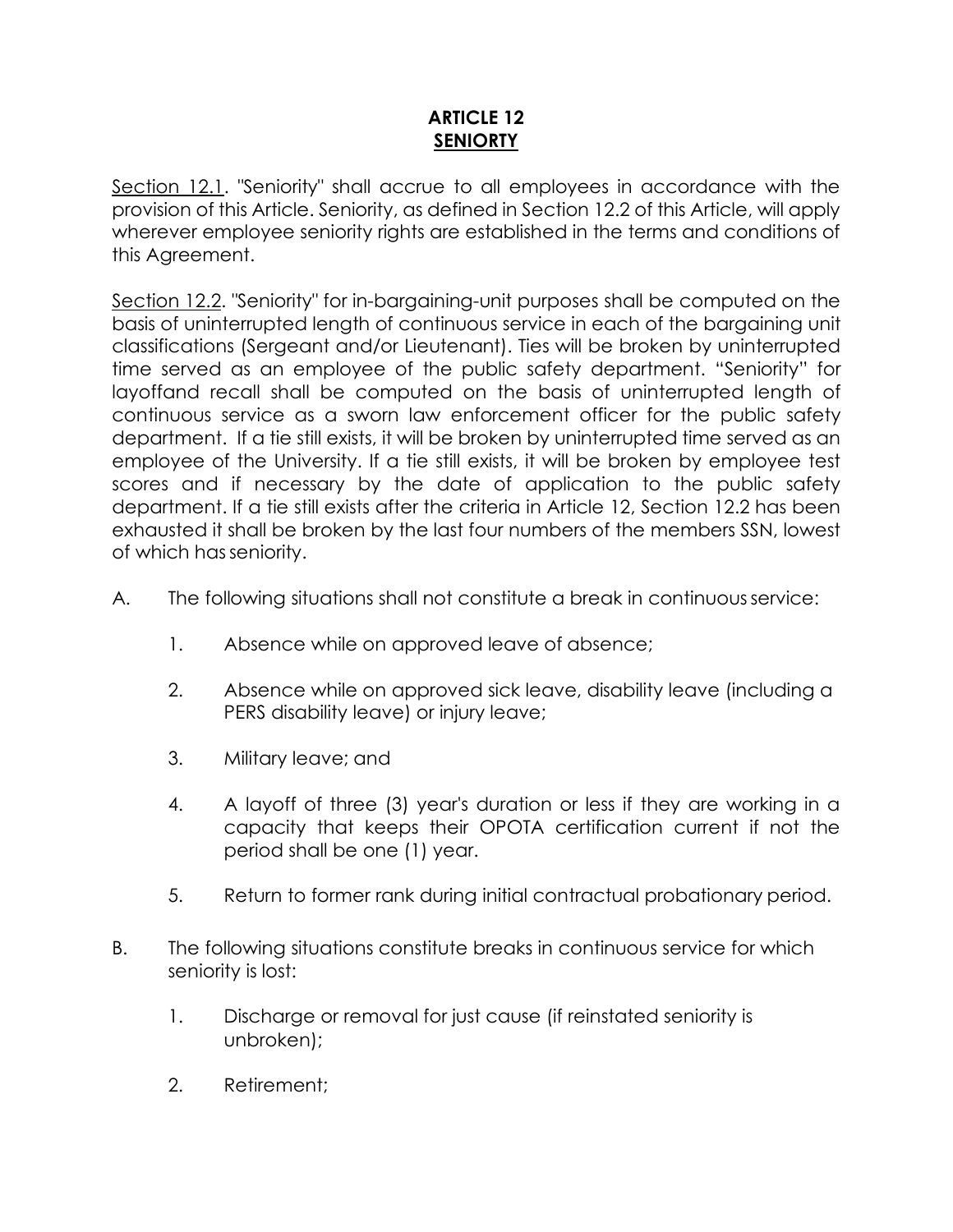- 3. Layoff for more than three (3) years if they are working in a capacity that keeps their OPOTA certification current if not the period shall be one (1) year;
- 4. Failure to return to work after fourteen (14) calendar days of a recall from layoff unless a different date is mutually agreed upon;
- 5. Failure to return to work at the expiration of leave of absence;and
- 6. A resignation.

Section 12.3. The Employer shall post a seniority list, once every six (6) months, on the department bulletin board showing the continuous service of each employee. One (1) copy of the seniority list shall be furnished to the FOP upon request.

Section 12.4. Employees laid off shall retain their seniority for a period of three (3) years from the date of layoff if they are working in a capacity that keeps their OPOTA certification current if not the period shall be one (1) year.

# **Article 13 LAYOFFAND RECALL**

Section 13.1. When the Employer determines that a long-term layoff is necessary, it shall notify the affected employees and the FOP thirty (30) calendar days in advance of the effective date of the layoff. The Employer, upon request from the FOP, agrees to discuss, with representatives of the FOP, the impact of the layoff on bargaining unit employees. Any layoff in the bargaining unit shall be instituted in accordance with seniority, as defined in Article 12 of this Agreement. Layoffs shall be in order of inverse seniority.

Employees shall be laid off in accordance with Article 12 of this Agreement.

No employee outside the bargaining unit shall be permitted to displace any bargaining unit member. The University agrees that the ratio of Lieutenant/Sergeant to Police/Security Officer will not go below 15:1.

Section 13.2. Employees who are laid off shall be placed on a recall list for a period of three (3) years if they are working in a capacity that keeps their OPOTA certification current, if not the layoff period shall be one year. If there is a recall, employees who are still on the recall list shall be recalled, in the inverse order of their layoff, provided they are presently qualified to perform the work in the work section to which they are recalled. Any recalled employee requiring additional training to meet the position qualifications in existence at the time of recall must satisfactorily complete the additional training requirements within twelve (12) months of the recall.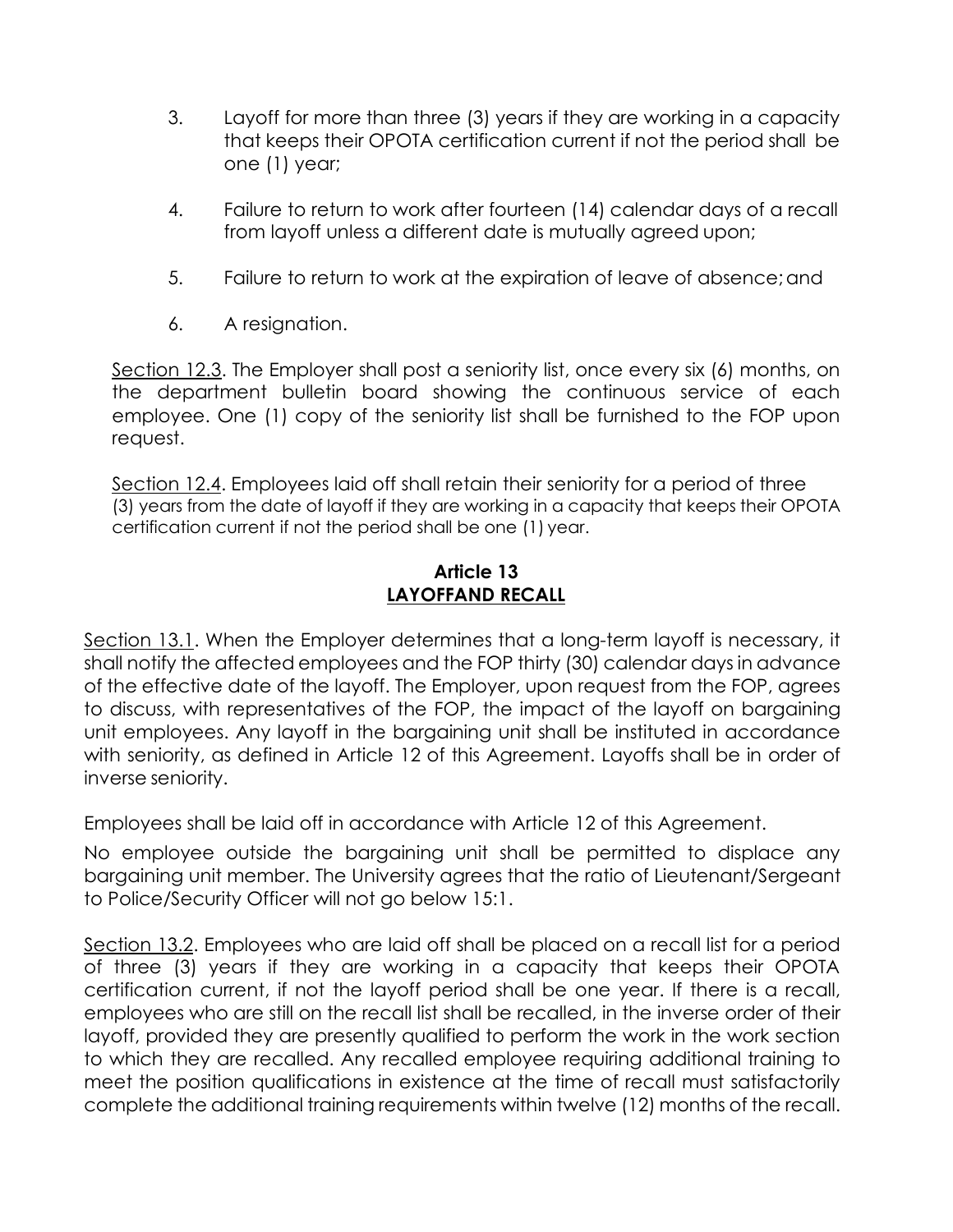Any refresher training required in this Section shall be at the Employer's expense.

Section 13.3. Notice of recall shall be sent to the employee and the FOP by last known personal email address; and a contact attempt to the last known cellular phone number. The Employer shall be deemed to have fulfilled its obligations by mailing the recall notice by, to the last emailing address provided by the employee; or attempting a phone call to the last known phone number. Documented contact by any of the these attempts shall constitute notice. The FOP shall also contact this employee within the five calendar days below to inform them of the recall.

Section 13.4. The recalled employee shall have five (5) calendar days following the date of delivery of the recall notice to notify the Employer of his/her intention to return to work and shall have fourteen (14) calendar days following the delivery of the recall notice in which to report for duty, unless a different date for returning to work is otherwise specified in the notice.

Section 13.5. In the event of a layoff, laid off employees will be designatedan Auxiliary Officer position with the Police Division which would include holding all certifications and all provisions given to Auxiliary Officers per Article 41 of this Agreement.

# **ARTICLE 14 SUPERVISORY VACANCIES**

Section 14.1. Whenever the Employer determines that a permanent vacancy exists, notices of such vacancy shall be posted on the bulletin boards where employee notices are usually posted for ten (10) calendar days. All such notices shall contain a description of the position to be filled, including job duties, working hours, special qualifications required, name and rank of immediate supervisor, and location of reporting and working. During the posting period, any eligible person wishing to apply for the vacant position shall do so by submitting an online written application to the Human Resources Department or designee. The Employer shall not be obligated to consider any applications submitted after the posting period or any applicants who do not meet the minimum qualifications for the job. To be considered for the position of Lieutenant, the applicant must be a Sergeant with the University of Cincinnati Police Department who has successfully completed his/her probationary period. If there are no internal applicants, the Employer may select an applicant with similar supervisory experience from another force. If there are no applicants at that level, the employer may select a University of Cincinnati ULEO 3 who has successfully completed his/her probationary period or an applicant with similar supervisory experience from another force.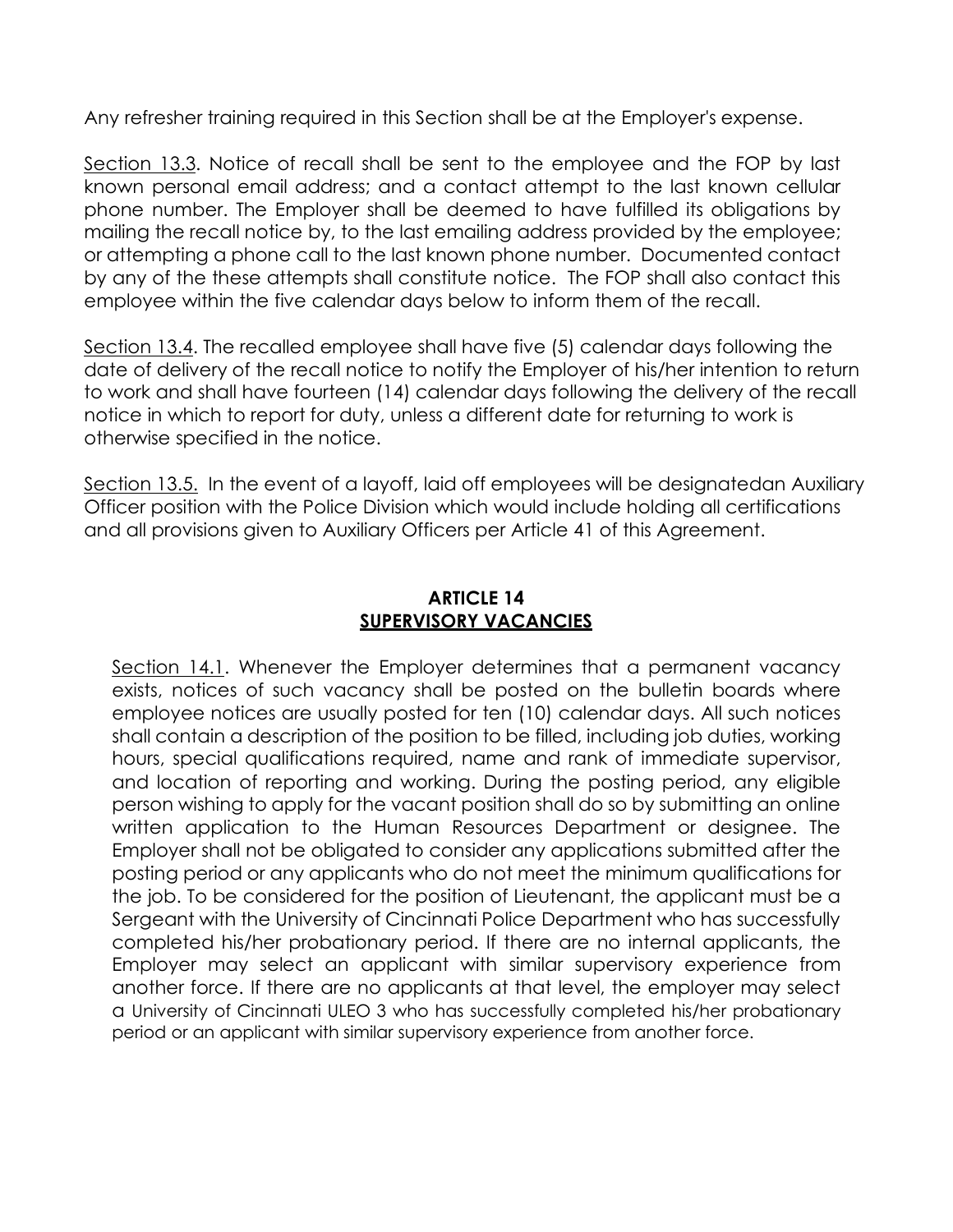# **ARTICLE 15 BULLETIN BOARDS**

Section 15.1. The Employer agrees to provide bulletin board space in agreed upon areas of the facilities for use by the FOP.

Section 15.2. All FOP notices of any kind posted on the bulletin boards shall be signed, posted or removed by a FOP representative. It is understood that no material may be posted on any FOP bulletin board at any time which contain the following:

- A. Personal attacks on any other member or any other employee;
- B. Scandalous, scurrilous or derogatory attacks upon the Employer, or any other governmental units or officials; or
- C. Attacks on and/or favorable comments regarding a candidate for public office.

Section 15.3. No FOP related materials of any kind may be posted anywhere in the Employer's facilities or on the Employer's equipment except on the bulletin boards designated for use by the FOP.

Section 15.4. Upon the request of the Employer or designee, the FOP shall cause the immediate removal of any material posted in violation of this Article.

# **ARTICLE 16 WORK RULES - GENERAL ORDERS**

Section 16.1. The Employer agrees that all General Orders, Standards of Conduct, Rules and Regulations, Policies, Procedures, Directives and Work Rules shall be applied uniformly within the group of employees to which such are directed. For the purposes of this Article all of the above shall be considered inclusive within the terminology of Work Rules/General Orders. The Employer agrees to revise and update the work rules/general orders within sixty (60) days of the ratification of the Contract and provide each employee with access to a hard copy at the following locations: Raymond Walters College, Clermont College, College of Applied Sciences, University Hospital, Main Station, and any other location were ULEO's are assigned.

The Work Rules/General Orders shall be kept current at all times. The Employer shall also post the Work Rules/General Orders online.

Section 16.2. Every employee shall be informed of and shall have access to copies of work rules/general orders which apply to such employee**.**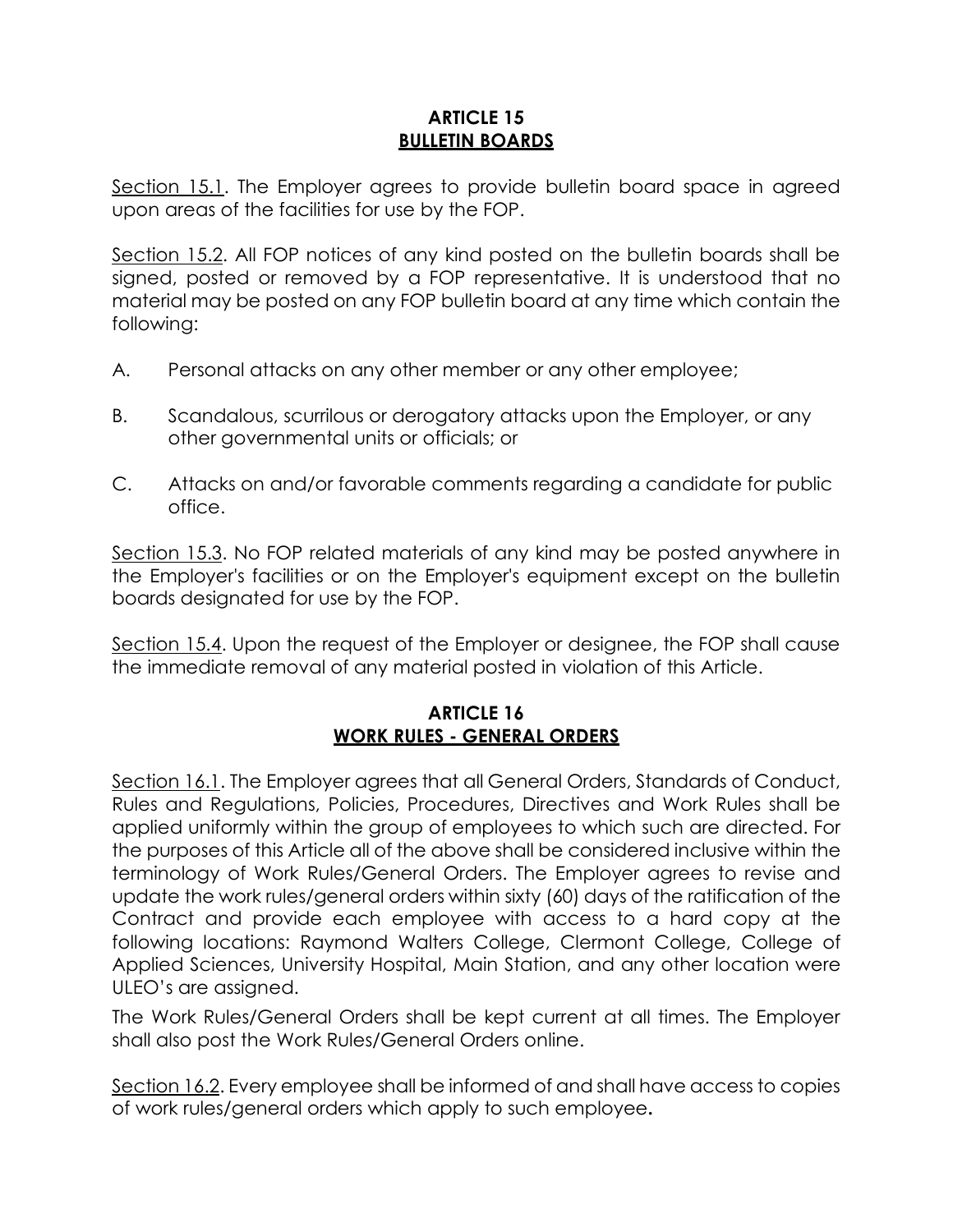Section 16.3. Any additions or amendments to the work rules or general orders shall be reduced to writing, posted on department bulletin boards, and signed by all employees to acknowledge awareness of the addition or amendment within five (5) working days of the posting. Any employee on leave of absence, sick leave or vacation shall be required to sign the acknowledgment within three (3) working days upon return to work. This Section does not limit the right of the Employer to implement any work rules prior to the conclusion of the acknowledgment period.

#### **ARTICLE 17 PERFORMANCE EVALUATION**

Section 17.1. All performance evaluation policies and procedures as established by the Employer shall be applied to bargaining unit employees in a consistent and equitable manner.

Section 17.2. When an employee has worked under the direction of more than one (1) primary Manager during any evaluation period, the input of each primary supervisor shall be considered in the preparation of the performance evaluation.

Section 17.3. The results of any performance evaluation shall not be subject to the grievance procedure provided for in this Agreement. An employee may, however, utilize the current review procedure which includes a review by the Assistant Chief of Police or the Chief of Police. Evaluations that have comments from an employee shall be initialed by the Chief of Police or the Assistant Chief of Police and returned to the employee.

Section 17.4. The employee's performance shall be evaluated based upon the duties and functions prescribed in the University's position specifications for his/her classification.

Section 17.5. All Guardian Tracking entries shall be automatically removed after one (1) year from date of occurrence.

Section 17.6. The current review procedure referenced in 17.3 is as follows: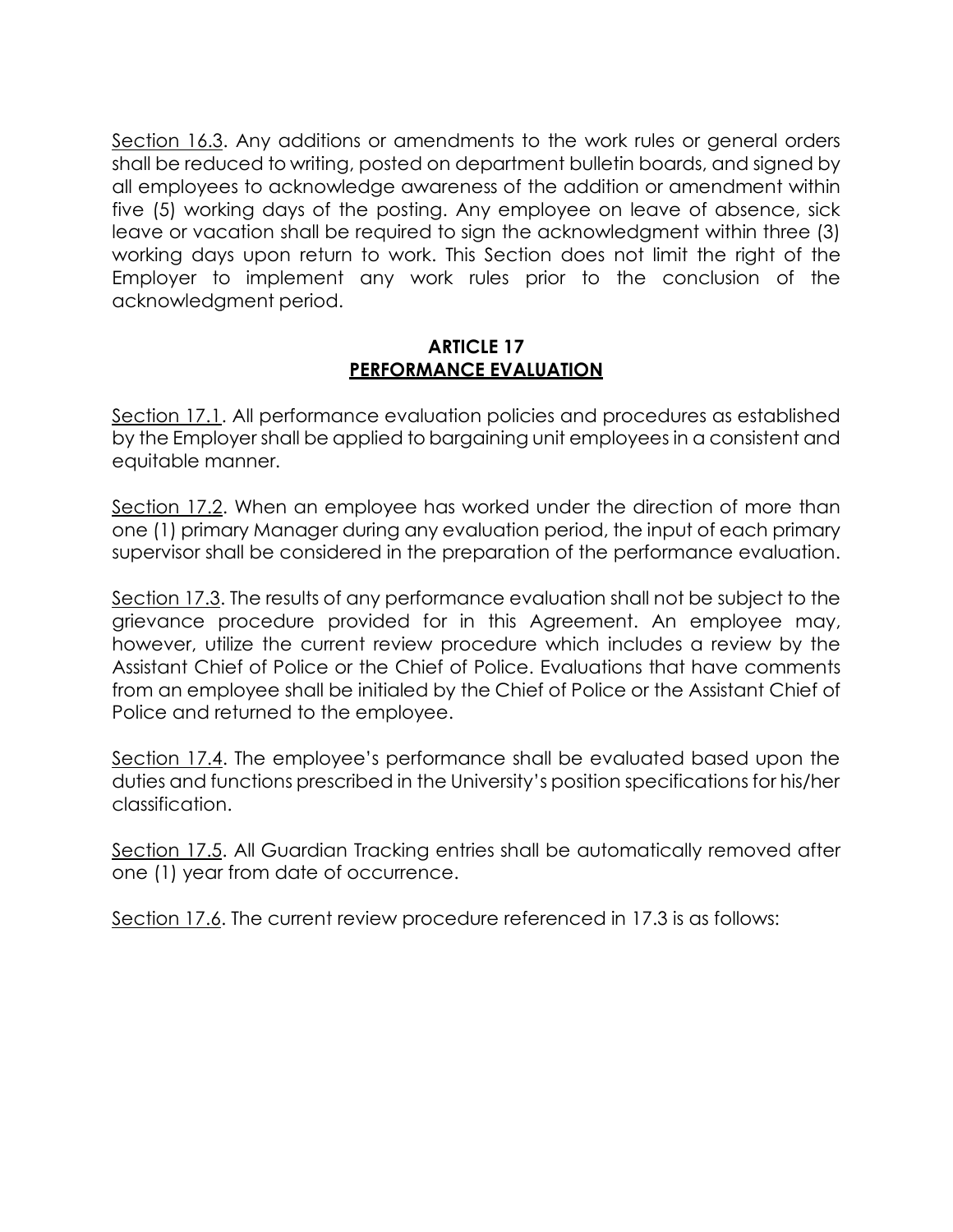- 1) In most cases the evaluator and reviewer complete the evaluation form, then it is discussed with the employee by the evaluator.
- 2) The employee at this time may rebut the evaluation with his/her comments.
- 3) The evaluation then goes to the Assistant Chief of Police or Chief of Police where he/she reviews and initials/signs the form and a copy is sent back to the employee.
- 4) If the Chief is the reviewer, the employee may still place comments on the form which will be reviewed by the Chief and returned to the employee.
- 5) After the Chief of Police or the Assistant Chief of Police reviews the evaluation it is sent to Human Resources.
- 6) Each employee may request a meeting with the Chief of Police or Assistant Chief of Police to discuss his/her evaluation.

# **ARTICLE 18 HOURS OF WORK AND OVERTIME**

Section 18.1. Sergeants and Lieutenants work schedule assigned to the Uptown Campus patrol duties shall be ten (10) hour days with a rotation of five (5) ten (10) hours days followed by three (3) consecutive off days for a five (5) week period, four (4) ten (10) hour days followed by 4 consecutive days off to include Saturday and Sunday for one (1) week, four (4) ten (10) hour days followed by 3 consecutive days off to include Saturday and Sunday for one week, four (4) ten (10) hour days followed by 4 consecutive days off to include Saturday and Sunday for one (1) week, four (4) ten (10) hour days followed by 3 consecutive days off to include Saturday and Sunday for one week and four (4) ten (10) hour days followed by 4 consecutive days off to include Saturday and Sunday for one (1) week. These rotations shall repeat themselves every eleven (11) weeks. The offday rotations are as follows: Sunday, Monday, Tuesday/ Monday, Tuesday, Wednesday/ Tuesday, Wednesday, Thursday/ Thursday, Friday, Saturday/ Thursday, Friday, Saturday, Sunday/ Friday, Saturday, Sunday/ Friday, Saturday, Sunday, Monday/ Saturday, Sunday, Monday/ Saturday, Sunday, Monday, Tuesday/ Sunday, Monday, Tuesday.

- Shift Sergeants will be on opposite off-day rotations.
- Shift Lieutenants will be offset off-day rotations from each of the Sergeants.

Lieutenants and Sergeants assigned as the Administrative Lieutenant or Sergeant (defined as any lieutenant or sergeant not on patrol, i.e., Training, Special Investigations, Special Events, and Criminal Investigations) may generally work eight (8) hour days on a Monday – Friday schedule with Saturdays and Sundays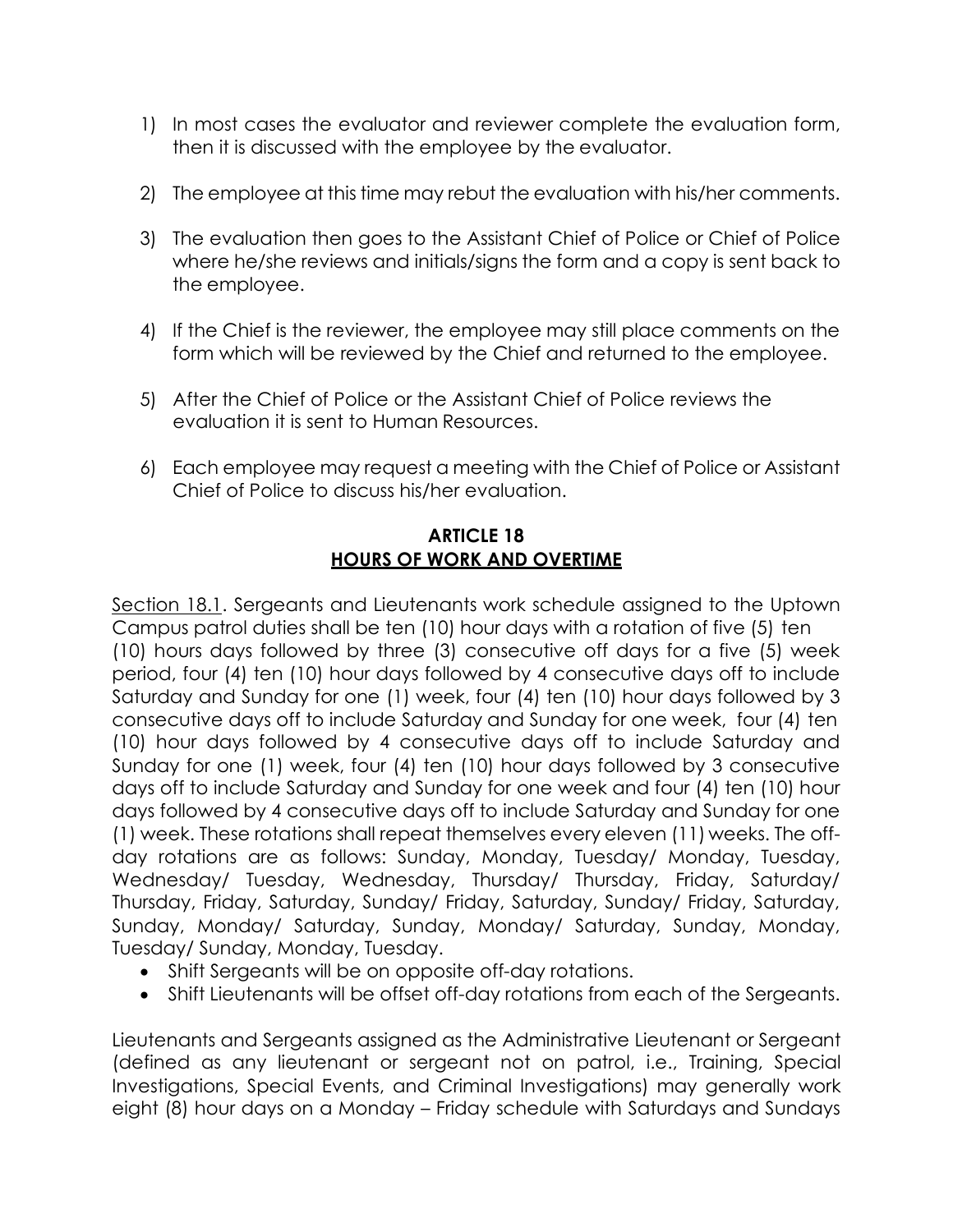off.

If the Employer decides that a change in the above listed work schedule is necessary for the efficient running of the Police Department, a Labor Management meeting shall be convened to explore alternative work schedules that are agreeable to the parties. If a consensus is unable to be reached the Employer may implement the change(s) subject to the grievance procedure.

Sergeants and Lieutenants will attempt to deviate their schedules to alleviate foreseeable overtime. Sergeants and Lieutenants will be able to maintain a flexible schedule so long as overtime is not created. Schedule changes must be approved by the Shift Commander or Patrol Bureau Commander prior to change The Employer may temporarily adjust an Employee's work schedule based on legitimate operational needs up to five times per calendar year. Whenever practicable, the Employer will give the Employee seven (7) days prior notice. The Employer shall ask for volunteers before an Employee is mandated to a different schedule.

No Employee shall be required to work in excess of sixteen (16) hours in a twentyfour (24) hour period. Unscheduled overtime and court time shall not be considered part of these calculations.

Section 18.2. The standard work period for all bargaining unit employees, shall consist of no more than forty (40) hours, inclusive of any roll call time, within a seven-calendar day period described as Sunday through Saturday.

Section 18.3. Shift assignments shall be made based on the operational needs of the department. Consideration shall be given to an employee's seniority, disciplinary record and sick time usage. Shift preferences are to be submitted during the month in which Spring commencement occurs in every evennumbered year. Shift assignments shall be announced forty-five (45) days prior to the beginning of the academic year, and shift changes shall be effective no later than the first Sunday prior to the start of the Autumn school schedule. When an officer is transferred from one work assignment to another, one of two possibilities will occur. If the officer was transferred due to administrative reasons, he/she can be assigned any position by the Department. For other reasons, the officer will be given the opportunity to select his/her assignment in accordance with his/her seniority. Such assignment must be made within seven

(7) days. Special assignments are excluded from this Section.

Section 18.4. Hours worked in excess of an employee's standard work period shall be considered overtime and shall be compensated at the rate of one and onehalf (1½) times his/her regular straight time hourly rate of pay. There shall be no pyramiding of overtime for the same hours worked or for premium hours paid (i.e.,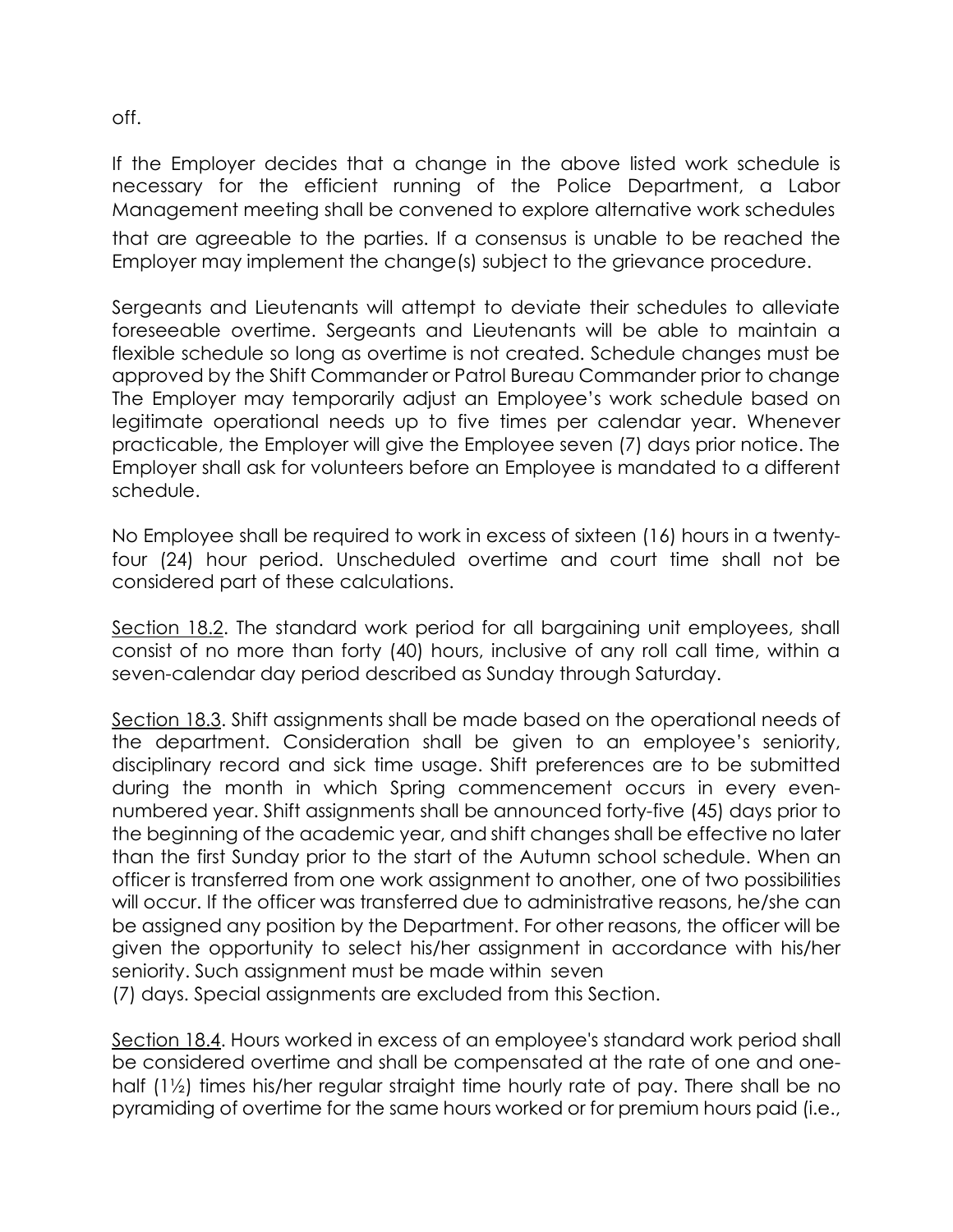court time, call-out, etc.). Overtime shall be calculated in one-tenth (0.1) hour (six [6] minutes) increments. Active pay status includes paid time off for sick leave, vacation leave, automatic holiday pay, occupational injury leave pursuant to Article 25 and compensatory time. It does not include hours worked on a holiday for purposes of calculating hours in overtime status. The on duty Supervisor or OIC shall verify overtime slips and approve or deny time-off requests given to them by the end of the shift. Employees may, at their sole discretion, choose to flex their hours in lieu of overtime or compensatory time so long as approved by the Shift Commander or Patrol Bureau Commander.

Section 18.5. Employees may elect, in lieu of overtime pay, to accept compensatory time. Compensatory time shall be credited at the rate of one and one-half (1½) hours off for each one (1) hour of overtime worked. Compensatory time may be accumulated by an employee. Compensatory time may not accumulate more than four hundred (400) hours. Compensatory time more than twelve (12) months on the books will be converted into pay. The following rights and conditions shall exist as they pertain to compensatory time:

- A. The election of overtime pay or compensatory time is solely the right of the employee, and he/she shall so indicate his/her election when reporting the overtime worked;
- B. Compensatory time off requested by an employee which has been approved and scheduled, shall not be canceled except when the University is under emergency status as declared by the Board of Trustees and/or the President of the University or except under exceptional circumstances as determined by the Chief of Police;
- C. Requests for compensatory time off in conjunction with vacation shall be honored as long as the request for compensatory time off was submitted at the same time as the request for vacation and the request for vacation has been approved;
- D. Any employee may elect to convert all or part of his/her accrued compensatory time balance at any time. Cash-in requirements must be made in whole hour increments, except where the employee is converting his/her entire balance. Payment shall be made at the rate of pay existing at the time of cash-in.
- E. Compensatory time may be taken in one-tenth (.10) hour increments. Requests for compensatory time shall be made in writing by the employee to the employee's supervisor at least one (1) day in advance for requests of one (1) day or less and at least three (3) days in advance for requests of more than one (1) day. Only the Employee's shift supervisor or the officer in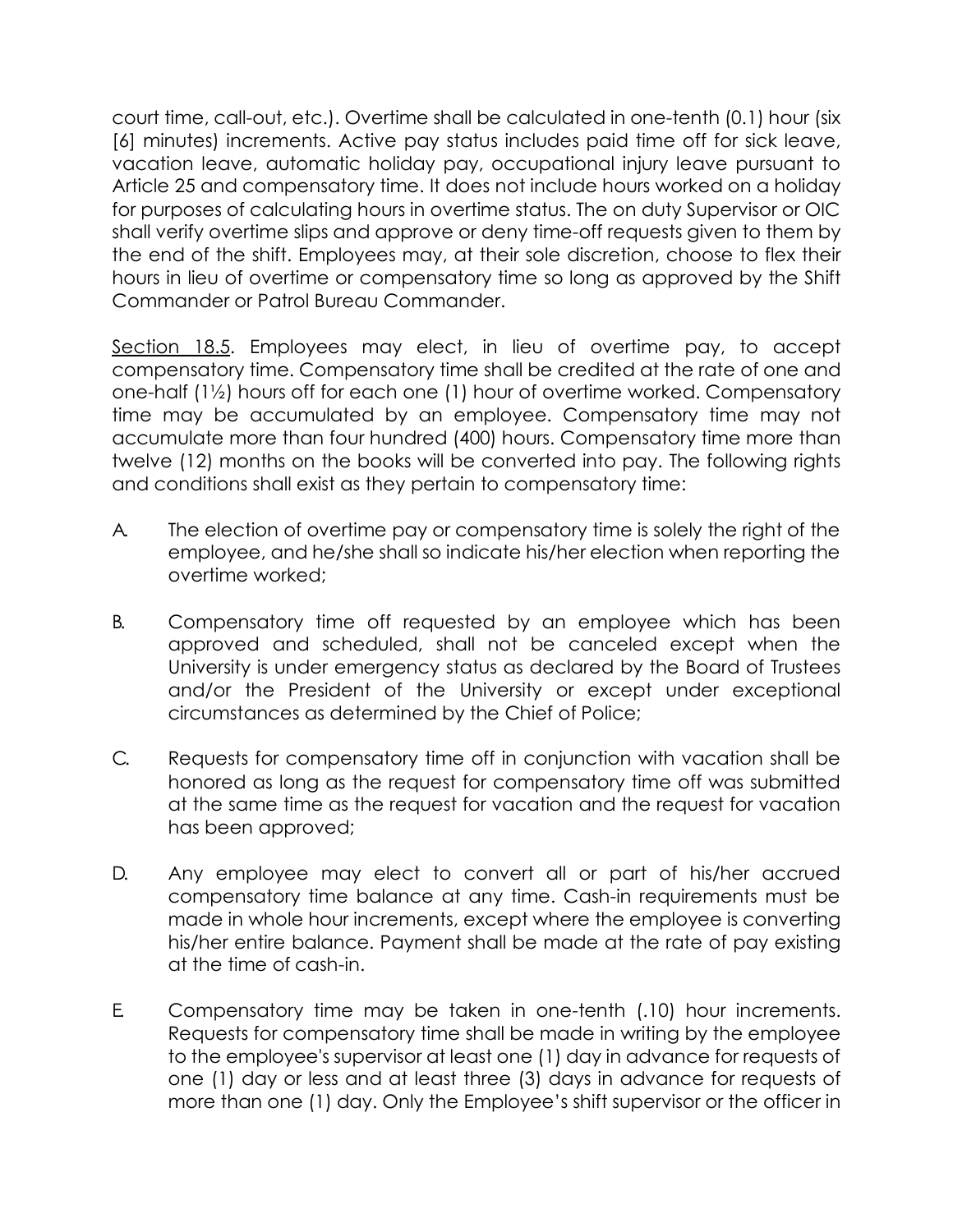charge of the Employee's shift may waive this provision based on departmental needs. Compensatory time may not be used to cover a tardiness.

F. When a request for compensatory time requires that the slot be filled the following procedure shall be used. ULEO's shall be asked to work the slot first, then it may be offered to auxiliary officers. If no one wishes to work the slot, the request shall be denied. No officer shall be ordered/mandated to work the slot.

Section 18.6. With the prior approval of the Employer or designee, an employee may exchange days off or work shift assignments with another employee. Upon request of an employee, and with prior approval of the Employer or designee, an employee may work a scheduled day off in exchange for another day off to be scheduled in the work period, without receiving any additional compensation.

Section 18.7. If the bargaining unit designated representative develops an alternate work schedule, such schedule shall be the subject of a special Labor/Management Meeting pursuant to the provisions of Article 7 of this Agreement.

Section 18.8. Pay for overtime shall be paid no later than the pay period following the work period during which the overtime was properly submitted by the Employee.

Section 18.9. Management will not require overtime for anything over minimum staffing levels. If the level falls below the minimum, it is a safety issue and Management can mandate overtime.

# Section 18.10. Overtime

Overtime for Patrol shifts shall be offered first to those of same shift and rank; then same shift supervisors; then on an equity basis. The "equity basis" is outlined in Special Event Overtime. Once overtime is assigned to an Employee, it shall be considered part of an Employee's regular work assignment. An Employee who cannot work an overtime assignment must find a replacement, however, an employee who cannot work due to illness is not required to find a replacement. The Chief or Assistant Chief may require proof of illness if abuse is suspected.

#### Special Event Overtime

Some officers desire to work overtime Special Event Details, some officers prefer not to work overtime Special Event Details, and other officers prefer to work only some overtime Special Event Details. The following method of assigning these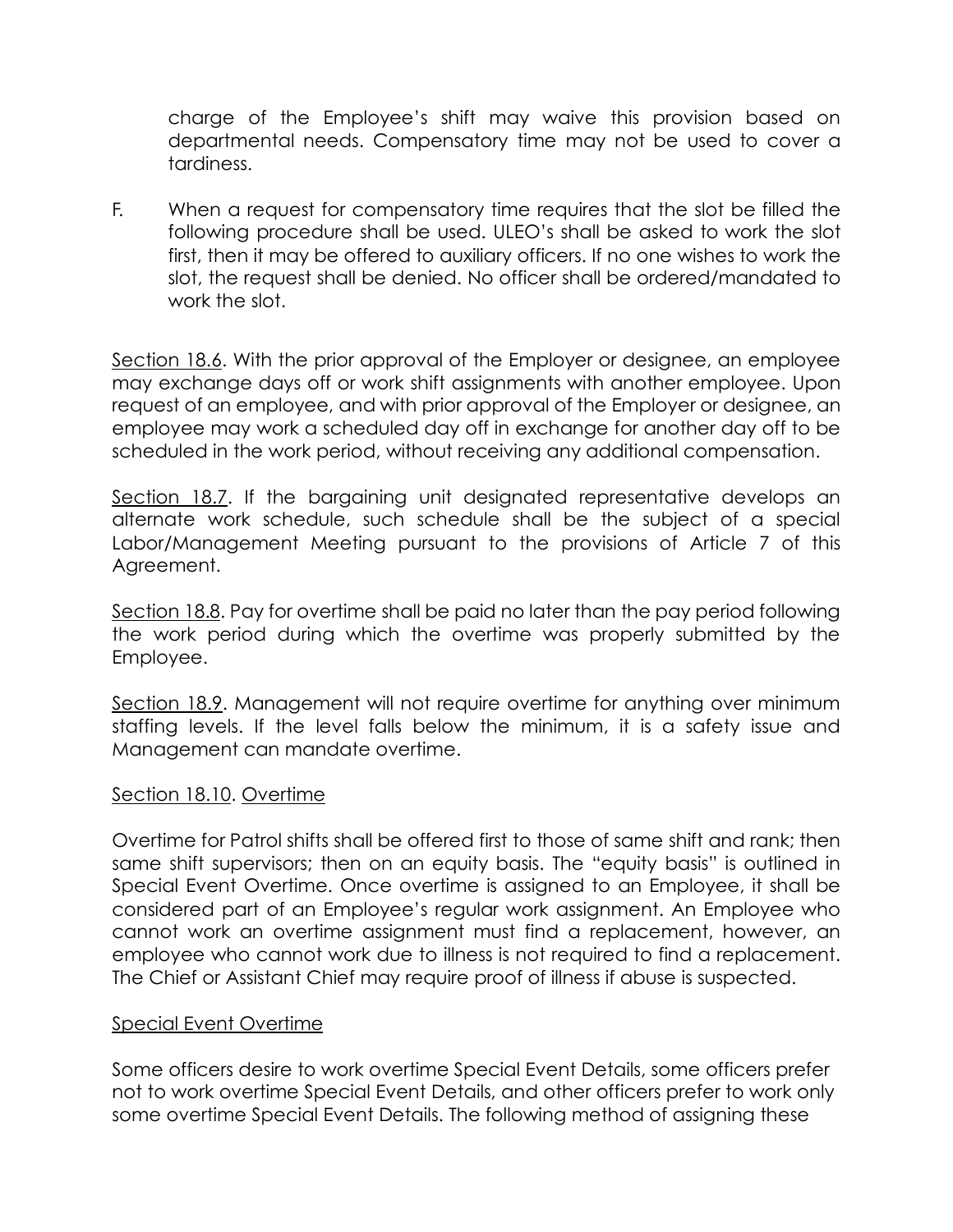details shall be used in an effort to meet these differing preferences:

Overtime Special Event Details will be offered on an equity basis, with the exception of FC Soccer, Football, and Basketball and added unscheduled games, which will be offered and filled by seniority per the restrictions currently set by the Detail Coordinator. In the event any of these events are moved off UC's jurisdictional property either temporarily or permanently, the employer shall have no obligation to offer the details. Other overtime special event details will be selected on an equity basis, to the extent reasonably possible, to bargaining unit members that sign up for details. The equity basis follows these guidelines: A weekly report will be generated by the public safety business office and provided to the special event planning unit that lists all bargaining unit members and the total number of detail hours worked in the period by each officer. For purposes of this section, a period shall be defined as a calendar year. When selecting an officer for a detail, the special event planning unit shall select the officer who (1) signed up for the detail and (2) has the least number of detail hours worked in that period. In the event two or more officers signed up for the same detail have the exact same number of detail hours worked in the period, then the senior officer will be selected. Nothing in this section is intended to ensure that any or all officers will receive the same number of detail hours in a period, but every effort will be made for the selection process to be equitable to all bargaining unit members. On January 1 of each year, the total number of detail hours worked will be reset to zero for all Supervisors.

A sergeant or lieutenant will not be mandated to overtime that was originally an Officer detail. Sergeants and/or Lieutenants shall be placed at the top of the list either by voluntarily working a detail or by being mandated.

The union shall maintain the list by using the release time provided in section 4.4 of this agreement.

The union shall provide an updated list on a weekly basis to the chief or his/her designee.

Disputes regarding the overtime assignments list pursuant to this section shall not be grievable.

A listing of Special Events requiring overtime coverage will be posted electronically no more than thirty (30) days in advance of the event. The parties recognize that the specific details of the event may not be available at the time of posting. If overtime for the event must be mandated, the employer will notify effected employees five (5) days in advance of the event. Officers who wish to work a detail shall so indicate on the detail listing. The parties agree that there may be occasions in which the special events are provided to the department on such short notice so that the notice requirements listed above will not be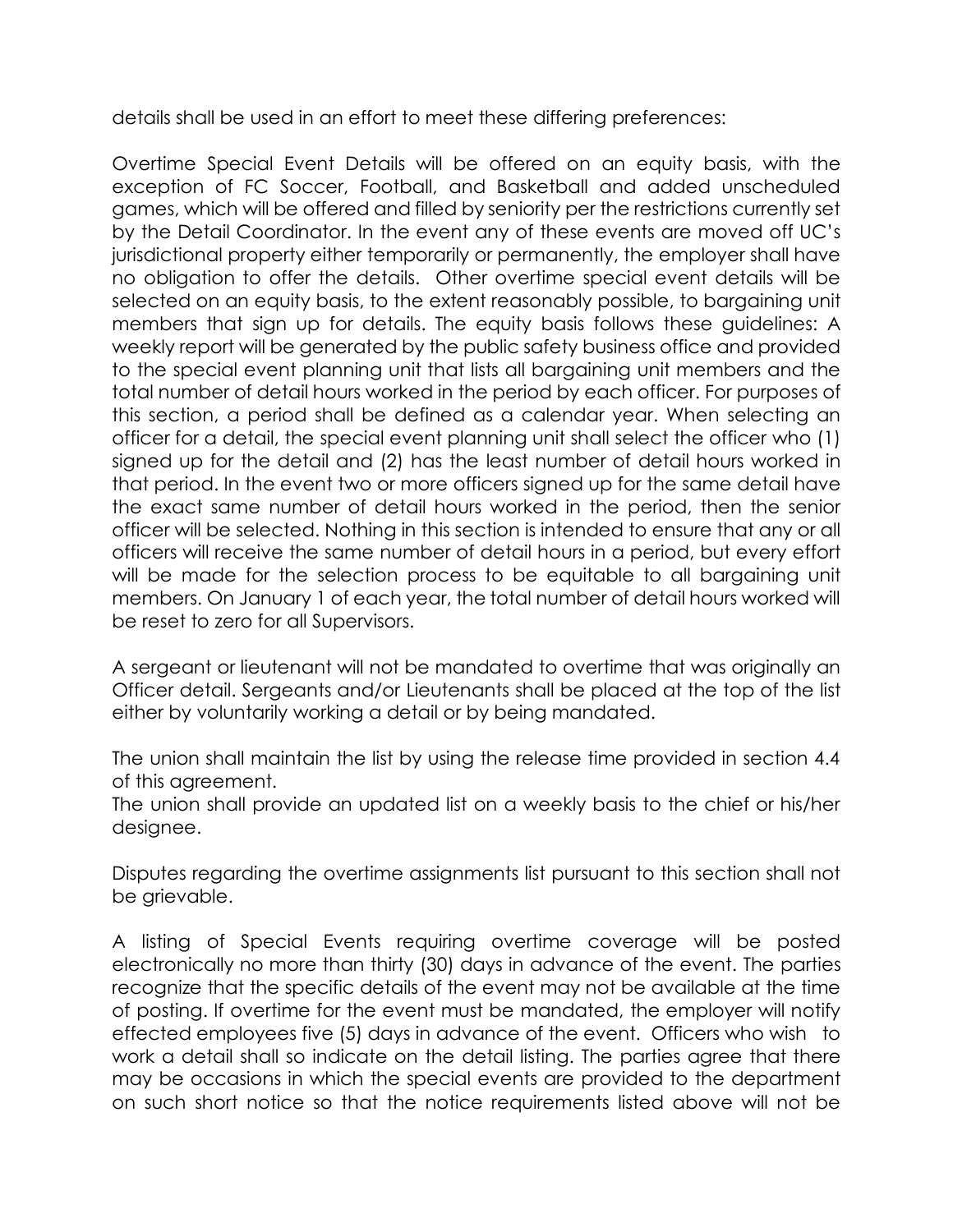possible, however, these occasions should not be common. If problems occur with the process, a Labor-Management Committee will be convened to remedy the issue.

Absent extenuating circumstances, the only details in which casual time may not be granted or off days may be cancelled are commencement and homecoming. If an employee's shift ends two (2) hours or less before a detail starts that he/she is assigned to, the employee shall be offered the opportunity to work that period.

Seniority is applied only to those officers who would not be precluded from working the detail due to other assignments.

An employee who reports for a special event and is sent home due to cancellation shall receive two (2) hours pay.

Shift overtime shall be handled by SOP-PO-16.2.201 dated 10/3/03 titled Overtime for Shift Coverage.

Section 18.11. In the event that the University closes due to inclement weather or other emergencies, members of the FOP bargaining unit who are required to work because they are designated as essential shall be compensated at a rate of two (2) times the regular hourly rate.

Section 18.12 Supervisors assigned in an "on call status" shall receive five (5) hours of compensatory time added to their bank each week (as defined in 18.2) they are so assigned.

# **ARTICLE 19 WAGES**

Section 19.1. This Agreement is the sole source of rights and obligations of the parties to this Agreement on the subject of wages. Further, the following language is intended to supersede all provisions applicable to public employees in the Ohio Revised Code and/or the Rules of the Ohio Department of Administrative Services relative to wages. Employees will be paid in accordance with the classification and pay plan set forth in this Agreement.

Section 19.2.

A. 2023

1. Effective July 1, 2023, Sergeants will be paid fifteen 15% more than a ULEO 3.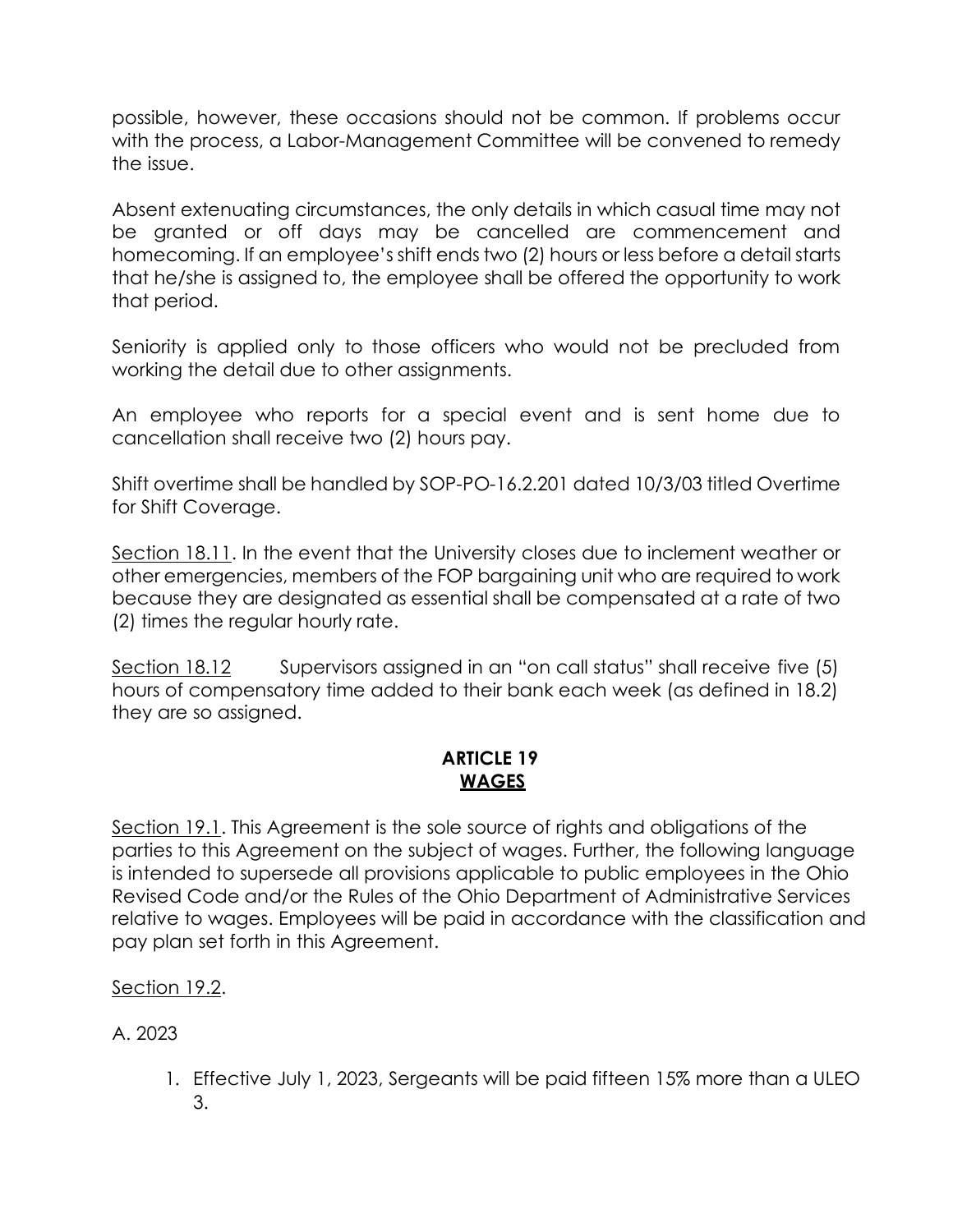2. Effective July 1 2023, Lieutenants will be paid fifteen 15% more than a Sergeant.

Section 19.3. There shall be an adjustment made to the hourly rate of pay of sixtyfive cents (\$.65) for all officers assigned to the second shift and sixty cents (\$.60) for all officers assigned to the third shift. The hours for second shift are 1800- 2300 and the hours for third shift shall be 2300-0600.

Section 19.4. All adjustments to the salary shall be included when calculating the overtime rate of pay for an officer as required by the Fair Labor Standards Act.

Section 19.5. An employee currently eligible and receiving longevity pay shall continue to do so for the length of his/her employment, however, an employee who leaves the University and whose leave constitutes a break-in- service shall not be permitted to receive longevity pay if re-employed.

# **ARTICLE 20 COURT TIME/CALL-IN TIME/STAND-BY**

Section 20.1. Whenever an employee is required to appear on off-duty time before any official court or before the Prosecutor for pretrial conference on matters pertaining to or arising from the employee's official duties, the employee shall receive a minimum of two (2) hours pay at the overtime rate or pay for actual time worked at the overtime rate, whichever is greater, for such appearances. If an employee appears before a court or at a pretrial conference on a day other than his/her work day, as defined below, he/she shall receive a minimum of four (4) hours pay at the overtime rate or pay for actual time worked at the overtime rate, whichever is greater. A workday is defined as any day on which an employee's shift begins.

Section 20.2. Any employee called in to work at a time outside his/her regularly scheduled shift, which call-in does not abut his/her regularly scheduled shift, shall be paid a minimum of four (4) hours at the overtime rate of pay.

Section 20.3. Any employee who is required to remain on the Employer's premises, or at his/her home or other specific location to await a call when needed, is considered as being unable to use the time effectively for his/her own purposes and shall be considered to be working during the entire time he/she is on-call.

Section 20.4. Employees who are assigned official on call status shall receive five (5) hours of compensatory time for everyone (1) week they are on call. Since compensatory time is provided, the appropriate response is required.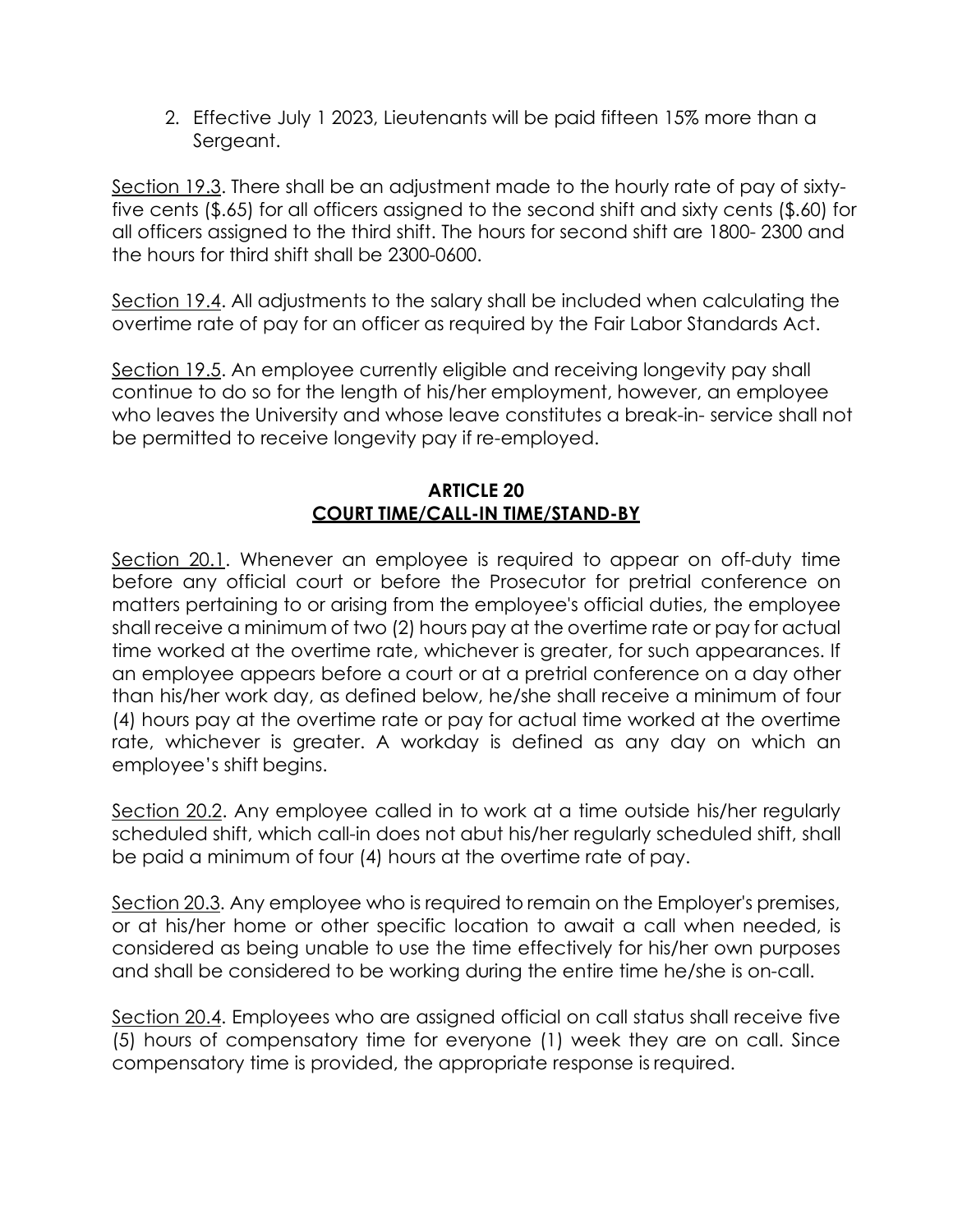#### **ARTICLE 21 INSURANCE BENEFITS**

Insurance Plans: The University will continue to provide benefit-eligible employees in the bargaining unit the group insurance plan (hospitalization, major medical, prescription drug, dental, basic life insurance coverage and long-term disability) as approved by the Board of Trustees.

The University reserves the right to modify the plan design and employee contribution. Such modifications shall be no less favorable than those provided to unrepresented employees.

If any other University Police Department bargaining unit receives something other than what unrepresented employees receive in healthcare coverage, the lieutenants' bargaining unit will have the option of receiving the other coverage.

The surcharge for coverage of a spouse or domestic partner of employees who are eligible for health insurance coverage through an employer other than the University of Cincinnati but choose to enroll in a University of Cincinnati health insurance plan shall be the same as for unrepresented employees.

Employees have the option of waiving health or dental coverage provided by the University. For waiving coverage, a monthly credit may be received as cash in the paycheck by the employee or applied to the cost of other benefits. The waivers shall be the same as those provided to the unrepresented employees. If an employee and his/her spouse/domestic partner both work for the University in benefit eligible positions and elect to enroll under one medical plan, the spouse/domestic partner waiving coverage is not eligible for the credit.

# Other Insurance

The university shall provide optional employee life insurance, family life insurance, accidental death and dismemberment coverage and long-term disability coverage to eligible employees. The university reserves the right to modify the plan design and/or employee contribution. Such modifications shall be no less favorable than those provided to unrepresented employees.

# Health Care Account

An eligible employee may elect to have a specified amount withheld on a pretax basis from the first two pay checks of each month up to the annual maximum, to be used for reimbursement of medical expenses which are not covered by insurance, in accordance with the plan and IRS regulations. Eligible expenses are those currently recognized as deductible for Federal Tax purposes, except mileage and parking.

Funds which are withheld must be reimbursed for expenses incurred in the Plan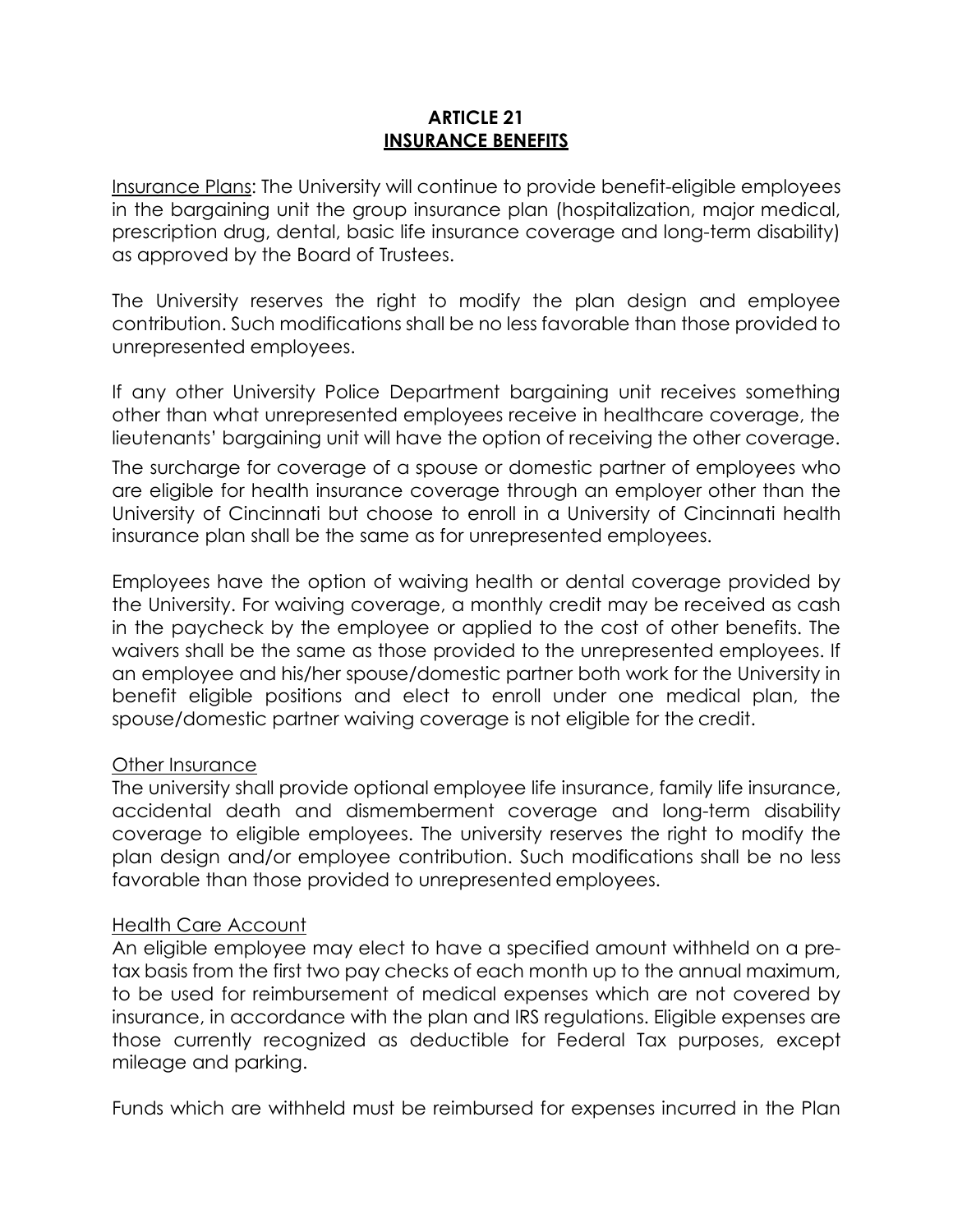year in which they are withheld or, the grace period, or under current IRS rules, the unused funds will be forfeited.

#### Dependent Care Account

An eligible employee may elect to have a specified amount withheld on a pretax basis from the first two pay checks of each month up to the annual maximum allowed by law to be used for reimbursement of dependent care expenses which are specified by IRS rules but which are not claimed under the federal tax credit.

Funds which are withheld must be reimbursed for expenses incurred in the Plan year in which they are withheld, or the grace period, or under current IRS rules, the unused funds will be forfeited.

#### Wellness Program

During the term of this Agreement, the University may implement a wellness or healthy life-style program. Such a program may include a combination of activities that are designed to increase awareness, assess risks, educate and promote voluntary behavior changes to improve the health of an individual, encourage modifications of his/her health status and enhance his/her personal well-being and productivity, with a goal of preventing illness and injury.

# **ARTICLE 22 HOLIDAYS**

Section 22.1. The bargaining unit will observe all holidays designated by the University. There shall be at least ten (10) observed holidays per calendar year. The FOP shall be provided a list of the observed holidays each year. The length of each holiday shall be equal to the length of an employee's scheduled workday. If the University increases the number of holidays above ten (10), the holiday bank shall increase by nine (9) hours at time-and-one-half for each added holiday.

Section 22.2. When the university president recognizes a National Holiday declared by the President of the United States and/or ORC 325.19 is amended, all bargaining unit members shall receive additional "Holiday Pay" as defined in this Article, Section 22.1.

Section 22.3. Beginning January 1, 2017, all bargaining unit members shall receive a Holiday Time Bank of one hundred eighty-nine (189) hours as of January 1 of each year of this agreement. The one hundred eighty-nine (189) hours is representative of ten (10) holidays and four (4) seasonal closure days. This equates to nine (9) hours for each day at time-and-one-half. Hours in this bank, once earned may be used in the same manner as compensatory time for the purpose of taking off work. For purposes of cashing out the bank, employees may elect to cash out (13.5) hours holiday to be paid during the pay period on which the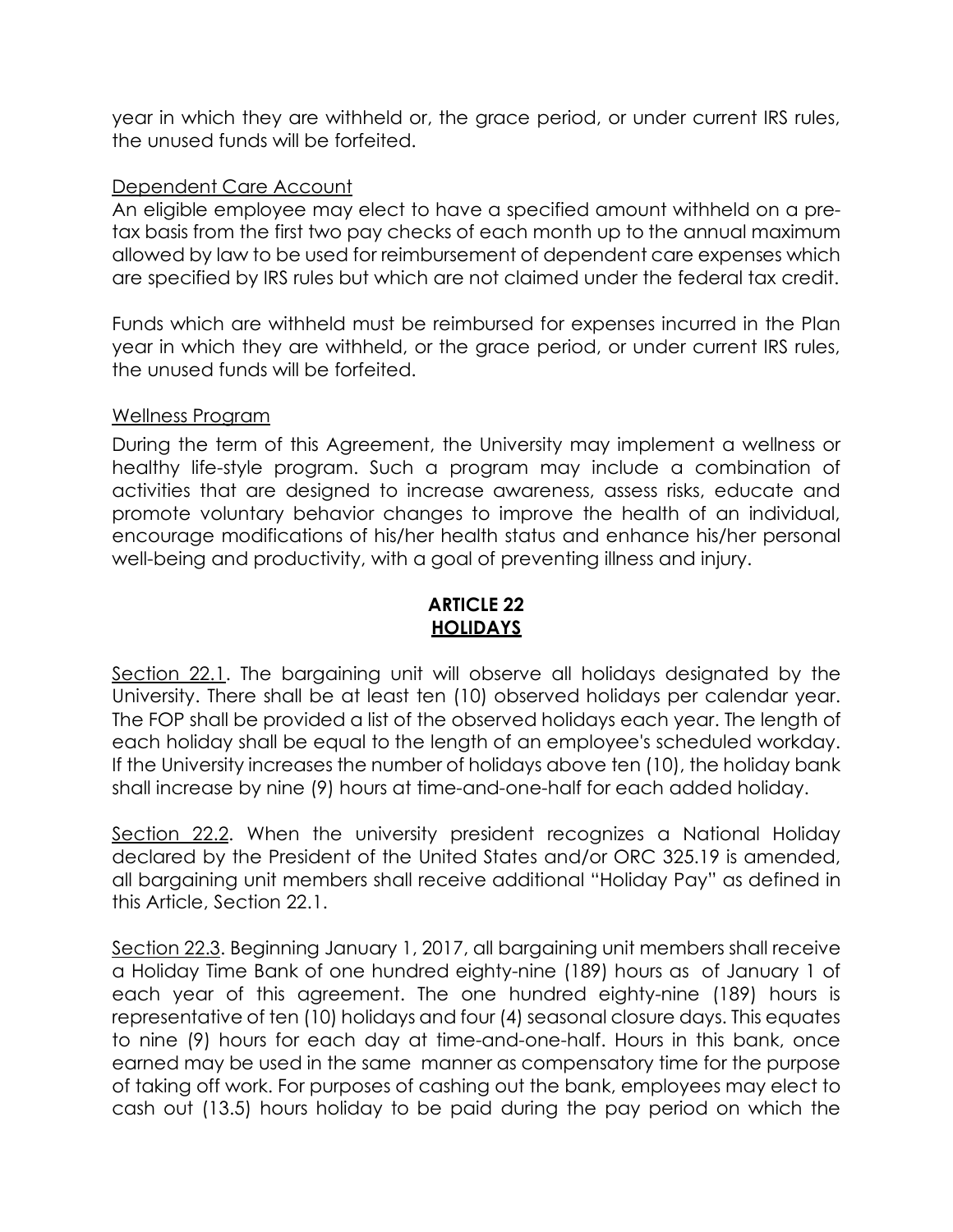holiday falls. Employees may not cash out holidays before the holiday occurs. Hours not used by December 31<sup>st</sup> will be paid out by the University no later than January 31st of the following year.

Bargaining unit members beginning employment after January 1st in any calendar year shall be pro-rated a Holiday Time Bank equal to the number of holidays remaining in the year along with four (4) seasonal closure days equal to nine (9) hours for each day at time-and-one-half.

Bargaining unit members desiring to take off a recognized holiday or seasonal closure day will be required to use accrued time for such purpose, otherwise, they will be expected to be at work if normally scheduled.

Bargaining unit members who leave their employment with the University prior to the end of the year who have Holiday Time remaining shall be paid out at a prorated amount equal to the number of holidays and/or sessional closure days which have passed.

Bargaining unit members who leave their employment with the University prior to the end of the year who have used their entire Holiday Time Bank may, at the University's discretion, be required to reimburse the University for the time used which had not yet been earned. If the University intends to enforce this section, they must do so by deducting any not earned amount from the employee's final paycheck and so notify the employee of same.

#### **ARTICLE 23 VACATION**

Section 23.1. Full-time bargaining unit employees shall earn vacation leave according to their number of years of service with the Employer and any political subdivision of the State of Ohio as follows: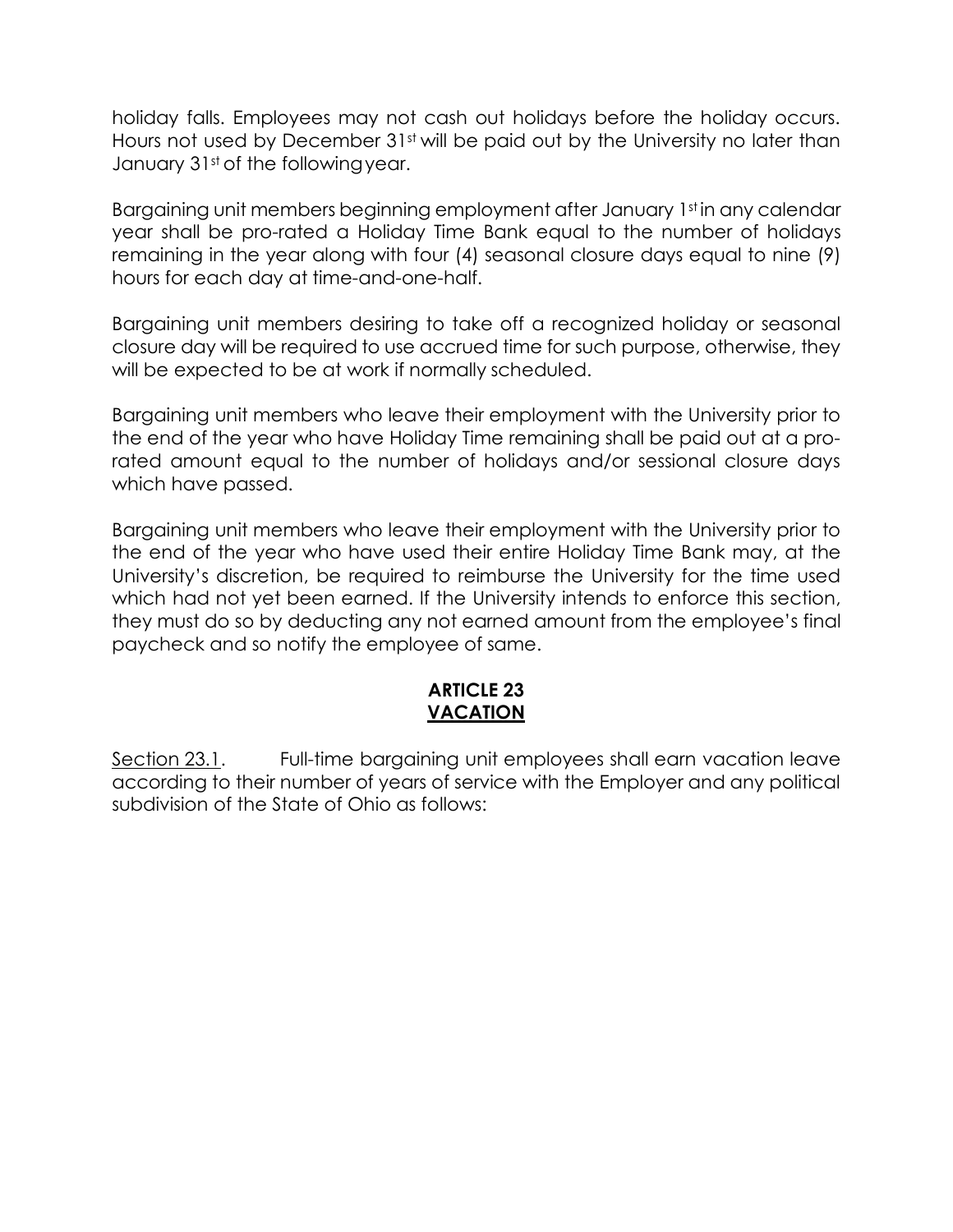| LENGTH OF SERVICE | <b>ACCRUED VACATION</b><br>(per year)<br>days hrs | <b>ACCRUAL PER PAY</b><br>PERIOD (hours) | <b>MAXIMUM</b><br><b>ACCRUAL</b><br>(maximu<br>$m \, m$<br>Days hrs |
|-------------------|---------------------------------------------------|------------------------------------------|---------------------------------------------------------------------|
| $<$ than .5       | No vacation                                       | 3.08                                     | (80)<br>10                                                          |
| .5 but $<$ than 8 | (80)<br>10                                        | 3.08                                     | (360)<br>45                                                         |
| 8 but $<$ than 15 | 15<br>(120)                                       | 4.62<br>$(1 \text{ time } +40.04)$       | (480)<br>60                                                         |
| 15 but $< 25$     | 20<br>(160)                                       | 6.16<br>$(1 \text{ time} + 40.04)$       | 75 (600)                                                            |
| $25+$             | 25<br>(200)                                       | 7.70<br>$(1 \text{ time} + 40.04)$       | 75<br>(600)                                                         |

Section 23.2. Vacation credit accrues while in active pay status. No vacation credit is earned while an employee is in no pay status. Pro-rated vacation credit is given for any part of a pay period. Forty (40) hours of vacation credit is added at the eight (8), fifteen (15), twenty (20), and twenty-five (25) years of employment in addition to the increased rate of accrual. The forty (40) hours of vacation credited to employees on the anniversary of twenty (20) years of employment, pursuant to Article 23.2, is a one-time credit and does not affect the employees' rate of accrual.

Section 23.3. Vacation may be taken in one-minute increments. Requests for vacation shall be made in writing by the employee to the employee's supervisor at least one (1) day in advance for requests of one (1) day or less and at least fourteen (14) days in advance for requests of more than one (1) day. Only the Employee's shift supervisor or the officer in charge of the Employee's shift may waive this provision based on departmental needs. Vacation time may not be used to cover a tardiness.

Section 23.4. Requests shall be honored on the basis of the employee's seniority within the employee's shift, subject to the following limitations and exceptions:

- A. Vacations are scheduled and approved in accordance with the workload requirements of the Employer.
- B. An employee who has received approval of his/her vacation request, and is subsequently reassigned, shall not lose his/her right to that approved vacation period.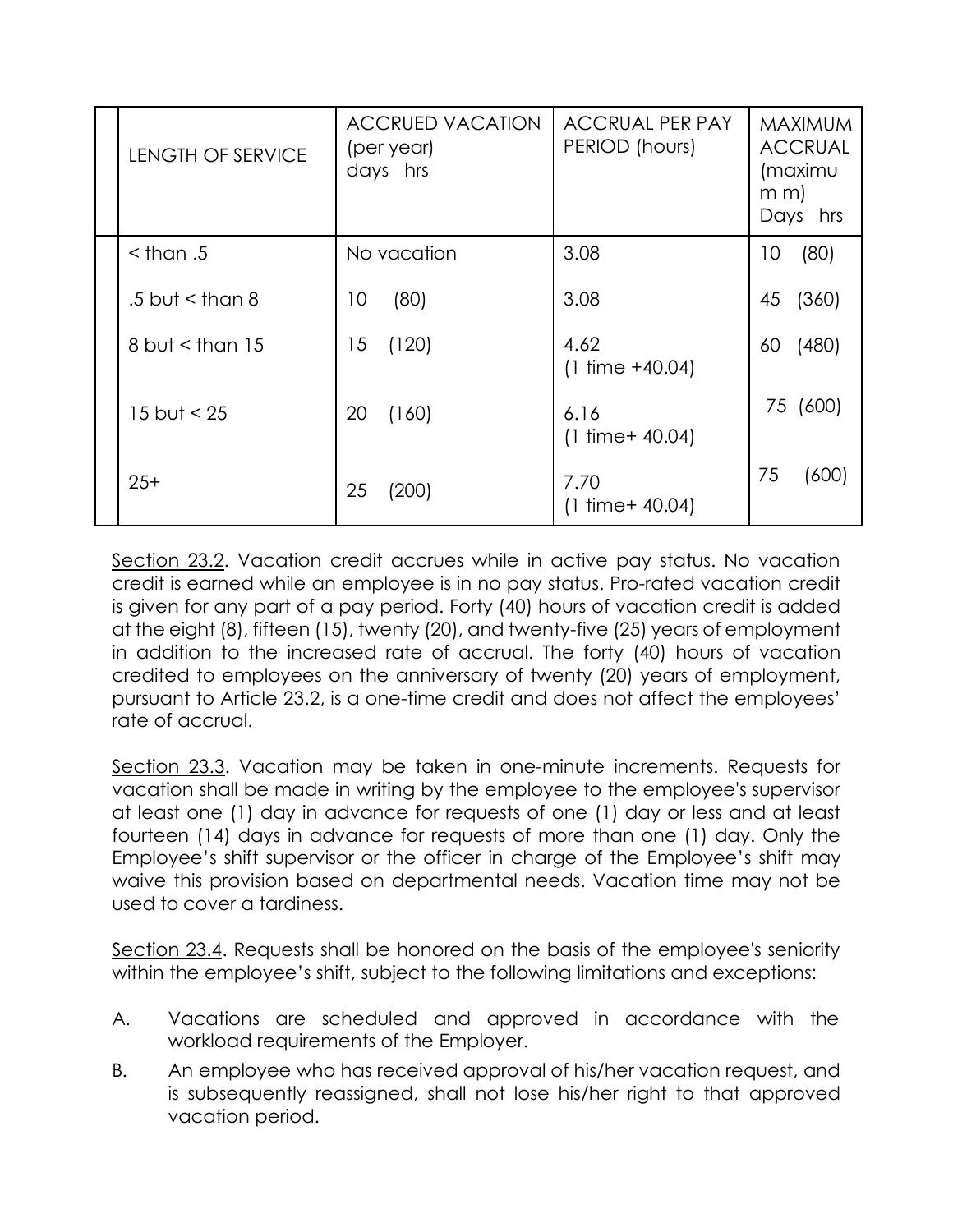- C. An employee who has received approval of his/her vacation request shall not lose his/her right to that approved vacation period to a more senior employee who transfers in to his/her unit or location or to a more senior employee on the same shift who submits a later vacation request.
- D. Vacation picks shall be approved or denied within seven (7) days of their submission by the employee.
- E. Use of vacation and compensatory time shall not be granted until it is earned and reflected on the pay stub.

Section 23.5. An employee may accumulate and carry over vacation leave for up to three (3) years maximum accrual.

Section 23.6. Any employee who separates from service shall be paid for any earned but unused vacation leave.

Section 23.7. Any employee that becomes sick while on vacation shall, upon request be entitled to change his/her vacation status to sick leave for all days and any subsequent days necessary for recovery. Upon submission of the request with evidence, any vacation charged to the employee for the duration of the illness shall be restored to his/her credit.

Section 23.8. Vacation balances shall be shown on an employee's regular paycheck.

#### **ARTICLE 24 SICK LEAVE**

Section 24.1. Employees shall accrue sick leave credit at the rate of four and sixtenths (4.6) hours for each eighty (80) hours of service, or while in active pay status, (i.e., during paid vacation and sick leave). Sick leave credit shall not accrue during any unpaid sick leave, layoff or unpaid leave of absence. Advance use of sick leave shall not be granted. Sick leave is accumulative without limit. Additional sick leave accrual is added on a pro-rated basis for hours in excess of eighty (80) hours in a bi-weekly period.

Section 24.2. Sick leave shall be granted to an employee, upon approval by the Employer, for the following reasons:

- A. **Illness, injury or pregnancy-related condition of the employee.**
- B. Exposure of an employee to a contagious disease which could be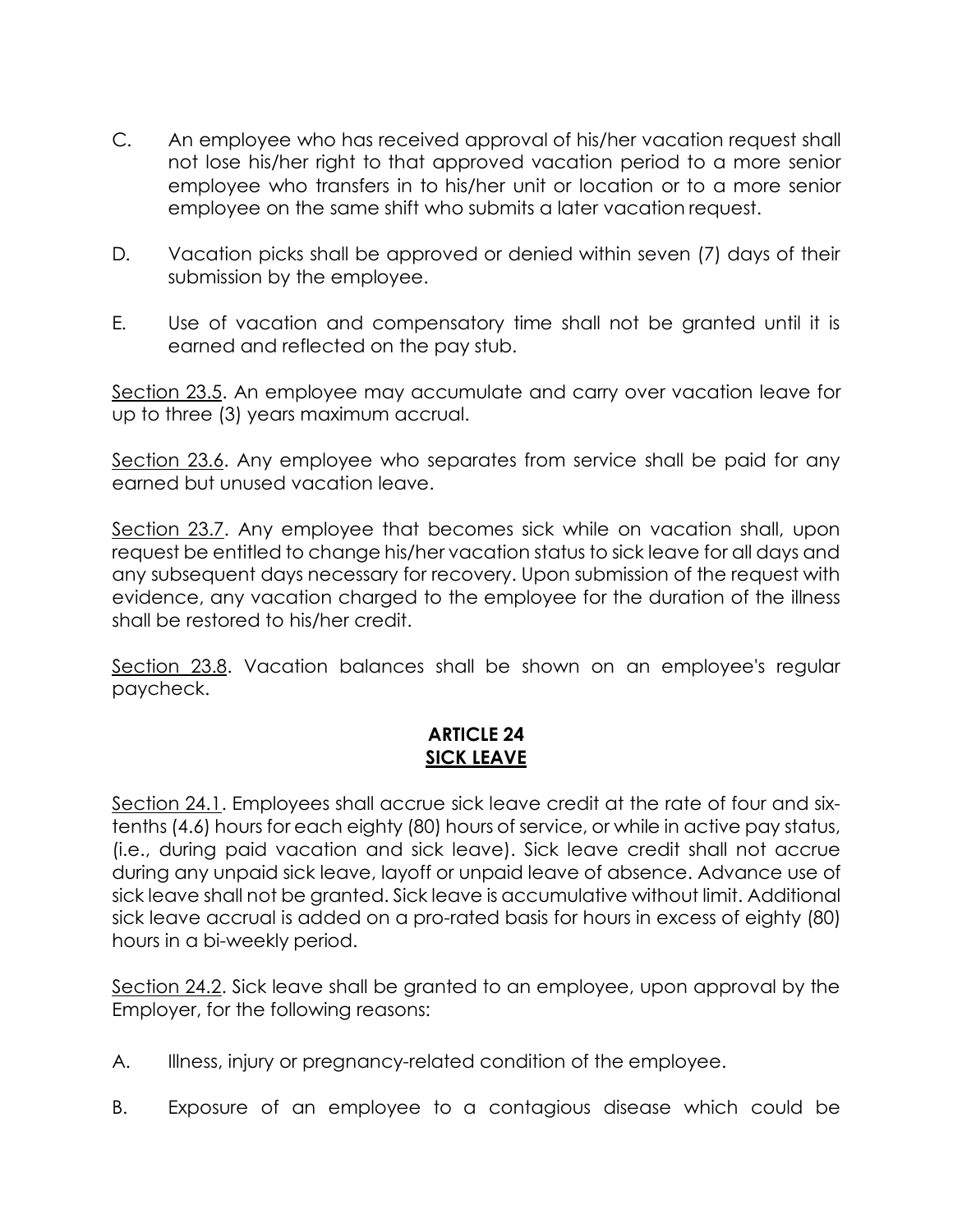communicated to and jeopardize the health of other employees.

- C. Examination of the employee, including medical, psychological, dental, or optical examination, by an appropriate practitioner, when such an examination cannot be scheduled during non-work hours.
- D. Death of a member of the employee's immediate family. Such usage shall be limited to a reasonably necessary time, not to exceed five (5) days. One of the days must be the date of the funeral. Authorized sick time used for the death of an immediate family member will not be counted as an occurrence and the time will not be counted against you for demotions, evaluations or special assignments.
- E. Illness, injury or pregnancy-related condition of a member of the employee's immediate family where the employee's presence is reasonably necessary for the health and welfare of the employee or affected family member.
- F. Examination, including medical, psychological, dental, or optical examination of a member of the employee's immediate family by an appropriate practitioner where the employee's presence is reasonably necessary, and when such examination cannot be scheduled during nonwork hours.

For the purpose of this Section, the definition of immediate family shall be: mother, father, son, daughter, brother, sister, spouse, domestic partner, grandparent, grandchild, mother/father/daughter/son/sister/brother-in-law, stepmother/father/brother/sister/children, or a legal guardian or other person who stands in the place of a parent (loco parentis).

Section 24.3. When an employee is unable to report to work due to reasons specified in Section 24.2 above, he/she shall notify his/her immediate supervisor or other designated person, prior to the time he/she is scheduled to report to work (at least two (2) hours prior), unless extenuating circumstances prohibit, on each day of absence, unless other arrangements are made with the employee's supervisor.

Section 24.4. An employee must submit a statement from a licensed health care professional to justify the use of sick leave if one of the following conditions exist:

- a) The employee is off work for five or more consecutive work days;
- b) The employee has been off work (regardless of the length of absence) and is released to return to work with restrictions by his or her licensed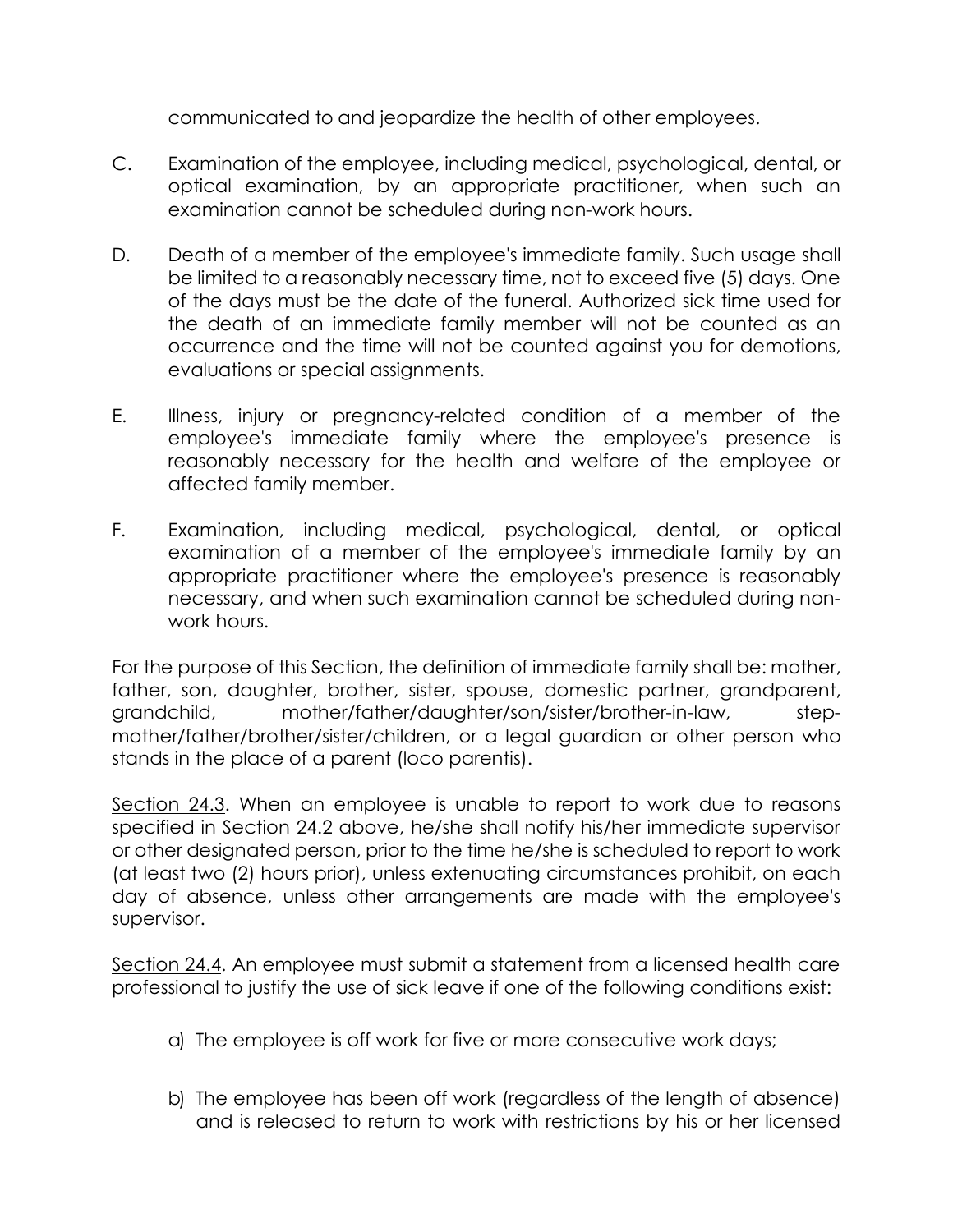health care professional;

c) The employee has been exposed to a contagious disease;

d) The employer has reason to believe abuse of leave may have occurred.

Section 24.5. Sick leave usage, when approved, shall be charged in minimum units of one-minute increments. Falsification of a practitioner's statement shall be grounds for disciplinary action.

Section 24.6. Unused sick leave may be converted to cash upon death or retirement. The conversion shall be one-quarter of a maximum of nine hundred and sixty (960) hours with ten (10) years of service as provided in University policy.

Section 24.7. Sick leave balances shall be shown on all employees' regular paycheck.

Section 24.8. Employees transferring from any political subdivision within the State of Ohio shall be able to bring with them any unused accumulated sick leave upon written verification of same to the Human Resources Department.

Section 24.9. . Employees shall be entitled to sell back up to sixty (60) hours of sick time each half year (six months) if they have one occurrence or less of sick time in the preceding half year. The rate of sell back shall be two hours of unused sick time to one hour of pay. In order to get the full sixty (60) hours each six (6) months, an employee must sell back one hundred twenty (120) hours of sick time each six (6) month period. The sixmonth period begins January 1 and July 1 of each year. Employees must be in active pay status during the entire six-month period to receive credit toward selling hours. All requests to sell hours under this provision are the responsibility of the employee and the payout request must be made no later than January 31 and July 31 for the preceding six (6) month period.

Sick leave tied to an occupational injury leave shall not constitute a disruption of the employee's ability to sell back sick time.

# **ARTICLE 25 OCCUPATIONAL INJURY LEAVE**

Section 25.1. In the event of a serious bodily injury sustained or serious illness contracted as a direct result of performing an assigned or sworn function within the scope of the employee's authority, which illness or injury is not the result of "horseplay," sole negligence, recklessness or self-inflection by an employee, and upon the employee's application, the department may grant the employee, beginning on the eighth calendar day of absence or on the first day the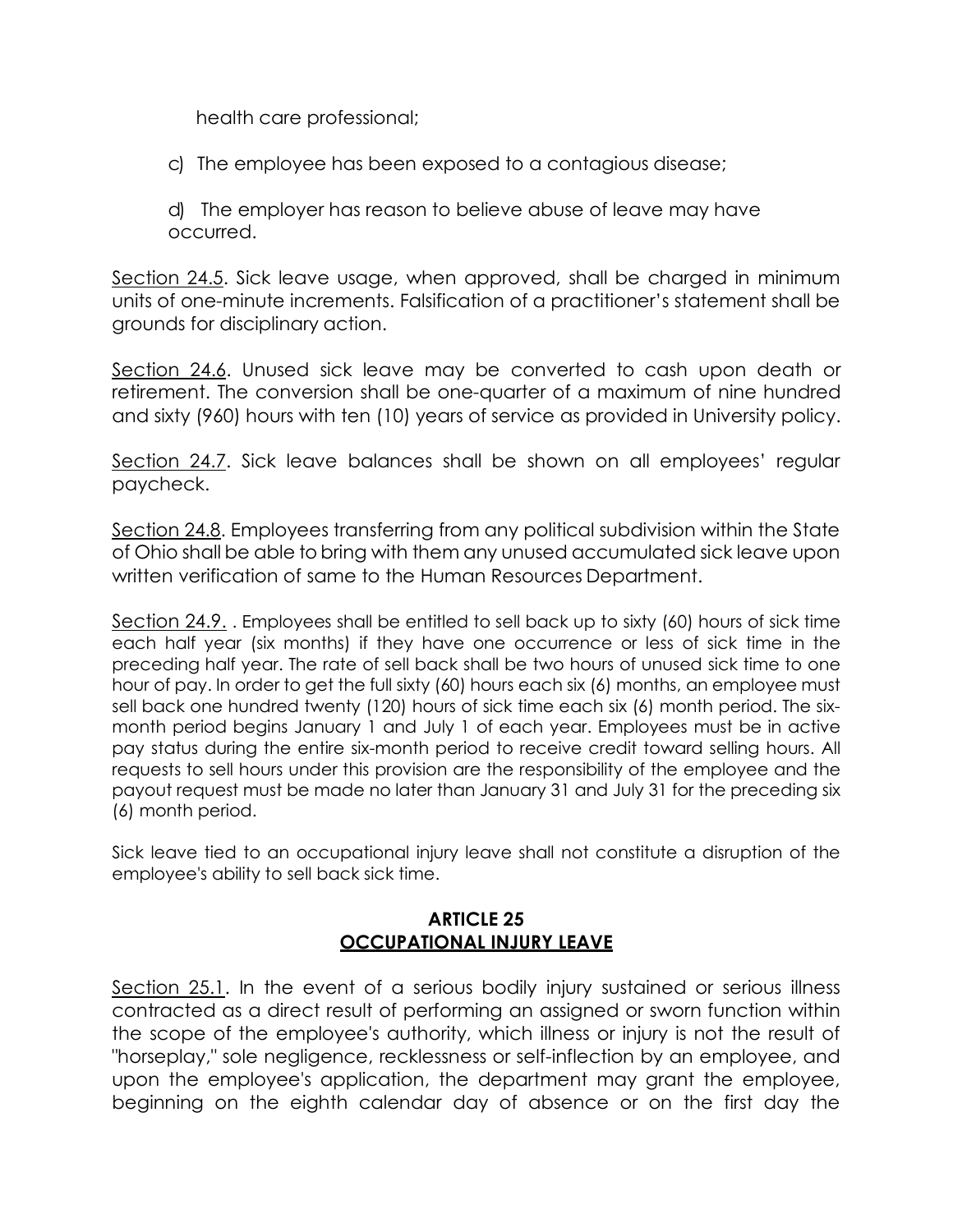employee is admitted to a hospital as an in-patient, whichever is earlier, Occupational Injury Leave (OIL) at the employee's regular rate of pay for a period not to exceed thirty (30) work days per calendar year. The authorization of an OIL is a matter of administrative discretion, and the department will decide in each individual case if OIL is to be granted. The granting of an OIL shall not be unreasonably denied. A grievance concerning the failure of the Employer to grant an initial OIL shall be submitted directly to Step 2 of the grievance procedure. The department, at its sole discretion, may extend an OIL. The department's failure to extend a leave shall not be subject to the grievance procedure.

Section 25.2. OIL is not available for injuries incurred during those times when the employee is engaged in non-law enforcement activities, administrative or clerical duties, is engaged in personal activity, including but not limited to physical fitness activities or is in the act of arriving to or departing from his/her work assignment. Illnesses considered common or routine among the general public (e.g., cold, flue, chicken pox, etc.) shall not entitle an employee to OIL. Unusual and serious illnesses (e.g., hepatitis, tuberculosis, etc.), and "stress- related" psychological and physical conditions and illnesses (e.g., neuroses, psychoses, depression, hypertension, stroke, heart disease, etc.) may entitle an employee to OIL only if incurred in accordance with the conditions set forth in Section 25.1 of this Article.

Section 25.3. An employee applying for OIL hereunder, shall authorize the release to the department of all medical information pertinent only to the occupational injury or illness possessed by the employee's treating physician(s) and treatment facility(ies), if so requested by the department, and/or shall agree to be examined by a licensed medical practitioner of University Health Services and/or one selected and paid for by the department.

Section 25.4. Any employee claiming an occupational illness or injury under this Article shall file an injury claim with the Ohio Bureau of Workers' Compensation as soon as possible. Upon approval of the claim by Workers' Compensation, an OIL granted on the eighth (8th) day of absence shall be made retroactive to the first (1st) day of absence, and any sick leave, compensatory time or vacation used by the employee during the first eight (8) days of absence shall be restored to his/her credit. The employee shall remit to the department all income benefits paid by Workers' Compensation for the period during which the employee received full pay from the department while on OIL. In the event the claim is denied by Workers' Compensation, the employee shall revert to sick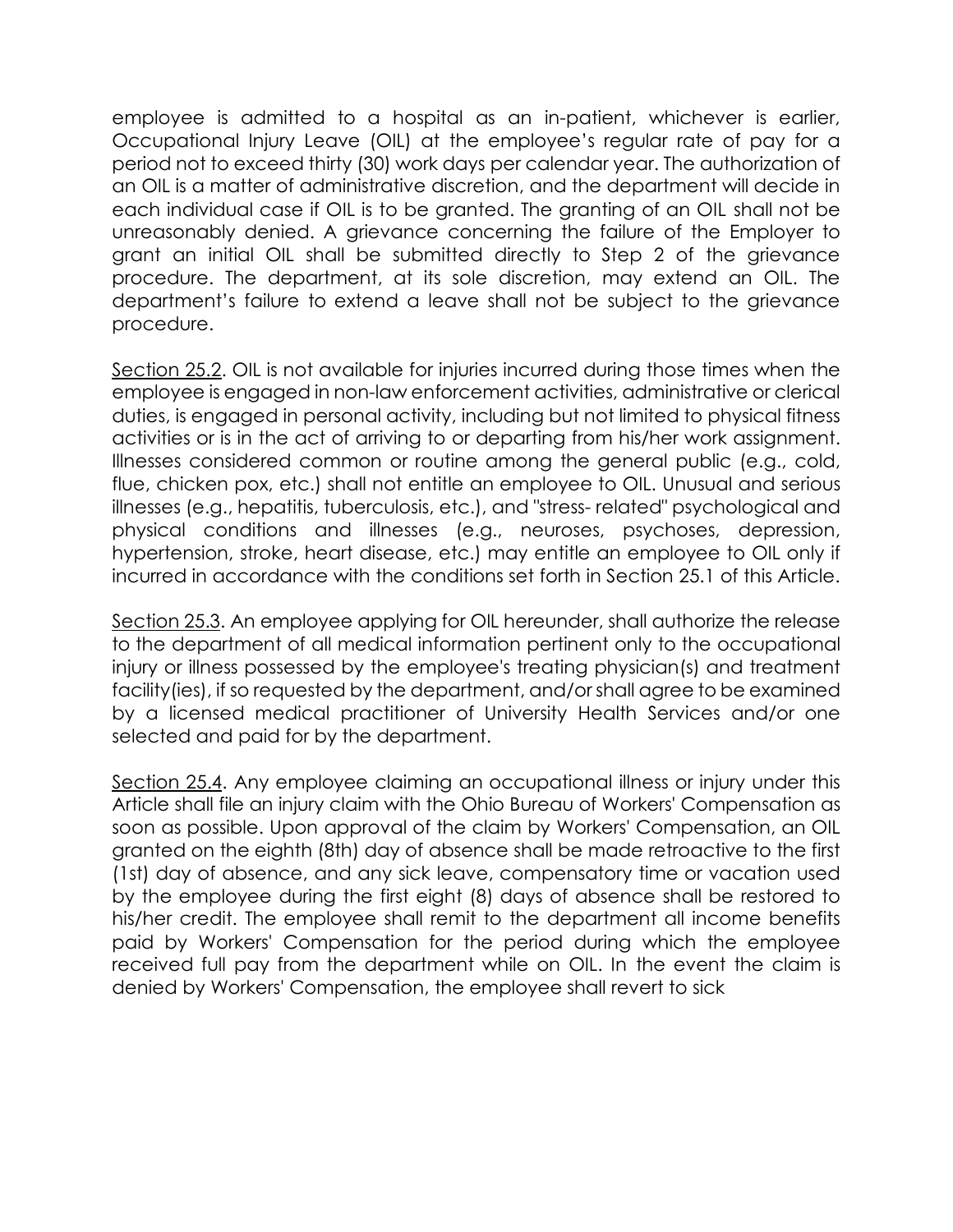leave status, and shall be charged with sick leave, compensatory time and/or vacation leave for all time paid by the department for OIL.

Section 25.5. It is understood and agreed that the department's obligation under this Article is only the difference between the employee's regular rate of pay and the amount of income benefits paid to the employee by OBWC, and that OIL is not in lieu of OBWC benefits. The employee shall not receive both Workers' Compensation wage benefit payments and OIL payments for the same period of time.

Section 25.6. In lieu of granting OIL, the department may assign the employee to other duty with the approval of, and within the limitations set by, the employee's treating physician and University Health Services if such duty assignment is available. There are no permanent restricted duty assignments.

## **ARTICLE 26 UNIFORMS AND EQUIPMENT**

Section 26.1. The Employer shall supply at no cost to the employee all uniforms and equipment required by the Employer, excluding socks and underwear, in quantities specified by the Employer. When in uniform, an employee may wear a tie or dickie. The Employer shall furnish firearms**,** and leather goods to all employees. Employees shall have leather goods replaced by the Employer on an as needed basis as determined by the Employer.

Section 26.2. All uniforms and equipment issued by the Employer are the property of the Employer and shall, upon termination of employment of an employee, be returned to the Employer in condition issued, allowing for reasonable wear and tear. Any issued item which is lost or damaged as a result of "horseplay," willful misuse, or negligence on the part of an employee shall either be replaced or paid for at current market value by the employee, at the option of the employee.

Section 26.3. Equipment and other items not issued or required by the Employer may be utilized or worn only with the permission of the Employer or designee.

Section 26.4. Where an employee supplies evidence that he/she sustained damage to personal property while performing the duties of his/her assigned work, provided such damage was not the result of "horseplay," willful misuse, or negligence on the part of the employee, the Employer shall reimburse the employee for the cost of necessary repairs or replacement up to a maximum of one thousand dollars (\$1000.00) per year, but no more than fifty dollars (\$50.00) for jewelry items. The employee shall present the damaged property for the Employer's inspection prior to the repair or replacement of said property. Repair or replacement of said property shall be at the Employer's option. Any court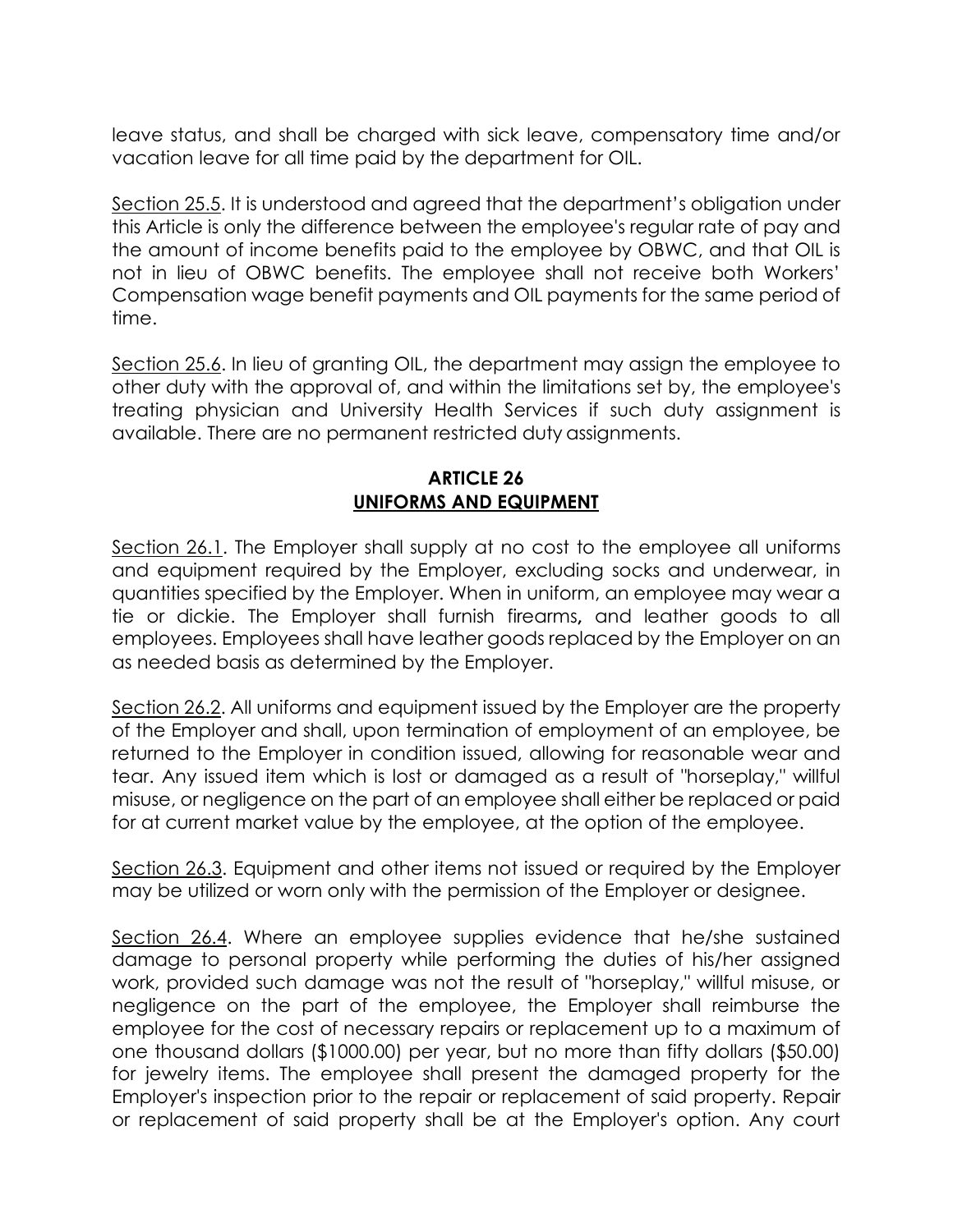ordered restitution received by an employee as compensation for damage to his/her personal property shall be remitted to the Employer up to the amount the Employer has paid hereunder.

Section 26.5. In the event of damage to prescription eyeglasses (including frames), contact lenses, dentures and other oral prosthesis, which damage occurs in the active discharge of an employee's duties and was not the result of "horseplay," willful misuse, or negligence on the part of the employee, the Employer shall pay the difference, if any, between the amount of reimbursement from Workers' Compensation and the actual cost of repair or replacement of the same or equivalent product.

Section 26.6. The changeover of uniforms for winter to summer is the month of March. During the month of March, officers may wear either the long sleeve uniform or the short sleeve uniform effective March  $15<sup>th</sup>$ , however officers involved in Police Memorial events, assigned to commencement and other high profile, special events details as identified by the Chief of Police, shall wear winter uniforms.

The changeover of uniforms for summer to winter is the month of November. During the month of November, officers may wear either the short sleeve uniform or the long sleeve uniform effective November 15. In cases of extreme weather, the Chief will consider extending these time periods.

Section 26.7. Provisions will be made for officers to leave and pick up uniforms for dry cleaning.

#### **ARTICLE 27 EXPENSES**

Section 27.1. When an employee's duty requires him/her to travel outside of Hamilton County or its adjacent counties, including Boone, Campbell and Kenton Counties in Kentucky, the Employer shall reimburse the employee for all reasonable and necessary expenses actually incurred by the employee in the performance of his/her duty (above and beyond those incurred during a regular work assignment), including, but not limited to, expenses incurred for meals, lodging and parking, upon presentation to the Employer of itemized receipts showing the employee's payment for same.

Section 27.2. When an employee is authorized by the Employer to travel outside of Hamilton County or its adjacent counties, including Boone, Campbell and Kenton Counties in Kentucky, on official business and to drive his/her own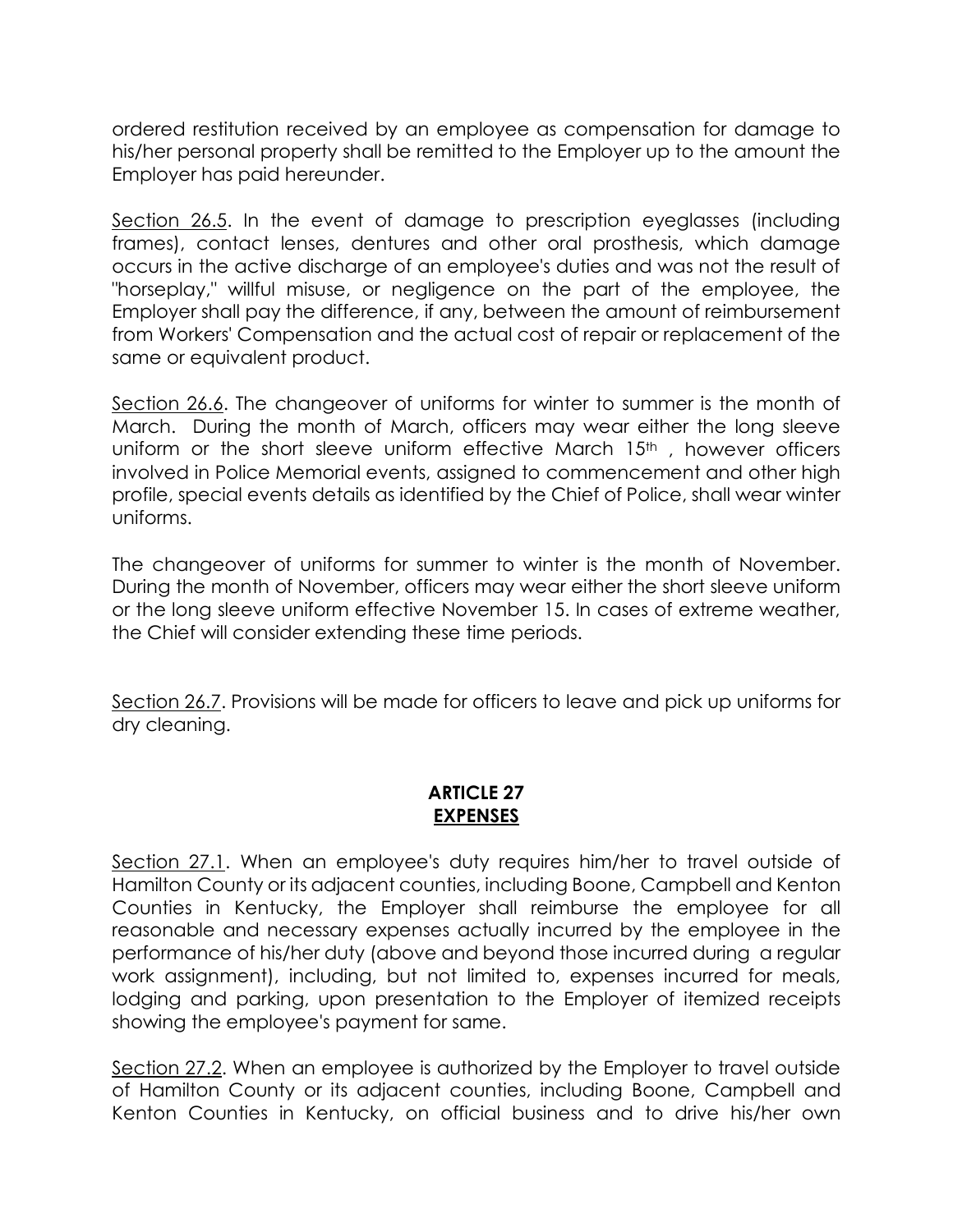automobile, the Employer shall reimburse the employee at the mileage rate as established by the Internal Revenue Service.

Section 27.3. Notwithstanding Sections 27.1 and 27.2, when an employee's duty requires him/her to utilize his/her personal vehicle the Employer shall reimburse the employee for actual parking expenses upon submission of an itemized receipt. When the Employer authorizes a range officer to utilize his/her personal vehicle, the Employer shall reimburse the Employee for mileage calculated between the police station and the target range.

## **ARTICLE 28 TRAINING**

Section 28.1. All training required of, and authorized for, an employee by the Employer shall be paid for by the Employer. When calculating compensation for time involving training, the following criteria shall be used:

Any combination of work, travel and training equaling six (6) hours or more in a single day will be counted as a regular work day (eight or ten hours as appropriate). Any work assignment after a six (6) or more hour day will be considered a call-in.

Any combination of work, travel and training equaling less than six (6) hours in a single day will be counted as actual time.

Any training hours incurred on a scheduled day off will be counted as overtime and will be paid on an hour for hour basis, provided (s)he has over forty (40) hours in pay status, in accordance with section 18.4.

Training sessions of five (5) consecutive days (as defined above) shall be counted as eight (8) hour days.

Employees shall be given seven (7) days notice for any mandatory training, excluding training that occurs within the employee's regular work schedule. The employer may adjust an employee's work schedule to accommodate training.

Section 28.2. The Employer shall pay for all necessary, reasonable, authorized and approved expenses incident to such training for required meals, lodging, parking, mileage, tuition and fees in accordance with the provisions of Article 27 of this labor Agreement.

Section 28.3. The Employer shall provide for all employees the yearly required training developed by the Attorney General and Administered through OPOTA. The Employer shall strive to provide two (2) firearms qualification sessions per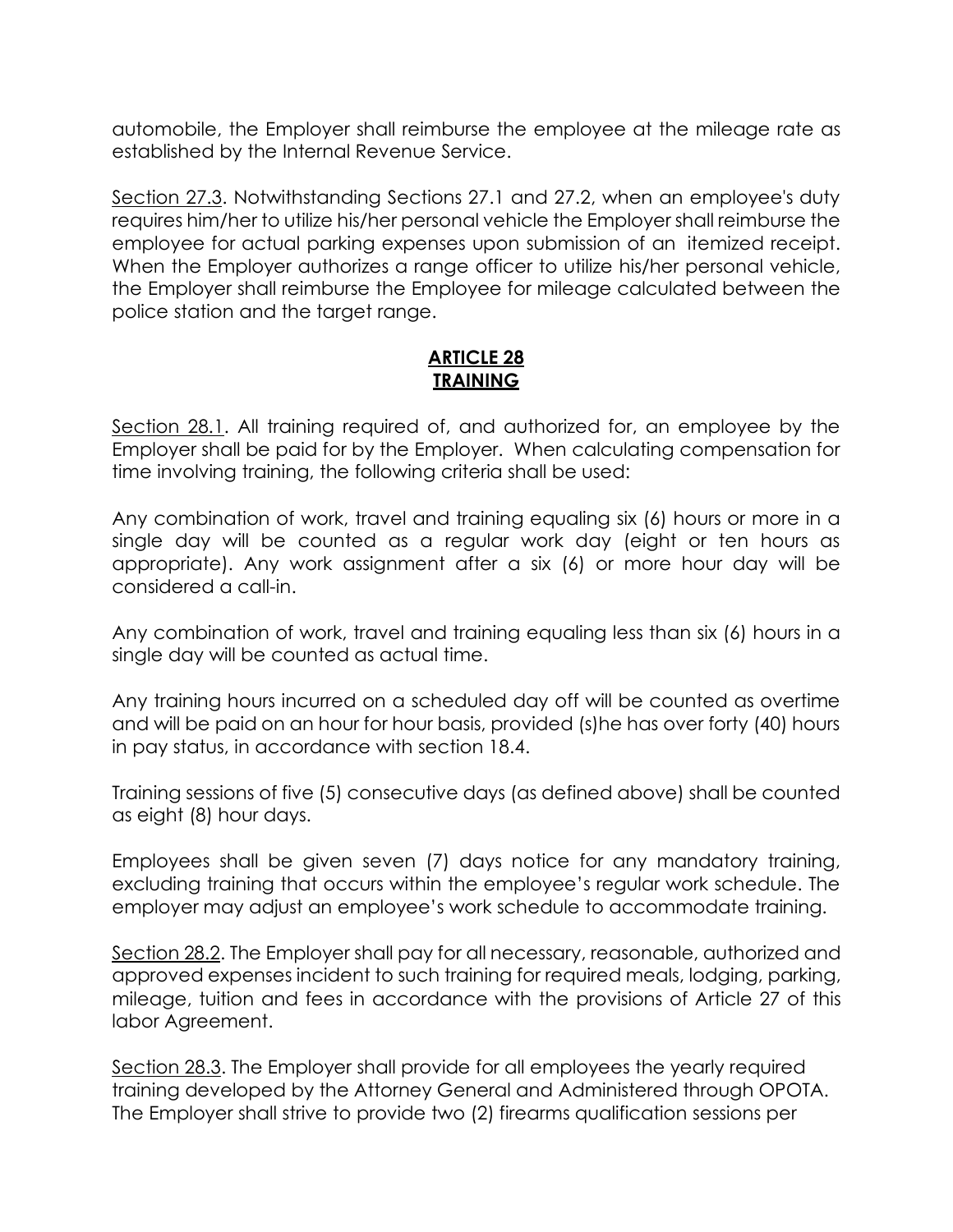year and to increase training in defensive tactics.

Section 28.4. Any training hours that an employee arrives for that has been cancelled and the employee has not received a phone call or text message regarding the cancellation at a minimum of four (4) hours prior to the scheduled start time will be compensated at a rate of two (2) hours of overtime.

# **ARTICLE 29 LEAVES OF ABSENCE**

Section 29.1. The Employer may grant an unpaid leave of absence to any bargaining unit employee for a duration of six (6) months for any personal reasons of the employee. Such leave may be extended upon the request to and with the approval of the Employer.

- A. The authorization of a leave of absence without pay is a matter of administrative discretion and employees have no right to such leave, subject to the provisions below. The Employer will decide if a leave of absence is to be granted in each individual case.
- B. The granting of any leave of absence is subject to the approval of the Employer. Except for emergencies, illnesses, disabilities or as otherwise specified in this Article, employees will advise the Employer sixty (60) calendar days prior to the commencement of the desired leave so that the various departmental functions may proceed properly.
- C. Upon completion of a leave of absence, the employee is to be returned to the position formerly occupied or the next available similar position if the employee's former position no longer exists. Employees on an unpaid leave of absence are subject to all layoff and recall provisions of Article 13 of this Agreement.
- D. An employee may return to work before the scheduled expiration of leave as requested by the employee and agreed to by the Employer.
- E. The Employer shall send a written reminder to the employee at the address on file with the employer at least two (2) weeks prior to the end of the unpaid leave of absence. If an employee fails to return to work at the expiration of his/her requested unpaid leave of absence, such employee, absent extenuating circumstances, shall be removed from his/her position and shall not receive seniority time for the period of the leave.
- F. An employee who has been granted an unpaid leave of absence for personal reasons shall not accrue vacation leave or sick leave during such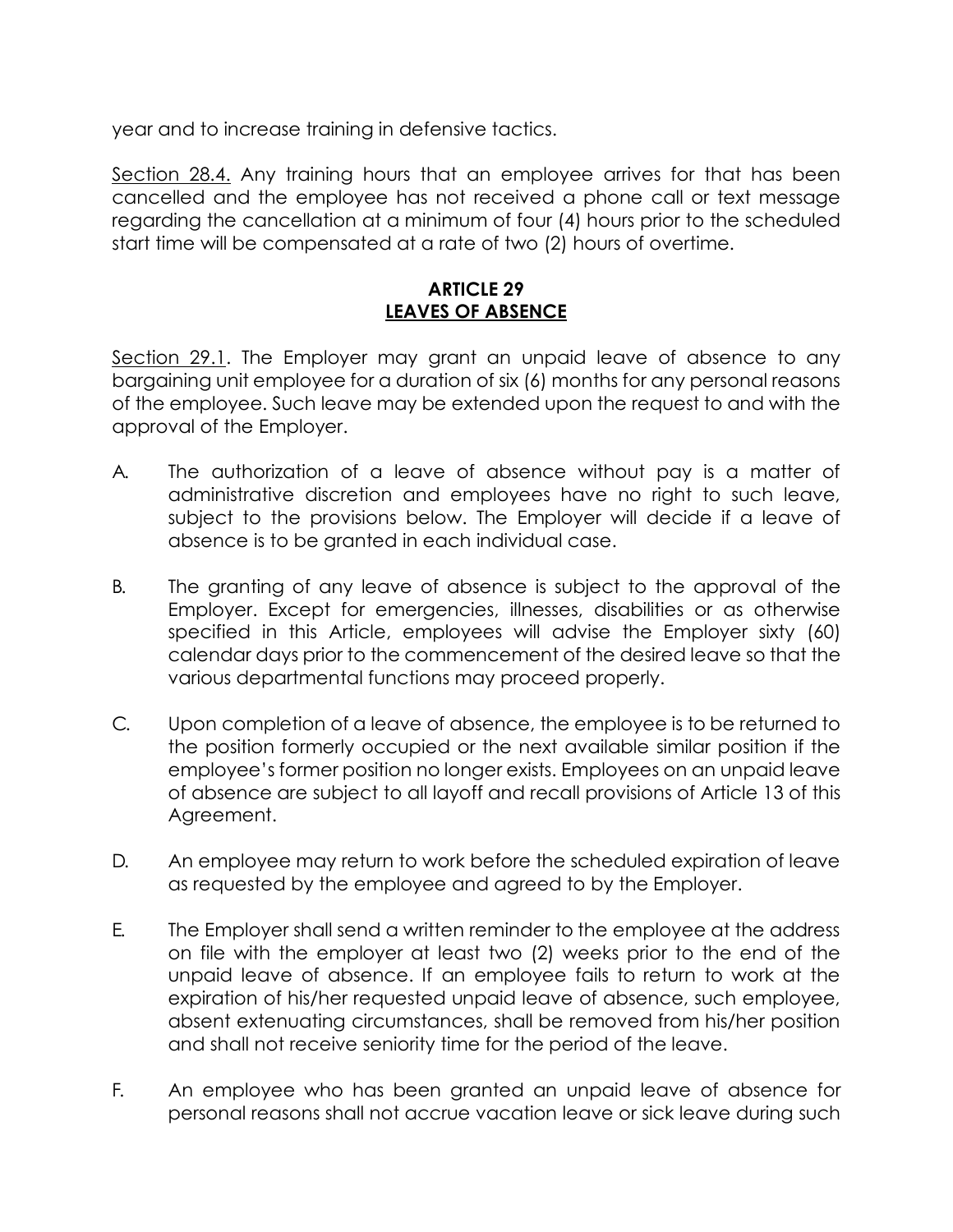unpaid leave of absence. An employee shall not receive pay for holidays that fall within the period of the leave of absence withoutpay.

- G. An unpaid leave of absence for personal reasons is unavailable as long as the individual has any qualifying paid leave, compensatory time or FMLA leave available. Further, such unpaid leave of absence for personalreasons, if approved, will be concurrent with, not in addition to, leave granted under the Family and Medical Leave Act of 1993, if applicable.
- H. In lieu of requesting a medical or disability leave the employee may request a temporary assignment to an available alternate position that would better accommodate the employee's reason for requesting leave. This request may be granted or denied at the sole discretion of the employer.
- I. During any unpaid leave of absence provided for in this Section, the Employer will provide health insurance as defined in Article 21 of this Agreement through the end of the calendar month, during which such unpaid leave of absence begins.

Section 29.2. Leave for Childbirth, Childrearing, and Adoption: Upon submission to the supervisor of appropriate documentation, employees shall be granted a leave of absence for up to twelve (12) weeks under the terms and conditions set forth in the Family and Medical Leave Act in connection with the birth or adoption of a child. Where both spouses are employees of the University, the leave of absence granted under the terms of the Family Medical Leave Act is limited to an aggregate of twelve (12) weeks.

The decision to grant leave beyond twelve (12) weeks shall be based on the operational needs of the department.

Section 29.3. Family and Medical Leave Act:

An employee who meets the eligibility requirements of the Family and Medical Leave Act may apply for leave of absence. The Employer will approve leave of absence requests as required by the Act, provided that except as prohibited by the Act, the Employer may do the following:

- A. Deny requests that the Act does not required be approved;
- B. Require medical certifications;
- C. Request medical examinations (which may include psychological examinations) in addition to any information or certifications provided by the employee;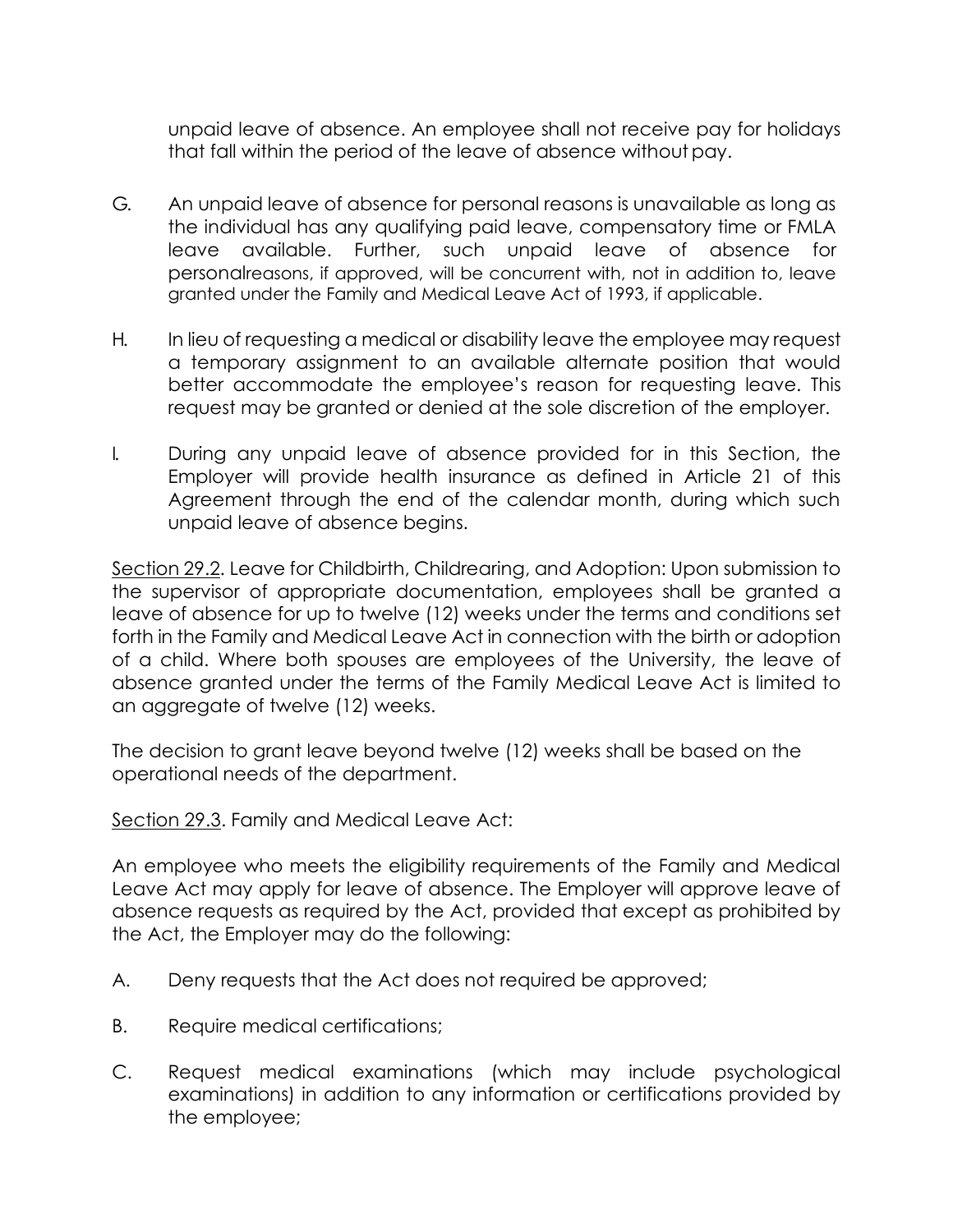- D. Place employees on Family and Medical Leave if they are unable to apply or fail to apply, but are otherwise qualified for such leave; Require employees to pay their share of premiums for insurance coverage while on unpaid Family and Medical leave;
- E. Take disciplinary action against employees who do not comply with the Employer's policies and procedures for administering the Family and Medical Leave Act;
- F. Coordinate the administration of the Family and Medical Leave Act with the Employer's administration of other types of leave as provided by this agreement;
- G. Place an employee who has exhausted available Family and Medical Leave Act time and who is still unable to perform the essential functions of the position on unpaid Medical or Disability Leave or proceed to Disability Separation; and
- H. The employee must use all accrued but unused sick leave first, and then all accrued vacation leave, or compensatory time in conjunction with such Family and Medical Leave Act time.
- I. The employer shall continue to provide medical insurance during the period of leave of absence unless the employee fails to pay his/her portion of the insurance premium.

Section 29.4. Medical Examination:

The Employer may require an employee to undergo a medical examination that is related to the employee's job and based on a business necessity when the Employer deems the examination necessary to confirm an employee's fitness for duty, eligibility for sick leave, FML, Medical Leave, Disability Leave, or Disability Separation. The Employer may also require such an exam to determine the employee's eligibility to return from any sick leave, Medical Leave, Disability Leave, or Disability Separation, where the employee is returning after having exhausted Family and Medical Leave Act time (or where the returning employee is not eligible for FML), or to determine an employee's ability to return to full service from recuperative duty status. The examination shall be at the Employer's expense. Where the Employer is requiring the examination to certify an employee's eligibility for Family and Medical Leave Act time (the FML "second opinion"), the Employer's selection of a healthcare provider shall be in accordance with the regulations governing the Family and Medical Leave Act. However, where the examination is to determine an employee's eligibility for sick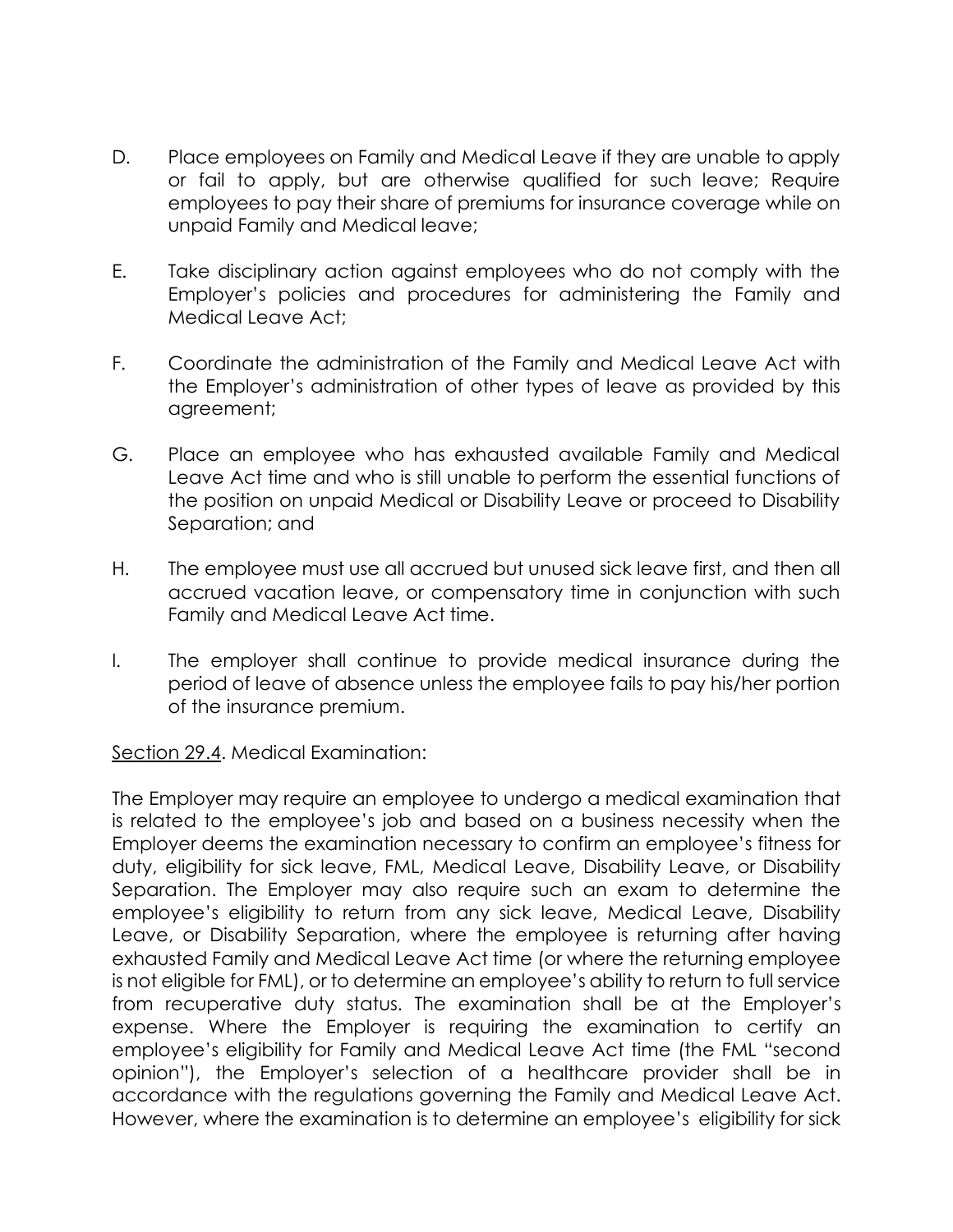leave, Medical Leave, Disability Leave, etc., following the employee's exhaustion of Family and Medical Leave Act time, or in a situation where the employee is not eligible for Family and Medical Leave Act time; the selection of the healthcare provider shall be within the sole discretion of the Employer.

The Employer may place an employee found to be unable to perform the essential functions of his position on appropriate university leave or may disability separate the employee, all as provided for in this Section.

#### Section 29.5. Medical Leave:

If an employee's physical disability continues beyond the time covered by accumulated sick leave, the employee shall be granted a medical leave of absence without pay for a maximum period of six (6) months per rolling twelve (12) month period. Such leave need not be continuous. The employee shall provide evidence to the supervisor as to inability to work and the probable date of return. At the time of return the employee must provide a certificate from the attending physician stating the employee is able to resume all work duties. The employee must present the certificate to the supervisor before the employee begins work. An employee who is off work due to a medical leave shall be required to be seen by University Health Services before returning to work. Upon showing that the employee has recovered from the disability, the employee shall be returned to the same position the employee held prior to the medical leave of absence. If the same position no longer exists, the employee shall be returned to a similar position. Prior to going on medical leave, the employee may elect to utilize any or all accrued vacation leave or compensatory time. Such election by the employee shall be irrevocable.

#### Section 29.6. Disability Leave:

An unpaid disability leave of up to eighteen (18) months shall be granted to an employee whose disability extends beyond the six (6) month unpaid medical leave of absence. However, an unpaid disability leaves of up to twenty-four (24) months shall be granted instead of a medical leave if there is no evidence of the probable date of the employee's return to work. The University shall require that a physical examination be conducted by a licensed physician designated by University Health Services when an employee is to go on disability leave. The cost of this examination shall be paid by the University. This requirement may be waived if the employee is hospitalized or institutionalized at the time of request for disability leave. At the time of return the employee must provide a certificate from the attending physician stating the employee is able to resume all work duties. The employee must present the certificate to the supervisor before the employee begins work. An employee who is off work due to a disability leave shall be required to be seen by University Health Services before returning to work. An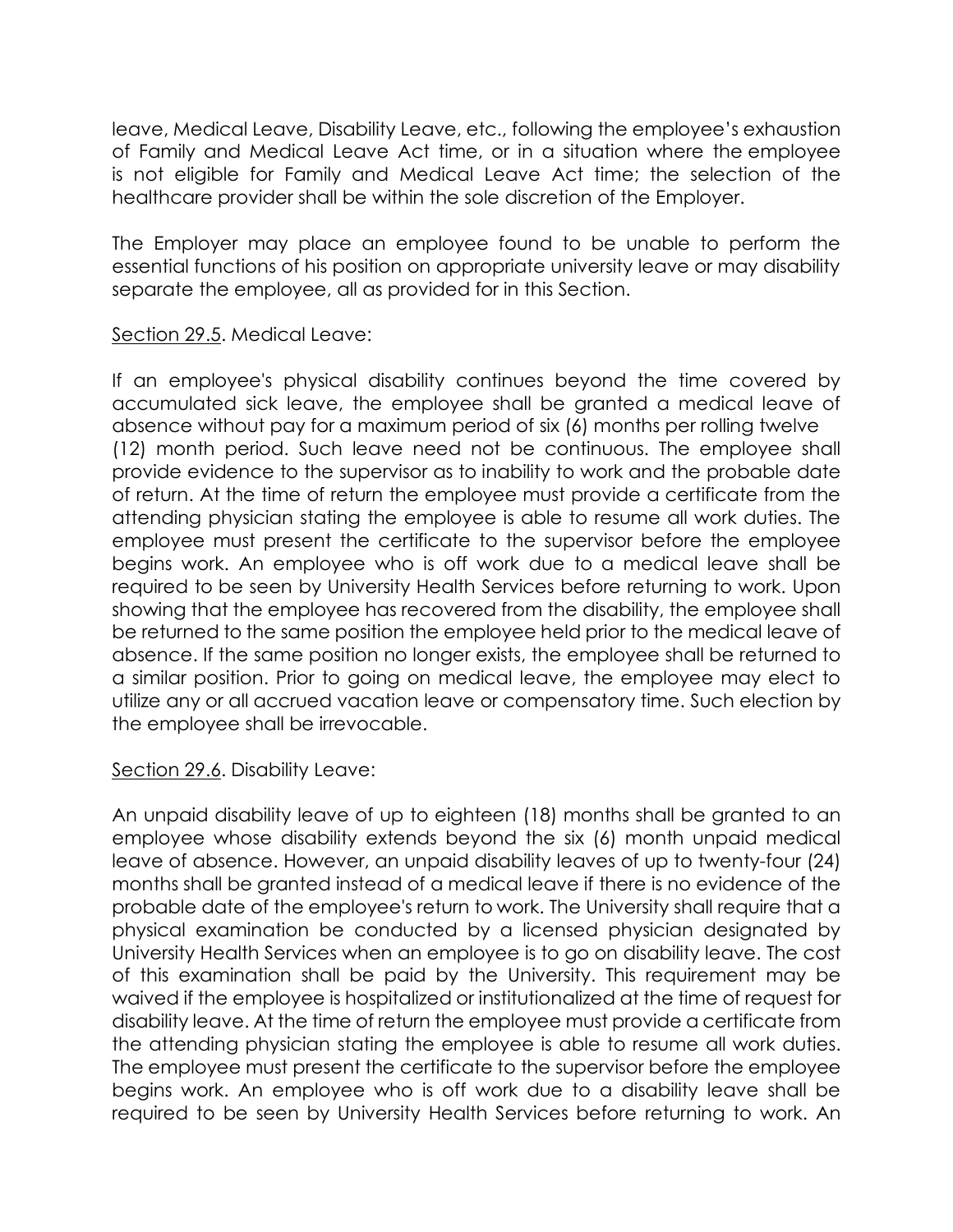employee who has been on disability leave shall have the right to be returned to work to the same or similar position held at the time of the leave within thirty (30) days after written application for return to work provided that a vacancy exists in the employee's classification. The employee may also request a position in a lower or dissimilar classification and such vacancy shall be offered when a vacancy occurs as long as the employee is qualified to perform the work. The employee may be required to take an examination to demonstrate her qualifications and such examination shall be provided. If none exists, the employee will be laid off and eligible for recall pursuant to Article 13. Application for reinstatement must be filed within eighteen (18) months of the effective date of the unpaid disability leave or within twenty-four (24) months of the effective date of the unpaid medical leave if granted before the disability leave. In no event shall the combined total of unpaid medical and disability leaves exceed twenty-four (24) months.

# Section 29.7. OPERS Disability:

If an application for OPERS Disability is granted while the employee is on a university-approved leave of absence, the employee shall be placed on OPERS Disability.

#### Section 29.8. Paid Leaves:

#### A. Court Leave:

The Employer shall grant full pay where an employee is summoned for any jury duty or subpoenaed as a witness or victim of a crime (outside the scope of his/her employment) by any court or other adjudicatory body as listed in this Article. All compensation for such duty may be reimbursed to the department unless such duty is performed totally outside of normal working hours. An employee released from jury or witness duty prior to the end of his/her scheduled workday shall report to work for the remaining hours. Employees will honor any subpoena issued to them, including those from Workers' Compensation, Unemployment Compensation, and State Employment Relations Board hearings. Nothing in this section applies to court appearances in connection with collateral employment.

It is not proper to pay employees when appearing in court for criminal or civil cases, when the case is being heard in connection with the employee's personal matters, such as traffic court, divorce proceedings, custody, appearing as directed with juvenile, etc. These absences would be leave without pay, compensatory time, personal leave or vacation at the discretion of the employee. An employee shall request prior approval for court leave, in order for such leave to be granted.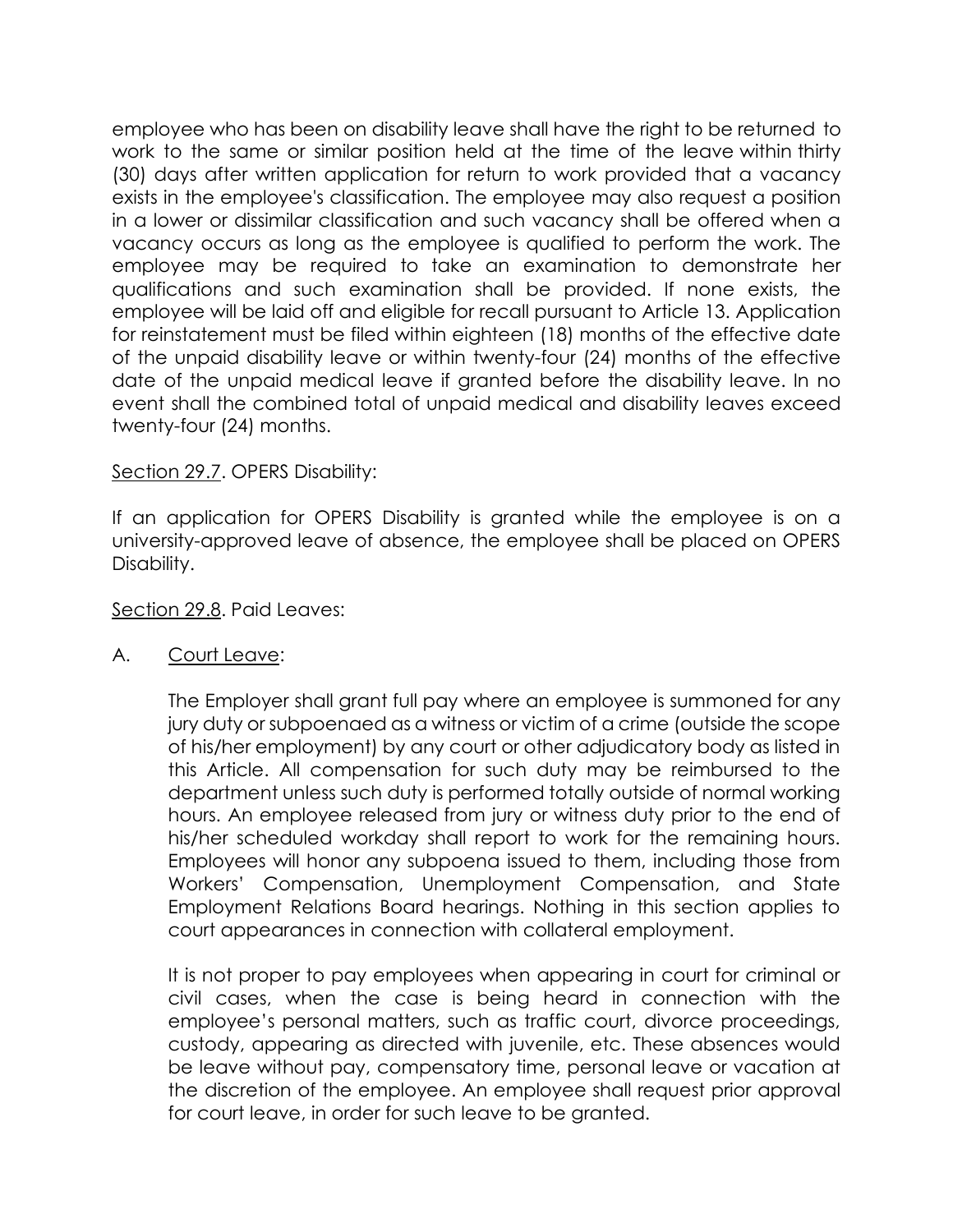#### B. Military Leave:

An employee ordered for pre-induction physical shall be given time with pay for the purpose by showing his/her order to his**/**her department head. Time taken for periodic physical for reserve status training is not paid time.

In accordance with state and federal law, this policy defines the employment, leave benefits, and reemployment rights of university employees who serve in the uniformed forces [as defined by the Uniformed Services Employment and Reemployment Rights Act of 1994 ("USERRA") and Ohio law]. Service in the uniformed services includes, but is not limited to, voluntary or involuntary service in the Armed Forces, the Ohio organized militia, the Army National Guard and the Air National Guard.

To the extent that this policy conflicts with provisions of USERRA or applicable Ohio laws, or any amendments thereto, the provisions of USERRA or Ohio law will prevail.

Military Leave With or Without Pay/Length of Leave:

- 1. As required by Ohio law, all permanent employees of the University of Cincinnati who are members of the Ohio organized militia or any other reserve component of the Armed Forces of the United States, including the Ohio National Guard, will be entitled to a Leave of Absence without loss of pay for periods per calendar year when they are performing service in the uniformed services (as defined by ORC 5923.05). As of the effective date of this policy, the amount of leave such employees are entitled to per calendar year is up to 248 hours.
	- a. Unless required by Ohio law, which is not currently the case as of the effective date of this policy, such paid leave amounts shall not be given to individuals who request a military Leave of Absence without pay to enlist directly into active military duty.
	- b. Any military pay or allowances received by the university employee will not affect the employee's receipt of university wages during the Leave of Absence without loss of pay described in this section.
- 2. As required by USERRA, all permanent employees of the university who are also members of the Ohio organized militia, the Ohio National Guard or any active or reserve component of the Armed Forces of the United States, will also be entitled to periods of unpaid Leave of Absence during which the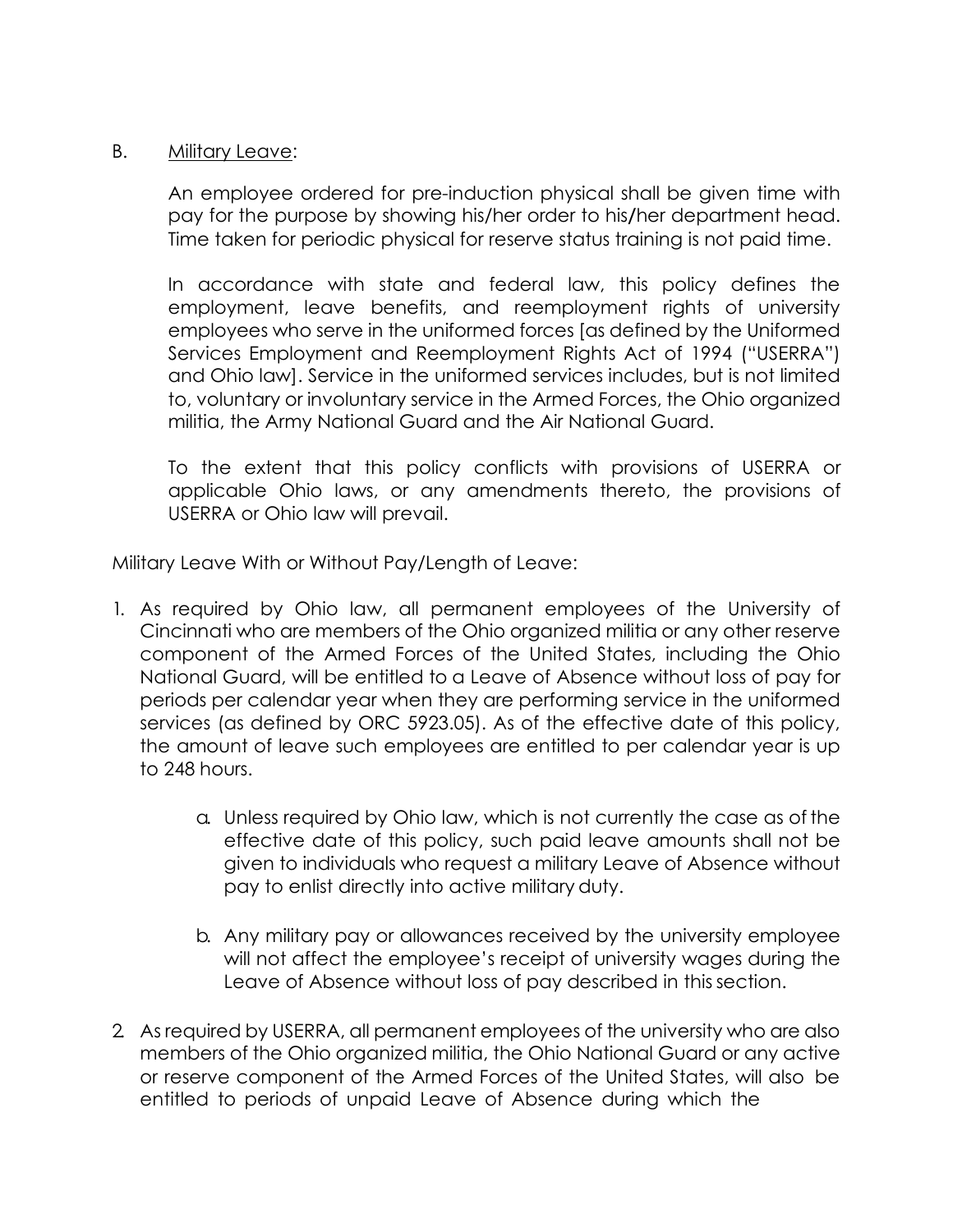employee may perform active or inactive duty on a voluntary or involuntary basis in a uniformed service under competent authority.

- a. In order to remain in pay status, university employees may, but are not required, to use accrued vacation time during any period of service in the uniformed services which would otherwise be considered unpaid military leave.
- b. Employees may not use accrued sick leave (time) during such unpaid periods of military leave.
- 3. With limited exceptions as described in USERRA, the cumulative amount of paid and unpaid military leave a university employee receives may be limited in duration.
- 4. As required by Ohio law, employees entitled to a Leave of Absence without loss of pay pursuant to section 2 of this policy and who are called or ordered to the uniformed services for longer than one month because of the reasons outlined in ORC 5923.05 will be entitled to the difference between their gross monthly wages as university employees and the sum of their gross uniformed services pay and allowances for the periods beyond the initial month each calendar year.
	- a. No supplemental pay will be due if an employee's uniformed services pay and allowance equal or exceed the wages payable had the employee been in active employment status.
	- b. As of the effective date of this policy, ORC 5923.05 allows for differential pay in the event of an executive order issued by the president of the United States, an act of congress, or an order issued by the governor to members of the Ohio National Guard or Ohio organized militia.

Benefits During Military Leave:

5. The university employee is entitled to any seniority and seniority-based rights and benefits (which are rights or benefits determined by an employee's longevity in employment) that he or she had on the date that his or her uniformed service began plus any seniority and seniority-based rights and benefits that he or she would have had if he or she had remained continuously employed.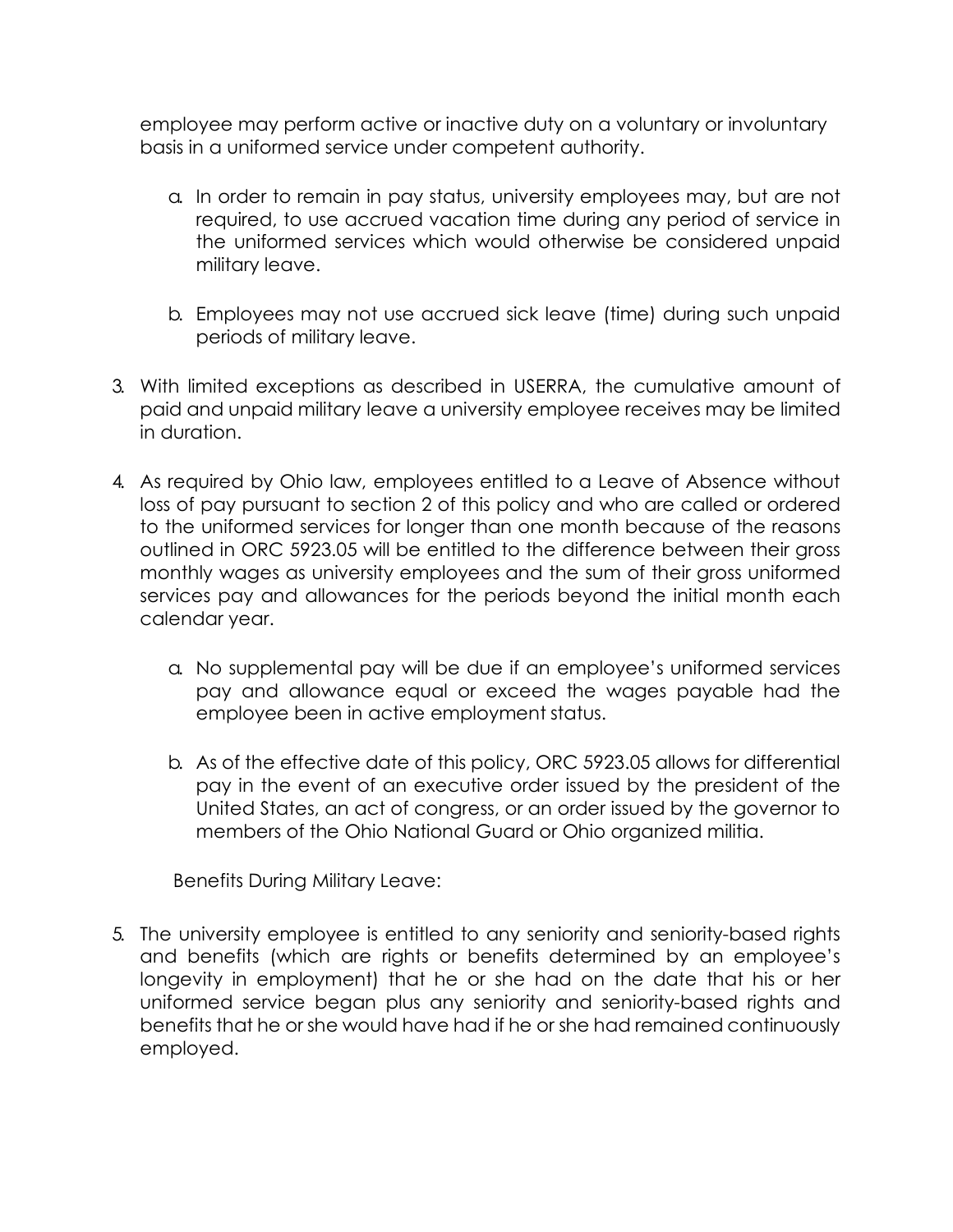- 6. During the university employee's period of service in the Armed Forces, he or she will be entitled to all non-seniority rights and benefits generally provided by employee contracts, agreements, policy or practice to similarly situated employees (employees with similar seniority, status and pay that are on furlough or leave).
	- a. If the university employee provides written notice that he or she will not be returning to his or her position after service in the uniformed services, the employee waives rights to these non-seniority rights and benefits. However, other rights specified in USERRA, its regulations and Ohio Law, including the employee's right to reemployment following his or her period of service, are not waived.
- 7. University employees on a Military Leave with pay will continue to accrue sick leave (time) and vacation time at the normal rate. Sick leave (time) and vacation time do not accrue during a Military Leave without pay.
- 8. Employees will only be allowed to continue the health and dental coverage during military leaves that would have been in effect had they remained in active employment status with the university. To continue coverage, any applicable employee premium contribution must be paid by the employee. Employees should contact the Human Resources Department concerning eligibility for and continuation of benefits prior to the start of the leave.
- 9. University employees on paid or unpaid Military Leave will be entitled to any additional leave entitlements or benefits allowed to them under Federal and Ohio laws.

Return to Position

- 10. Provided that the university employee returning from paid or unpaid Military Leave has met and complied with all necessary eligibility requirements and procedures promulgated by USERRA (including the timelines for returning to work), that employee shall be eligible for reemployment with the university.
	- a. The university will not delay or deny employment if the employee is unable to provide proper military documentation to support the elements listed in the preceding section because the documentation either does not yet exist or is not readily available to the employee. If, following reemployment, documentation is received by the university which shows that the employee was not entitled to reemployment, the university may terminate the employee's employment as well as any rights or benefits the employee received upon reemployment.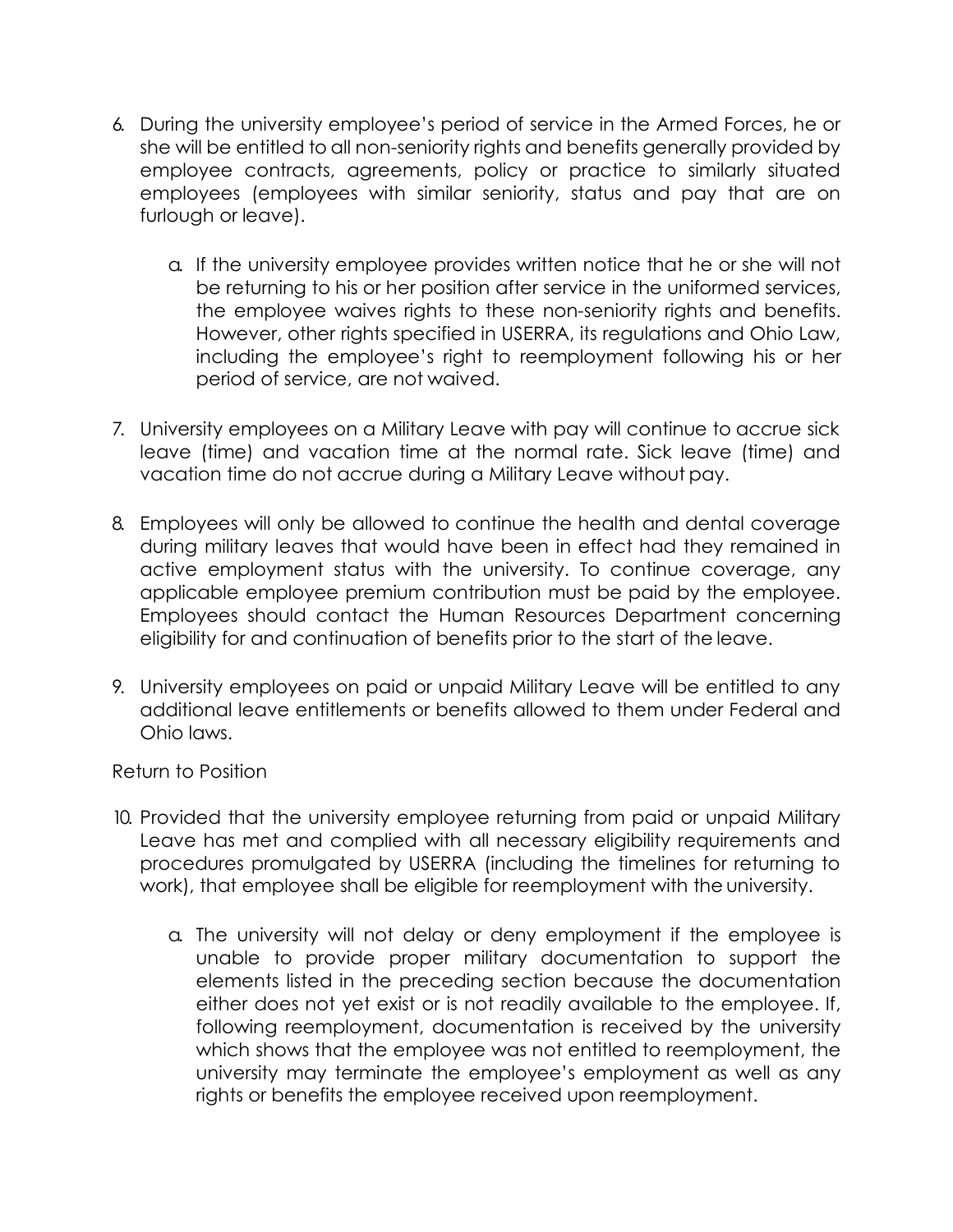- 11. Subject to the requirements of USERRA an employee seeking to return to work with the university following a Military Leave shall be employed in the following manner:
	- a. University employees who are eligible for reemployment and whose period of service in the uniformed services lasted less than 91 days shall be promptly reemployed in the position of employment that the employee would have held had he or she been continuously employed at the university during the employee's time of service, so long as the employee is qualified to perform the duties of that position after reasonable efforts by the university to qualify that person.
		- i. If, after reasonable attempts to qualify the employee for the position the employee would have held had his or her employment not been interrupted through service, the employee is not qualified to hold that position, the employee will be reemployed in the position that the employee held when his or her period of service commenced.
	- b. University employees who are eligible for reemployment and whose period of service in the uniformed services lasted more than 90 days shall be promptly reemployed in the position of employment that the employee would have held had he or she been continuously employed at the university during the employee's time of service, or an equivalent position, provided that the employee is qualified to perform the duties of that position after reasonable efforts by the university to qualify that person.
		- i. If, after reasonable attempts to qualify the employee for the position the employee would have held (or an equivalent position), the employee is not qualified to hold the position that he or she would have held if he or she would have been continuously employed with the university, the employee will be reemployed in the position that the employee held when his or her period of service commenced (or an equivalent position).
	- c. Any employee, regardless of the length of his or her period of service, who either incurred or aggravated a disability during his or her period of service and, because of that disability, is not qualified to be employed in the position he or she would have held if continuously employed by the university, despite the university's reasonable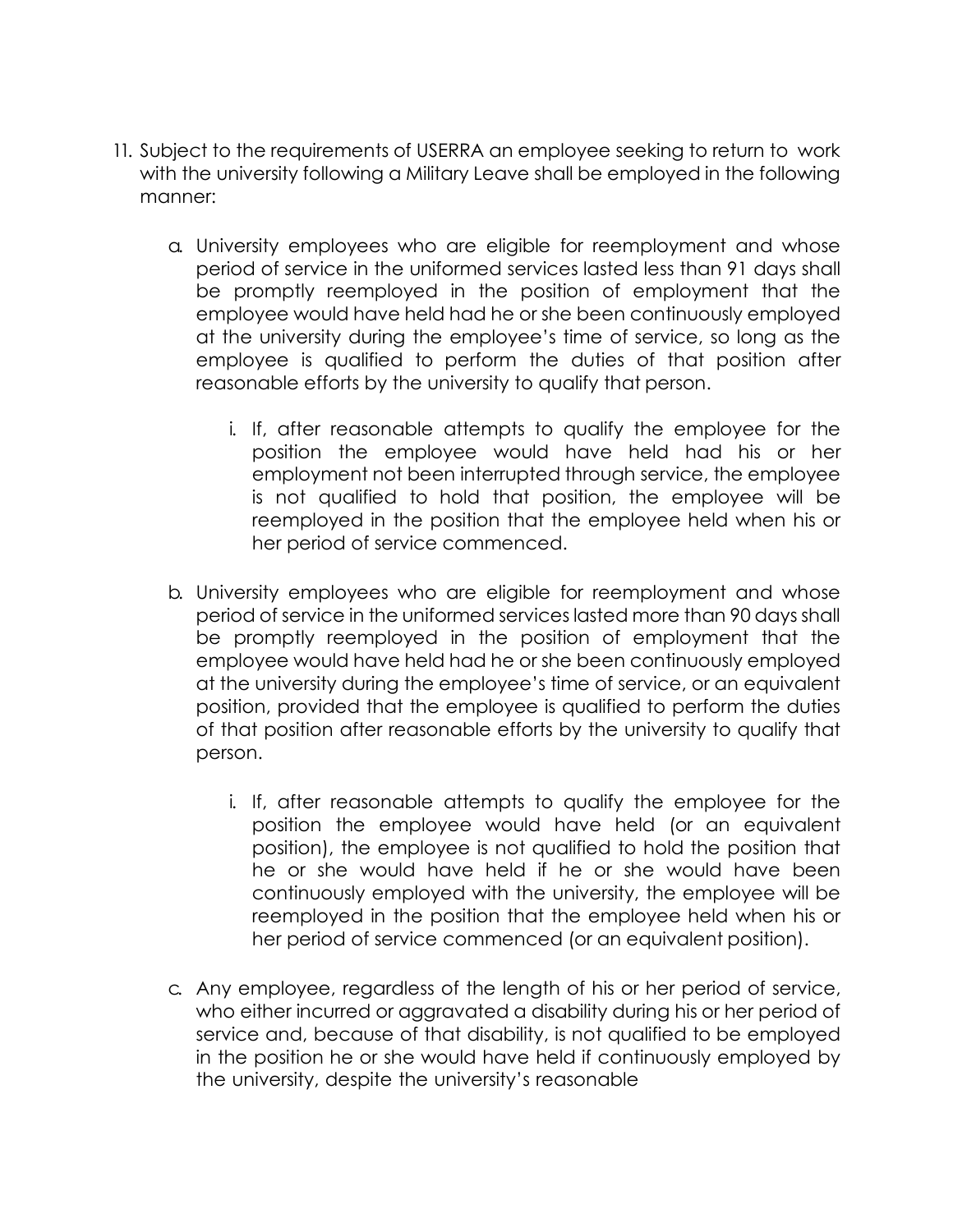attempts to accommodate the disability, the employee shall be reemployed in the following manner:

- i. In any other position which is equivalent in seniority, status and pay, the duties of which the employee is qualified to perform or would be qualified to perform with reasonable efforts by the university; and
- ii. Consistent with the employee's situation, in a position which is the nearest approximation to the position described above in terms of seniority, status or pay.
- 12. Following the employee's restoration to employment, the employee may not be discharged from employment, except for cause (which includes legitimate nondiscriminatory reasons such as the elimination of the employee's position or placing the employee on layoff status), in accordance with the following time lines:
	- a. University employees whose period of service before reemployment was for more than 180 days shall not be discharged from employment, without cause, for one year following the date of reemployment.
	- b. University employees whose period of service before reemployment was for more than 30, but less than 181days shall not be discharged from employment, without cause, for 180 days following their date of reemployment.
- 13. Any person employed to replace an employee on Military Leave with or without pay must be appointed with the understanding that the employee on Military Leave has the right to return to the position formerly held; further, the person replacing an employee on Military Leave shall sign a statement to that effect at the time of employment.
- 14. The requirement that the university employee must be placed in the position of employment that he or she would have held had the employee been continuously employed at the university will be followed even if the position that the employee would have been employed in is one which would have been subject to lay off or elimination. Furthermore, if the employee is laid off before or during the service in the uniformed services, and the employer would not have recalled him or her during that period of service, the employee is not entitled to reemployment following the period of service simply because he or she is a covered employee. Reemployment rights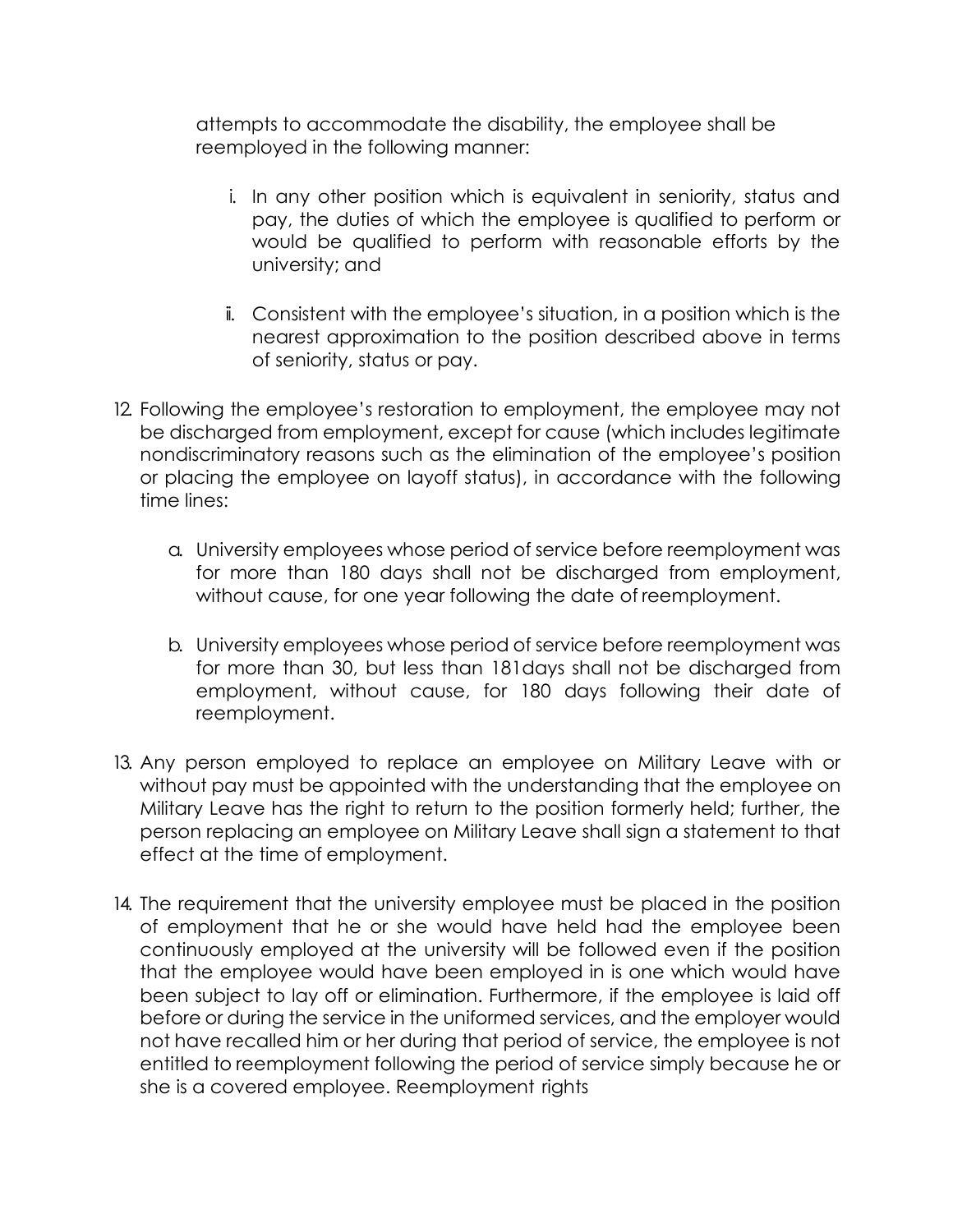under USERRA cannot put the employee in a better position than if he or she had remained in the civilian employment position.

Discrimination and/or Retaliation Prohibited

- 15. Denial of initial employment, reemployment, retention in employment, promotion or any other benefit of employment to a prospective or current university employee based on that individual's membership, application for membership, performance of service, application for service or obligation for service in the uniformed services is strictly prohibited.
- 16. The university will not discriminate against or take any adverse employment action against any person who has taken any action to enforce a protection offered under USERRA, has testified or made a statement in any proceeding involving a protection offered under USERRA, has assisted with an investigation under USERRA or who has exercised any right provided by USERRA.

An employee who enters military service during the probationary period shall be credited with days worked toward the completion of that probationary period. However, upon return from military service, the employee must complete the probationary period.

# **ARTICLE 30 OUTSIDE EMPLOYMENT**

Section 30.1. Employees must recognize that the University of Cincinnati is their primary Employer. No employee may accept employment with any other employer which is in conflict with his/her role as an employee of the University of Cincinnati as determined by the Employer or designee. The Employer retains the right to regulate outside employment by promulgating and enforcing rules as approved by the University of Cincinnati.

Section 30.2. Any employee accepting off-duty employment must notify the Employer or designee of the nature of the work, and the hours he/she will be working, prior to beginning the work. The Employer or designee will either approve the work or notify the employee of the reason for denial. Such determination shall be made within a reasonable period of time. Approval for off-duty employment will not be unreasonably withheld.

Section 30.3. In addition to the rights set forth in Section 1 and 2 above, the Employer reserves the right to demand an employee reduce his/her off-duty employment work when his/her performance is diminished, or his/her attendance adversely affected.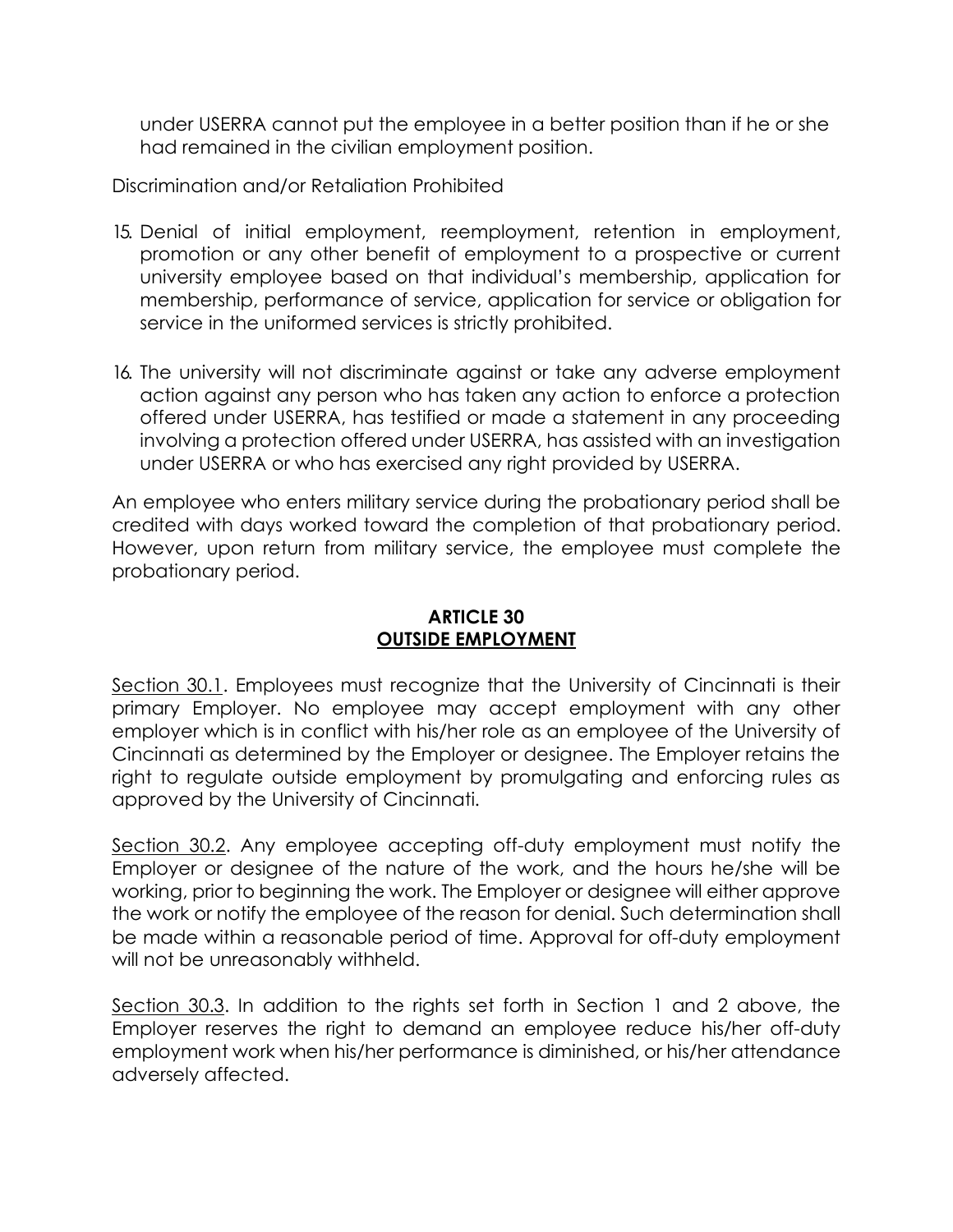Section 30.4. Employees shall have the right to grieve over disciplinary action taken by the Employer relative to an employee's outside employment. All grievances and discipline shall be handled pursuant to Articles 8 and 9 of this Agreement.

# **ARTICLE 31 HEALTH AND SAFETY**

Section 31.1. Each employee shall be provided with information as part of orientation, in-service training, and on an as needed basis about communicable diseases to which he/she may be exposed in the performance of his/her duties. Information provided shall include the symptoms of the diseases, modes of transmission, methods of self-protection, and recommendations for immunization where appropriate. Employees may receive hepatitis vaccine or inoculation at no cost to the employee.

Section 31.2. Each employee shall be provided with information and appropriate equipment to take precautions when his/her duties bring or may bring him/her into contact with blood or body fluid containing blood. Each patrol vehicle will be equipped with both disposable and reusable gloves, protective mask, and disinfectant spray. Bleach will be available to each employee at any location where Lieutenants are assigned.

Section 31.3 Upon notification of a bed bug problem or infestation, the employer shall provide the initial treatment of the affected work areas, including public safety vehicles. Employees shall be promptly notified of all bed bug reports and pending treatment.

# **ARTICLE 32 CIVIL SERVICE COMPLIANCE**

Section 32.1. It is expressly understood that the Ohio Department of Administrative Services and the State Personnel Board of Review shall have no authority or jurisdiction as it relates to the expressed matters covered by this labor Agreement.

Section 32.2. The Employer agrees that whenever an employee separates from service or is otherwise removed from the bargaining unit that a letter describing length of service and appropriate benefits shall be sent to the Director of the Ohio Department of Administrative Services. Should the employee become employed in Ohio public service within a period of ten (10) years from the time of separation, upon written request from the employee, the Employer shall certify to the new Employer all information relevant to length of service and appropriate benefits.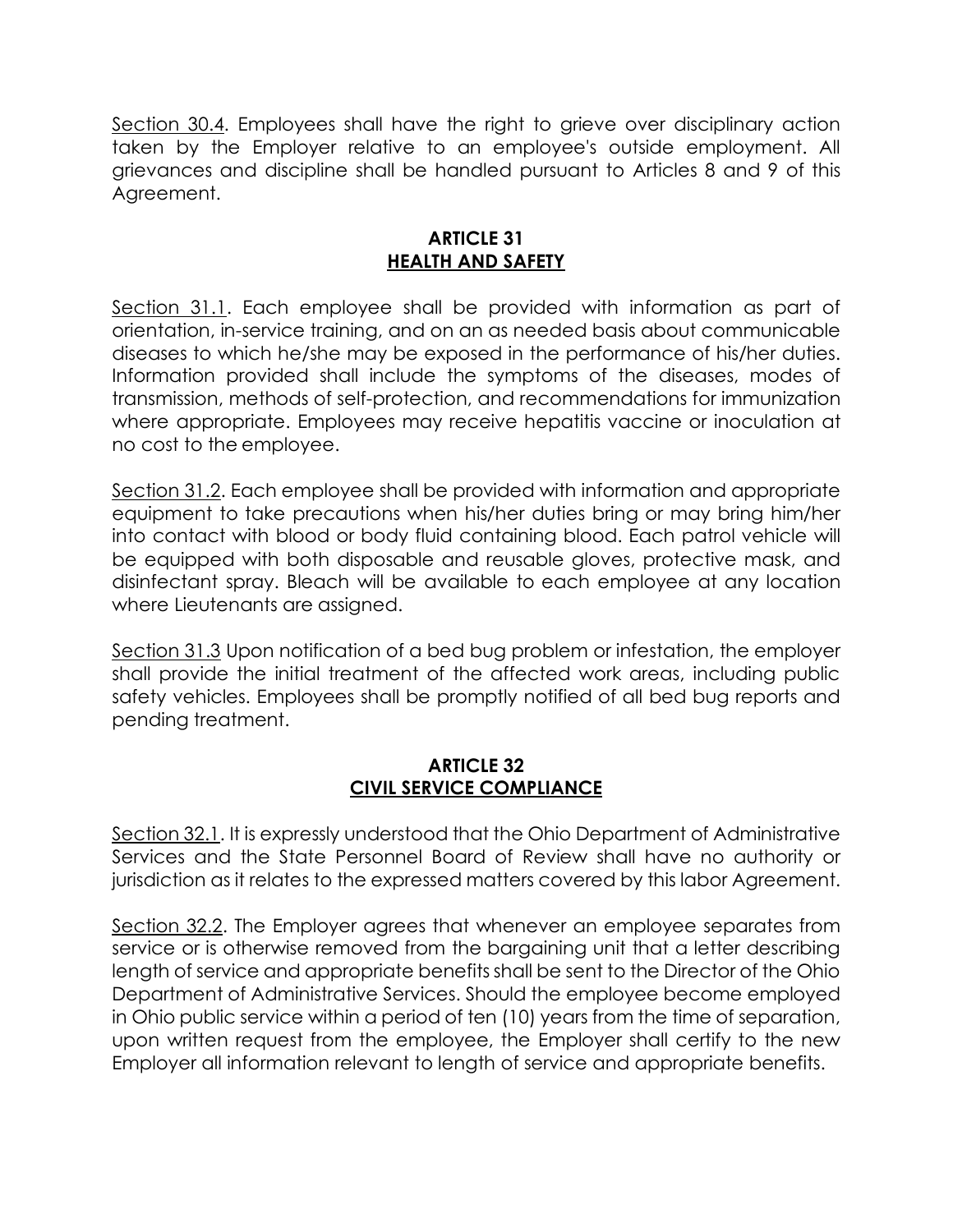#### **ARTICLE 33 NO STRIKE/NO LOCKOUT**

Section 33.1. During the term of this Agreement, the FOP shall not, for any reason, authorize, cause, engage in, sanction, or assist in any unlawful strike, or any other concerted activity which would interrupt the operation or services of the Employer during the life of this Agreement.

Section 33.2. During the life of this Agreement, the Employer shall not cause, permit or engage in any lockout of the bargaining unit employees unless those employees have violated Section 33.1of this Article.

Section 33.3. In addition to any other remedies available to the Employer, any employee or employees, either individually or collectively, who violated Section 33.1of this Article is/are subject to disciplinary action up to and including discharge or removal by the Employer.

Section 33.4. In the event of any violation of Section 33.1 of this Article, the FOP shall promptly do whatever it can to prevent or stop such unauthorized acts.

Section 33.5. Nothing in this Article shall be construed to limit or abridge the Employer's right to seek other available remedies provided by law to deal with any unauthorized or unlawful strikes.

# **ARTICLE 34 SEVERABILITY**

Section 34.1. This Agreement supersedes and replaces all applicable state and local laws which it has the authority to supersede and replace. Where this Agreement is silent, the provisions of applicable law shall prevail. If a court of competent jurisdiction finds any provision of this Agreement to be contrary to any applicable statute, such provision shall be of no further force and effect, but the remainder of the Agreement shall remain in full force and effect.

Section 34.2. The parties agree that should any provision of this Agreement be found to be invalid; they will schedule a meeting within thirty (30) days at a mutually agreeable time to negotiate alternative language on the same subject matter.

# **ARTICLE 35 WAIVER IN CASE OF EMERGENCY**

Section 35.1. In cases of emergency declared by the President of the United States the Governor of the State of Ohio, the Sheriff or Federal or State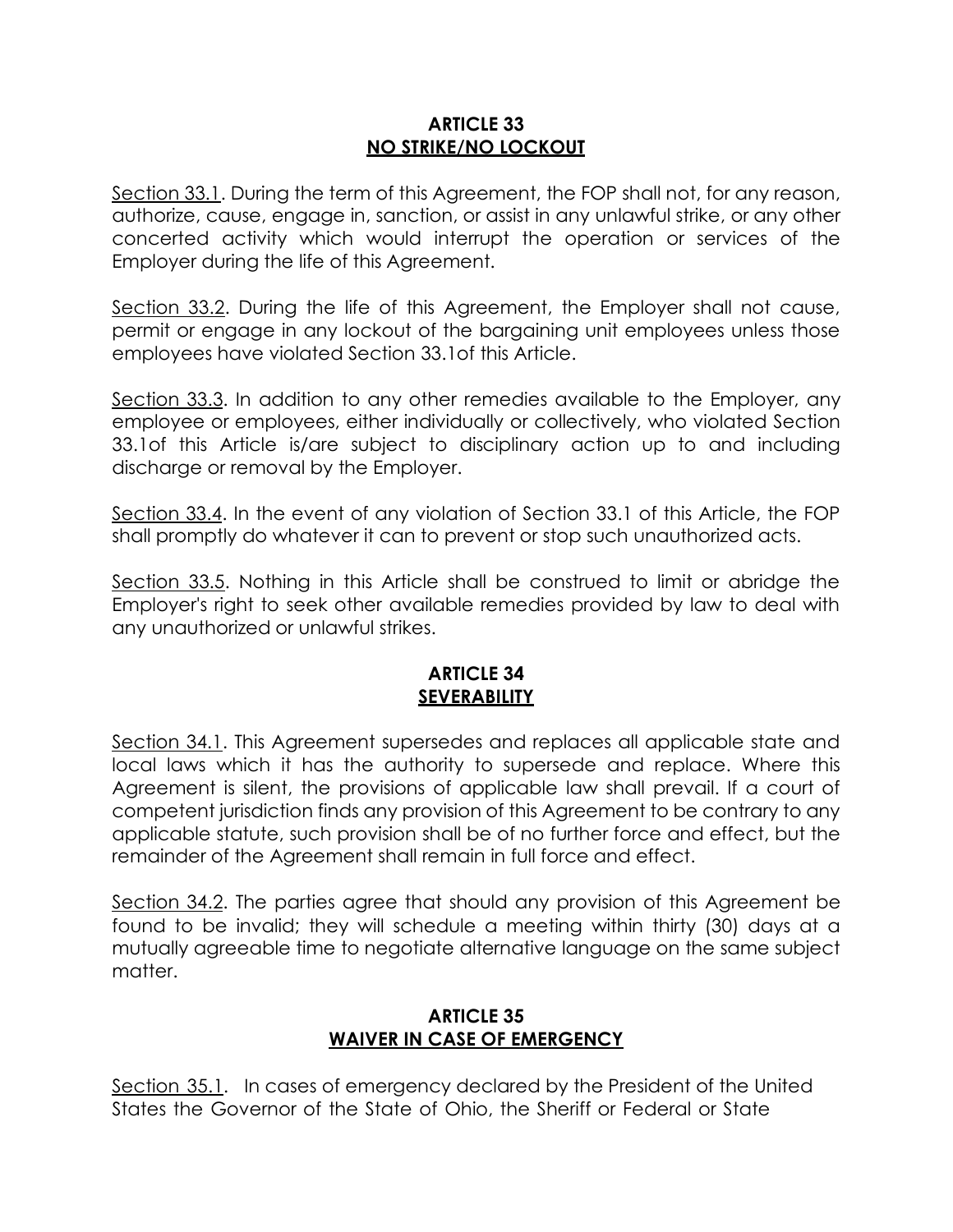Legislature or the President of the University, such as acts of God or civil disorder, the following conditions of this Agreement may be temporarily suspended by the Employer:

- A. Time limits for the processing of grievances; and
- B. All work rules and/or agreements and practices relating to the assignment of employees.

Section 35.2. Upon the termination of the emergency should valid grievances exist, they shall be processed in accordance with the provisions outlined in the grievance procedure of this Agreement and shall proceed from the point in the grievance procedure to which they, the grievance(s), had properly progressed, prior to the emergency.

Section 35.3. For the purposes of this entire Contract, emergency shall have the following meaning. An emergency shall mean a natural disaster, civil unrest, shut down of the University, or any similar action in addition to the provisions listed in Section 35.1. An emergency shall not include employees calling in sick, on vacation, compensatory time, etc., employees on approved leaves of absence, scheduling of events or special event details. These are foreseen everyday occurrences in Police work and should not mandate the deployment of officers.

# **ARTICLE 36 COPIES OF THE AGREEMENT**

Section 36.1. The final draft of this Agreement shall be produced by the Employer and posted via link on the appropriate University webpage.

### **ARTICLE 37 TUITION REMISSION**

Employees will be eligible for Tuition Remission in accordance with Board Rule 30- 13-07.

# **ARTICLE 38 SUB-CONTRACTING**

Section 38.1. Work customarily performed by employees within the bargaining unit shall not be performed by personnel not included in the bargaining unit unless such work is deemed necessary for continued and efficient operation. The decision shall be subject to the grievance procedure.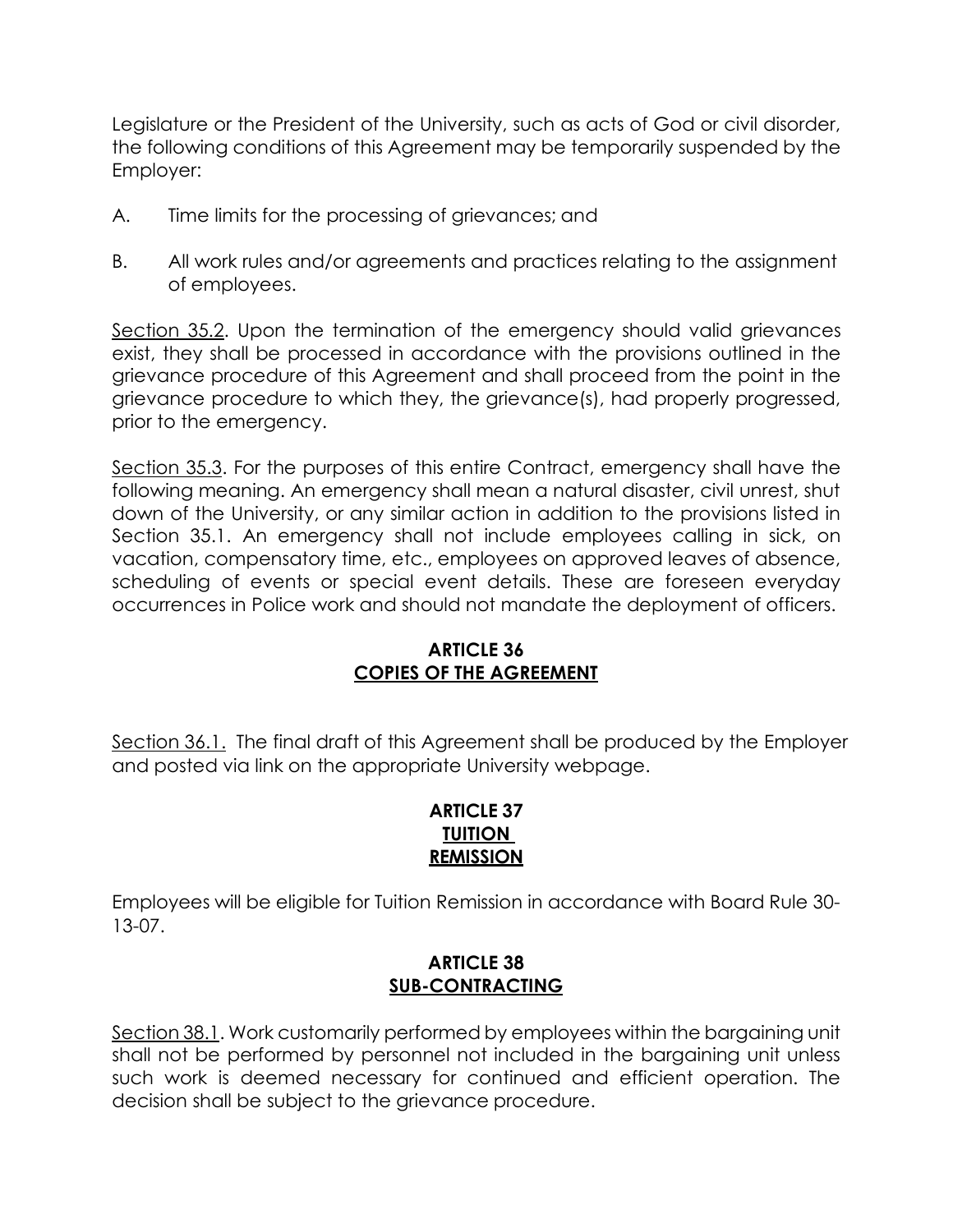# **ARTICLE 39 MID TERM BARGAINING**

Section 39.1. Subject to the specific rights retained by the Employer in this Agreement, the Employer recognizes its legal obligation under O.R.C. Chapter 4117 to bargain with the FOP prior to implementation of any changes in wages, hours, or other terms and conditions of employment applicable to members of the bargaining units. Prior to implementing new or changed work rules, policies, or other changes that materially affect wages, hours, or terms or conditions of employment of bargaining unit employees, the Employer will notify the Union seven (7) days in advance of the effective day of implementation. If the Union requests to bargain over such change within the notice period, the Employer and the Union will negotiate in good faith. If the Employer and the Union bargain to impasse, the parties may submit the issues to non-binding mediation. However, if the change is not a topic of bargaining under RC Chapter 4117, or in the case if the change is necessary due to exigent circumstances or a state or federal directive or regulation, the Employer is not required to give a seven (7) day notice or to bargain over the implementation of the change; however, the Employer may elect to do so if time permits, without waiving itsrights.

Section 39.2. Whenever practical, the Employer agrees to notify the Union in advance of any changes in the employment relationship that may affect the FOP or its members through the labor-management committee. The notification is not to constitute an abridgement of management's rights to make changes that it deems necessary. Decisions to change policy and procedures that do not directly affect wages, hours, and other terms and conditions of employment are not subject to the grievance procedure.

#### **ARTICLE 40 SPECIALTY ASSIGNMENTS**

Section 40.1. Sergeants and Lieutenants who have successfully passed their probationary period shall be assigned specialty assignments based upon the following criteria. Criteria to be considered shall be experience as a police officer, Sergeant, and/or Lieutenant and any training associated with the posted position. To distribute opportunities among the workforce, sergeants and lieutenants who have not had specialty assignments, for at least two (2) years shall be given equal consideration for a specialty assignment. After every other criteria mentioned in this Article is considered, seniority shall prevail.

Section 40.2. Specialty assignments and rank associated with each, will be determined by the Chief of Police.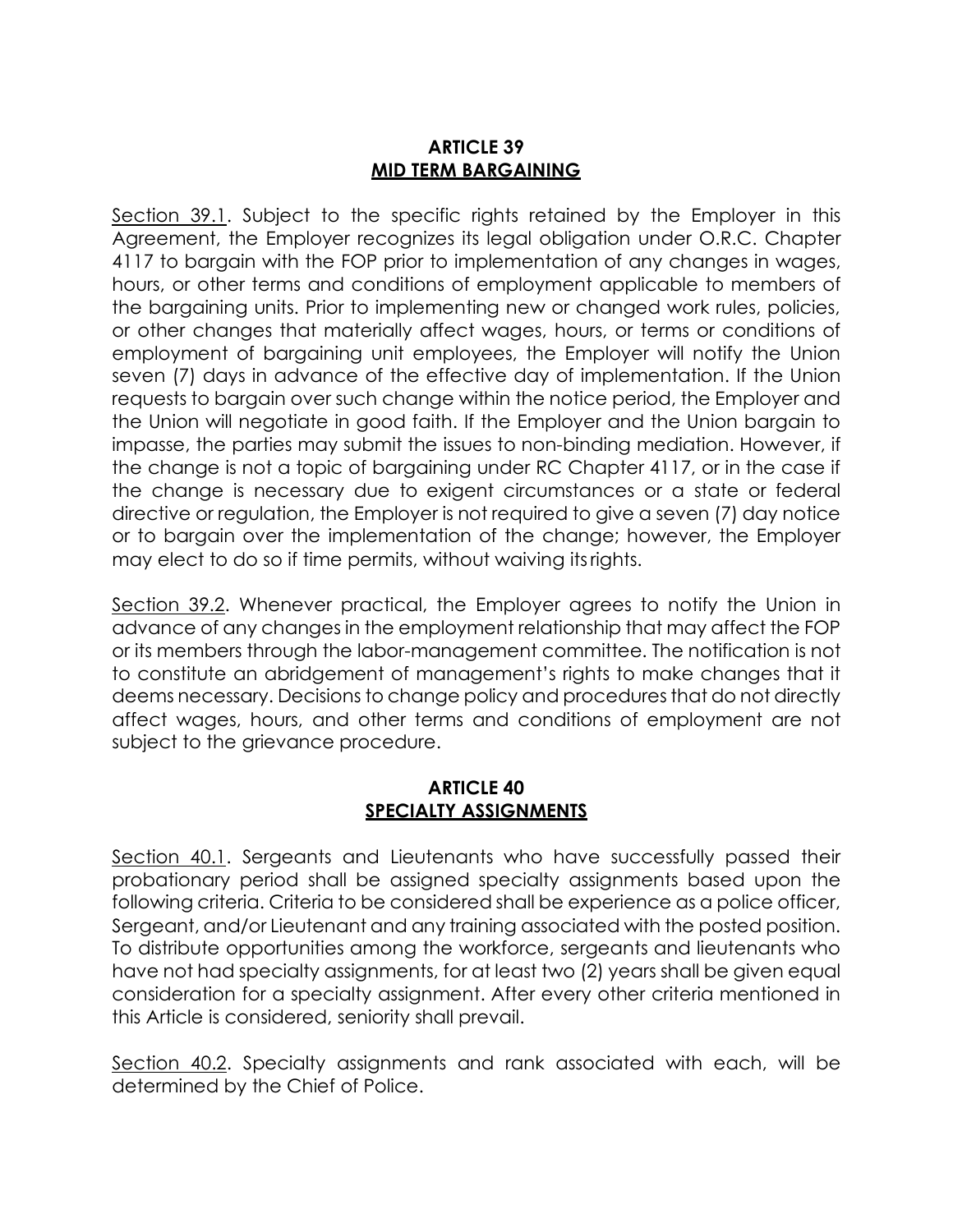Section 40.3 Specialty assignments shall be for a three (3) year duration with a possible extension to satisfy unit needs, if approved by the Chief. Upon signing of this contract, any employee that is in a specialty assignment shall be able to remain in that assignment at least four (4) years starting at the time they were assigned. An employee can be removed from his/her assignment based on performance and/or conduct issues through the disciplinary process.

# **ARTICLE 41 AUXILIARY OFFICERS**

Section 41.1. The bargaining unit understands the need for the University to have auxiliary police officers. This Article shall set the terms and conditions of how the auxiliary officers may work some of the jobs of bargaining unit members.

Section 41.2. Auxiliary officers may not be used to supplement any shift or assignment overtime before it is offered to all bargaining unit members first.

Section 41.3. Auxiliary officers may not work details until they have been offered to all bargaining unit members first.

Section 41.4. Auxiliary officers may not be used to fill the jobs that were worked by full-time police officers or lieutenants until those jobs are offered to bargaining unit members first.

Section 41.5. Auxiliary officers will not carry rank.

# **ARTICLE 42 MISCELLANEOUS BENEFITS**

Section 42.1. The bargaining unit shall be provided one (1) seat on the hiring board for new sergeants and lieutenants and have the same input and or voting rights as all other members.

Section 42.2. The current practice of free parking at University parking lots for retired employees shall continue.

Section 42.3. An employee who retires from service with the Employer shall be presented a retirement badge. The retiring employee shall also be presented with an identification card that identifies him or her as a retired lieutenant or sergeant. In order to qualify for the provisions of this Section, the retiring employee must have completed ten (10) years of service with the Employer, and must apply for and be granted full retirement benefits by the Ohio Public Employees Retirement System (OPERS). If allowable by applicable state and federal laws, the university shall provide an Employee his/her university-issued firearm upon request upon the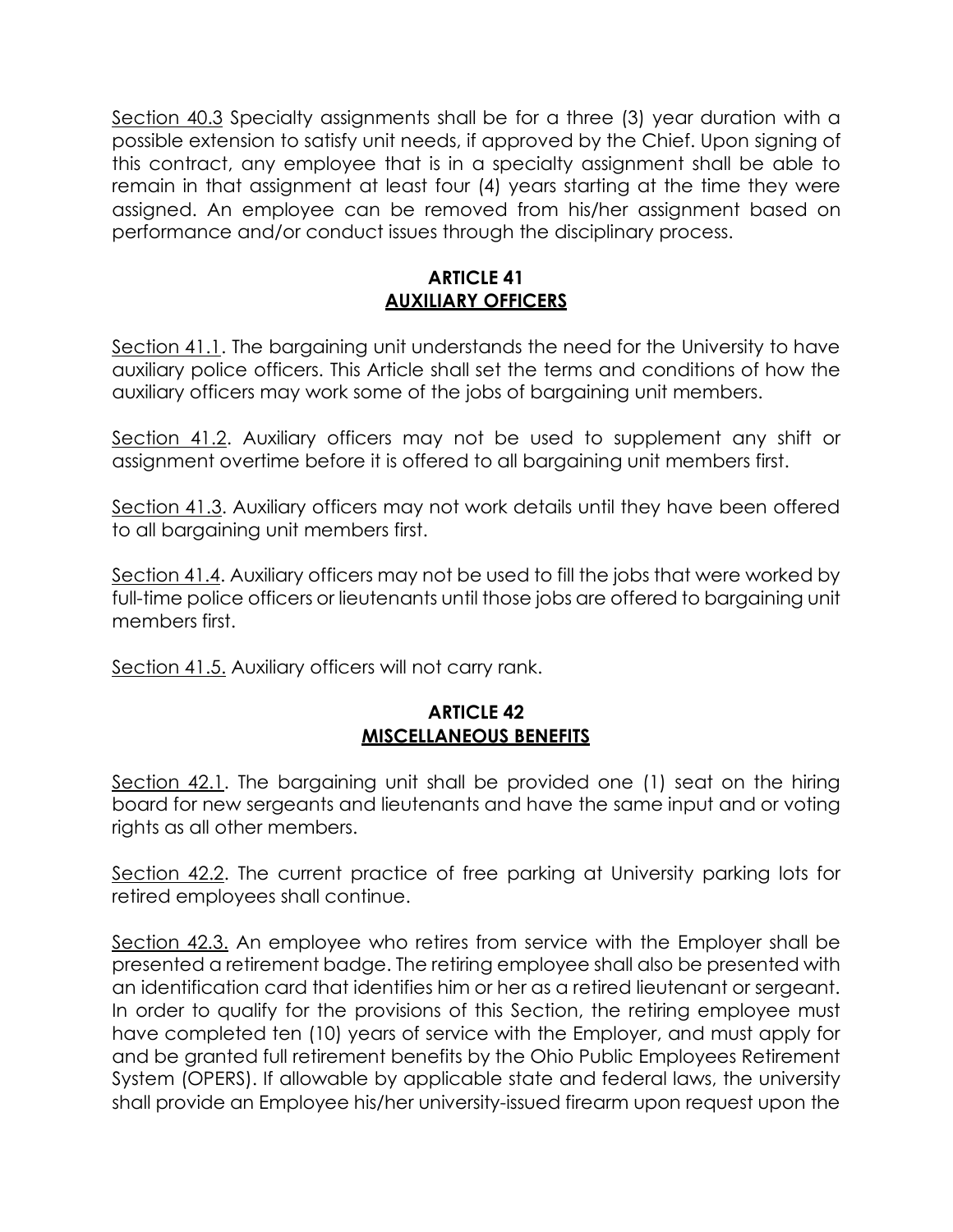Employee's retirement.

Section 42.4. The University recognizes the need for well-trained, well-educated employees and shall compensate a bargaining unit member one-time for each of the following:

| \$250  |
|--------|
| \$500  |
| \$750  |
| \$1000 |
|        |

\*\* The benefit is not retroactive, but in effect upon ratification.

# **ARTICLE 43 DURATION**

Section 43.1. This Agreement shall be effective July 1, 2021, and shall remain in full force and effect through 11:59 p.m., June 30, 2024.

Section 43.2. If either party desires to modify or amend this Agreement, it shall give written notice of such intent no earlier than one hundred eighty (180) calendar days prior to the expiration date, nor later than ninety (90) calendar days prior to the expiration date of this Agreement. Such notice shall be to the representative of record. The parties shall commence negotiations within two (2) calendar weeks upon receiving notice of intent.

Section 43.3. The parties acknowledge that during the negotiations which resulted in this Agreement, each had the unlimited right to make demands and proposals on any subject matter not removed by law from the area of collective bargaining, and that the entire understandings and agreement arrived at by the parties after the exercise of that right and opportunity are set forth in this Agreement.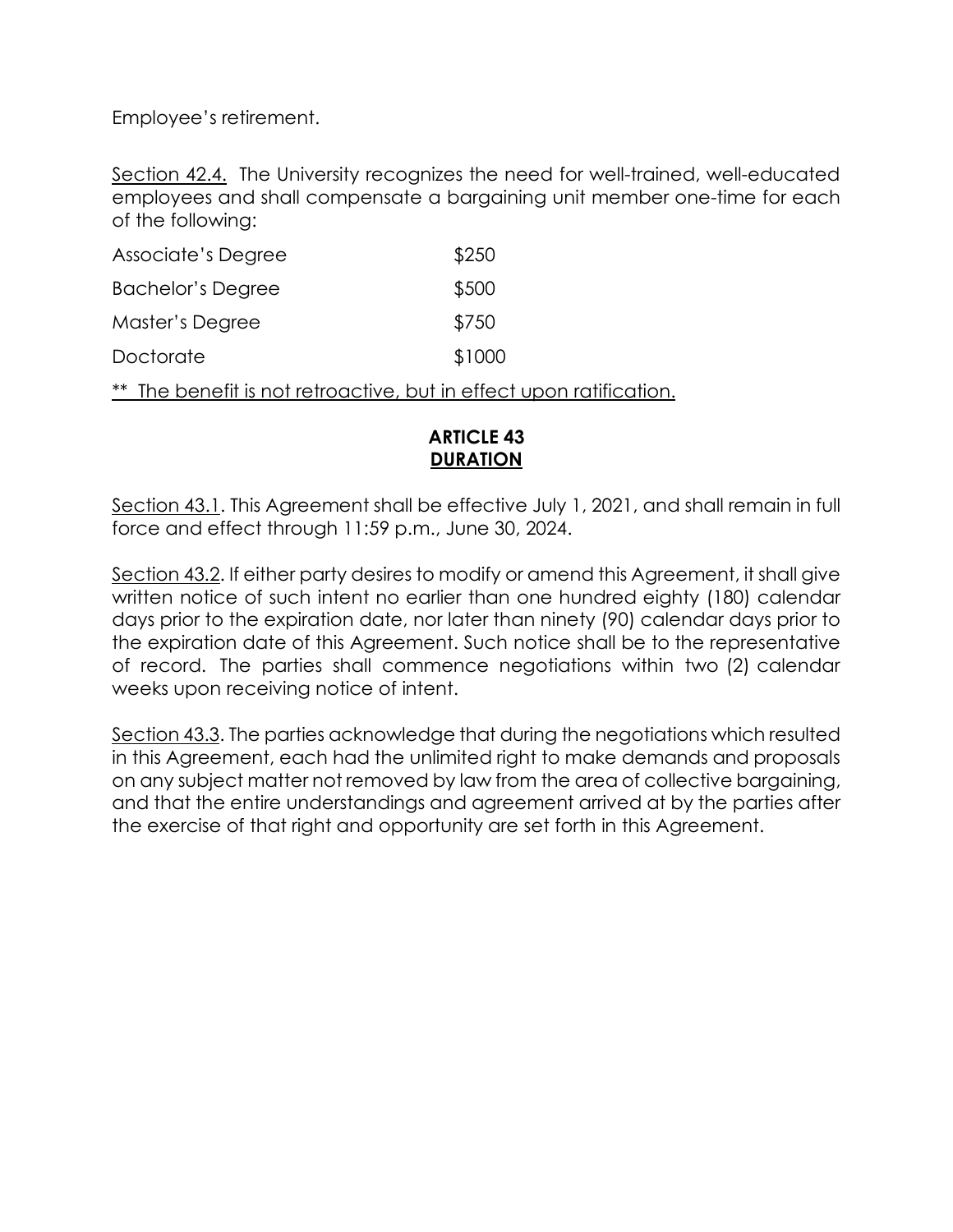#### **SIGNATURE PAGE**

 **\_\_\_\_\_\_\_\_\_\_\_\_\_\_\_\_\_\_\_\_\_\_\_\_\_\_\_ \_\_\_\_\_\_\_\_\_\_\_\_\_\_\_\_\_\_\_\_\_\_\_\_\_\_\_**

Signed this day of

**For the Fraternal Order of Police, Ohio For the University of Cincinnati Labor Council, Inc.**

 Rick PaquetteLauren Lantz Staff Representative, FOP OLCI Sr. Director, Labor Relations

David Waksmundski Christie Joslin

Thomas Wiehe James Whalen<br>Sergeant Director Public S Director Public Safety

Director of Business Affairs

 $\overline{\phantom{a}}$  , where  $\overline{\phantom{a}}$  , where  $\overline{\phantom{a}}$  ,  $\overline{\phantom{a}}$  ,  $\overline{\phantom{a}}$  ,  $\overline{\phantom{a}}$  ,  $\overline{\phantom{a}}$  ,  $\overline{\phantom{a}}$  ,  $\overline{\phantom{a}}$  ,  $\overline{\phantom{a}}$  ,  $\overline{\phantom{a}}$  ,  $\overline{\phantom{a}}$  ,  $\overline{\phantom{a}}$  ,  $\overline{\phantom{a}}$  ,  $\overline{\phantom{a}}$  ,

Dudley Smith Assistant Chief